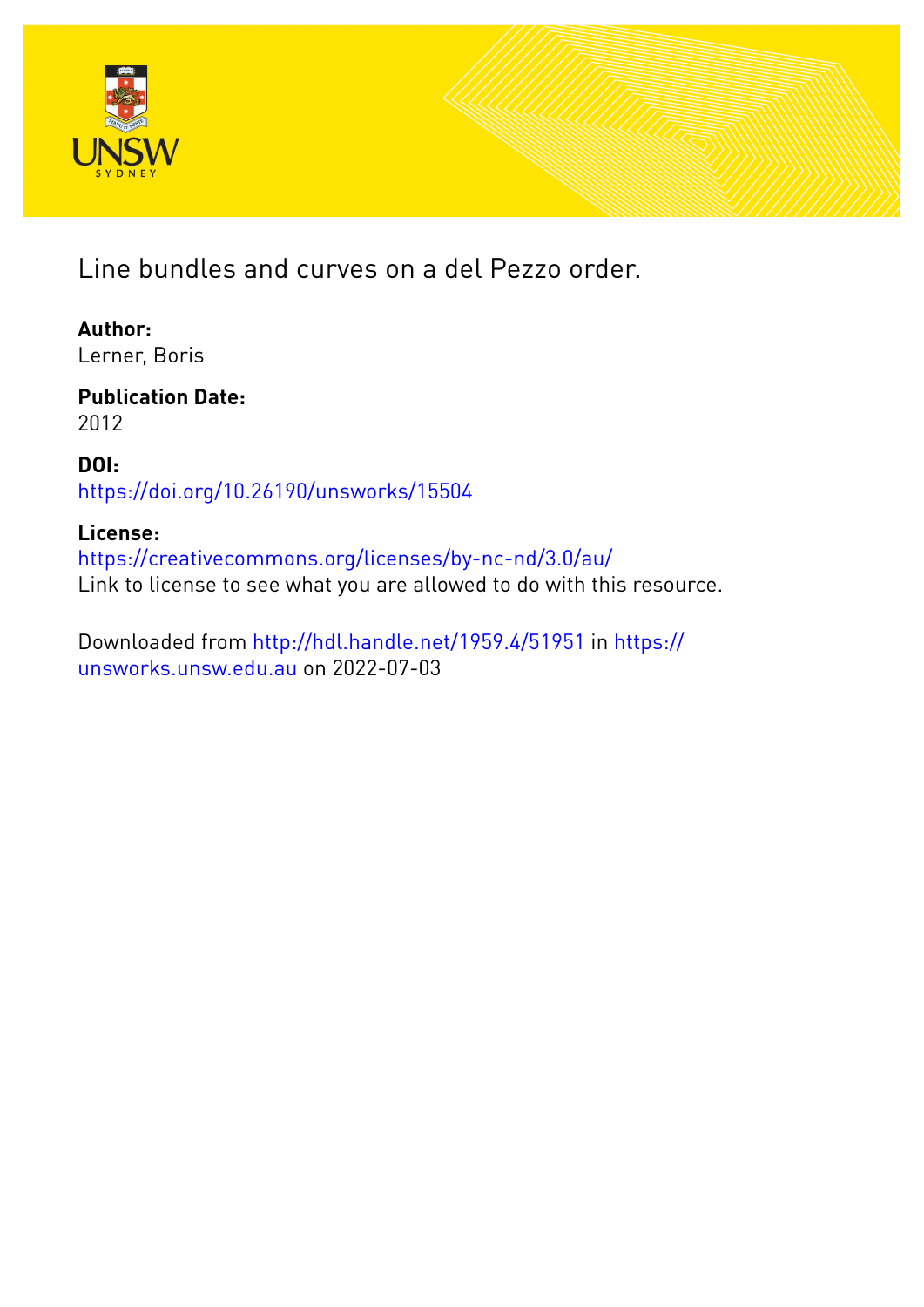

### Line Bundles and Curves on a del Pezzo Order

by

### Boris Lerner

A thesis submitted for the degree of Doctor of Philosophy at the University of New South Wales.

2012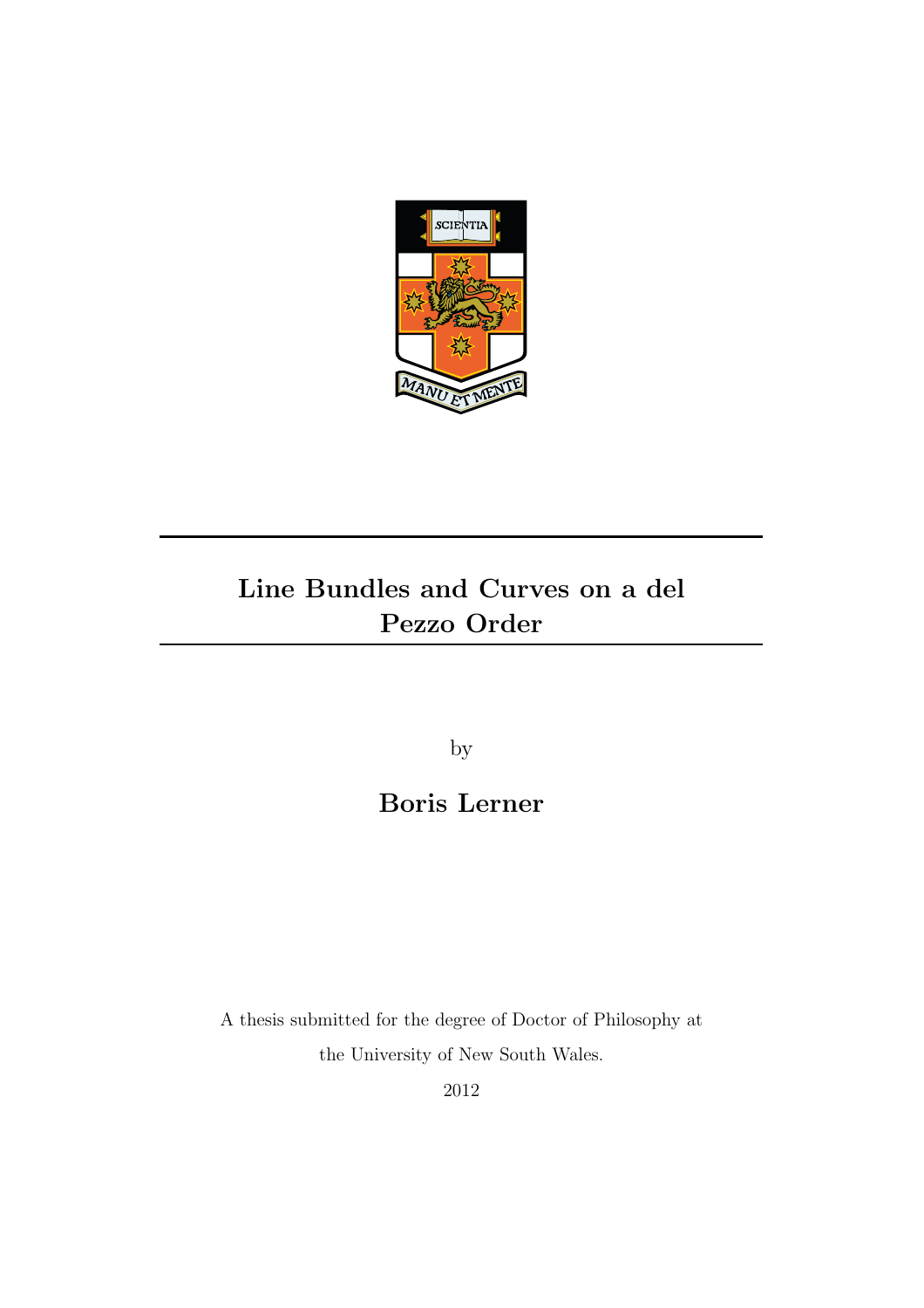#### ORIGINALITY STATEMENT

'I hereby declare that this submission is my own work and to the best of my knowledge it contains no materials previously published or written by another person, or substantial proportions of material which have been accepted for the award of any other degree or diploma at UNSW or any other educational institution, except where due acknowledgement is made in the thesis.

Any contribution made to the research by others, with whom I have worked at UNSW or elsewhere, is explicitly acknowledged in the thesis.

I also declare that the intellectual content of this thesis is the product of my own work, except to the extent that assistance from others in the project's design and conception or in style, presentation and linguistic expression is acknowledged.'

Signed

Date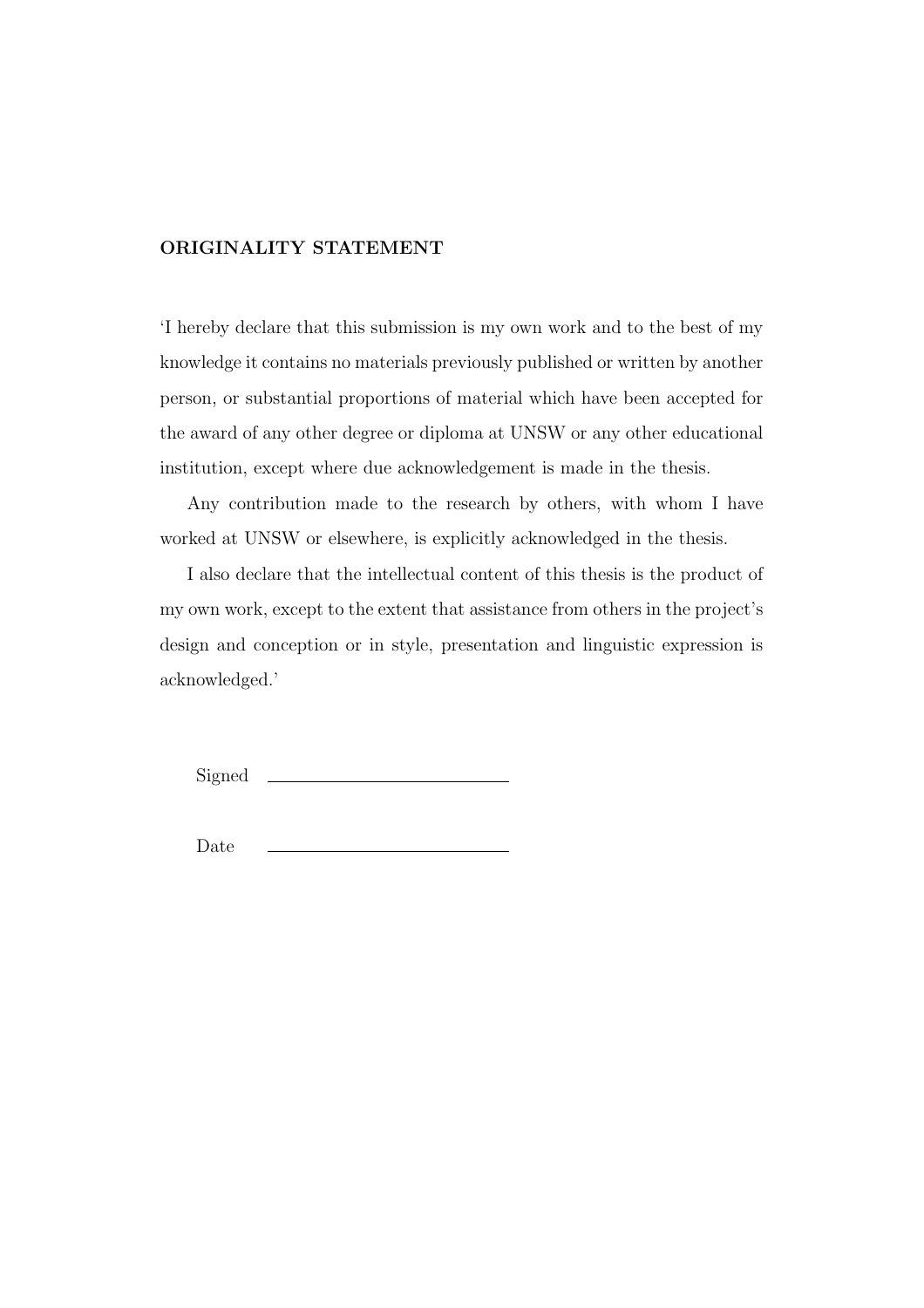### Abstract

Orders on surfaces provided a rich source of examples of noncommutative surfaces. In [\[HS05\]](#page-78-0) the authors prove the existence of the analogue of the Picard scheme for orders and in [\[CK11\]](#page-77-0) the Picard scheme is explicitly computed for an order on  $\mathbb{P}^2$  ramified on a smooth quartic. In this paper, we continue this line of work, by studying the Picard and Hilbert schemes for an order on  $\mathbb{P}^2$  ramified on a union of two conics. Our main result is that, upon carefully selecting the right Chern classes, the Hilbert scheme is a ruled surface over a genus two curve. Furthermore, this genus two curve is, in itself, the Picard scheme of the order.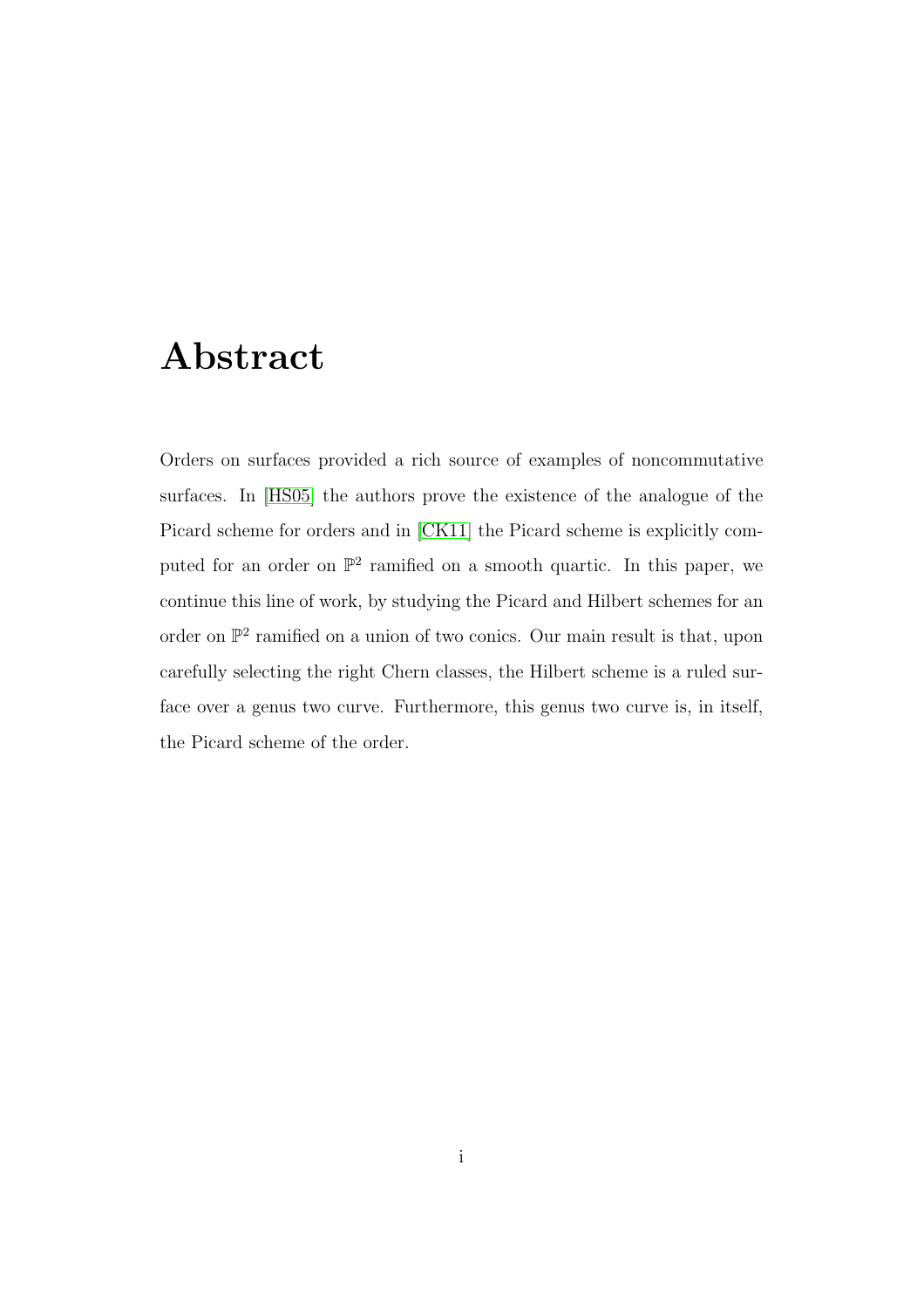### Acknowledgements

I would like to thank my supervisor, mentor and friend Daniel Chan, for all the effort which he has put into me. In the last four years I have spent countless hours in his office and I am for ever grateful for everything he has taught me, and the huge contribution that he has made towards this thesis. Thank you for everything, you have been perfect.

I am also very grateful to my two mathematical brothers Kenneth Chan and Hugo Bowne-Anderson. Thank you for all the great discussions, suggestions and ideas.

To all my other friends, family and colleagues, too many to list here – thank you. I could never have done this without your continual support.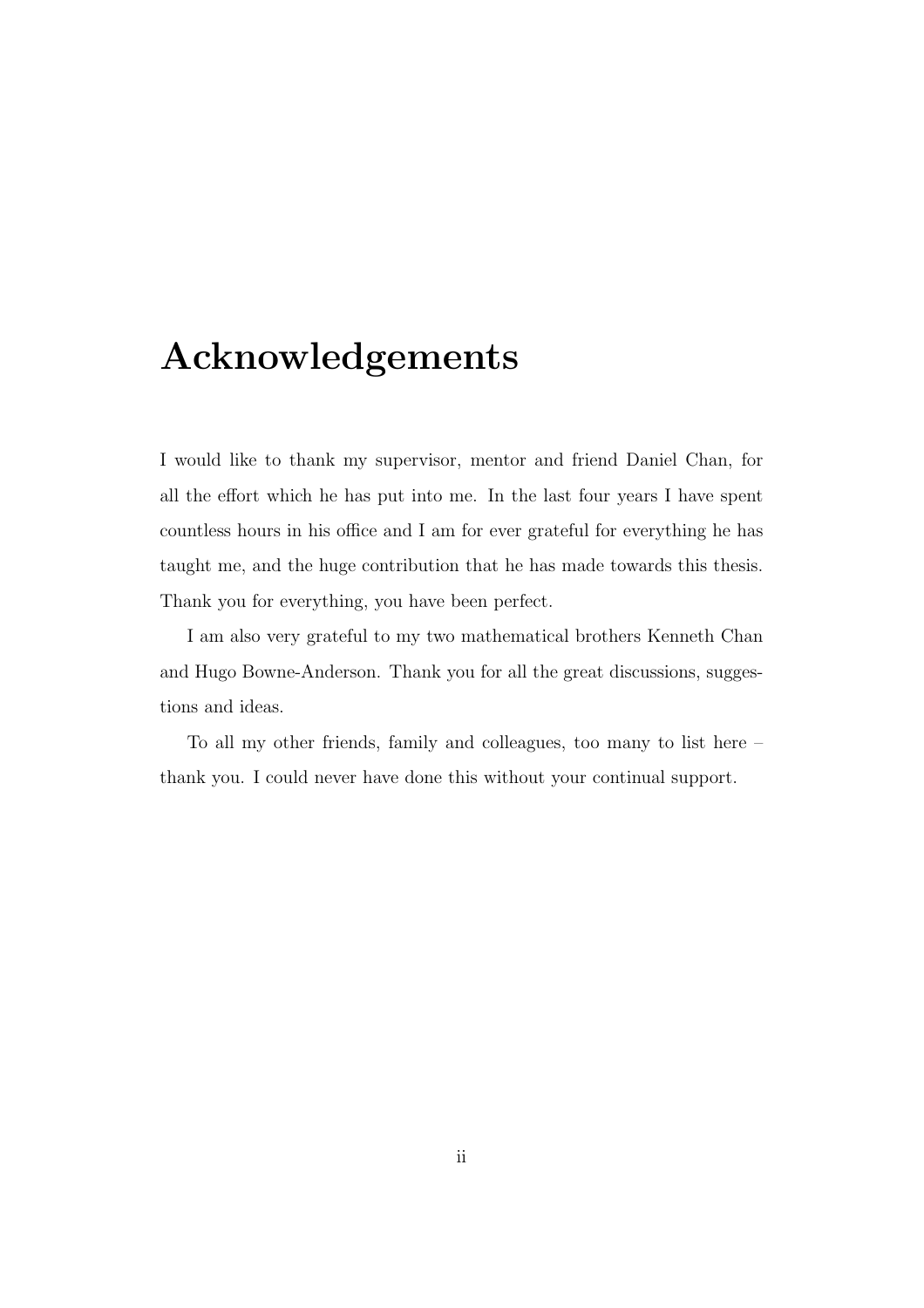# **Contents**

| $\mathbf{1}$                                      |     | Introduction                                                                                | $\mathbf{1}$ |  |  |  |
|---------------------------------------------------|-----|---------------------------------------------------------------------------------------------|--------------|--|--|--|
|                                                   | 1.1 |                                                                                             | 1            |  |  |  |
|                                                   | 1.2 |                                                                                             | 6            |  |  |  |
|                                                   |     | Noncommutative cyclic covering trick<br>1.2.1                                               | 6            |  |  |  |
|                                                   | 1.3 | The order we wish to study $\dots \dots \dots \dots \dots \dots$                            | 8            |  |  |  |
|                                                   | 1.4 | The canonical bimodule $\ldots \ldots \ldots \ldots \ldots \ldots \ldots$                   | 10           |  |  |  |
|                                                   | 1.5 |                                                                                             | 13           |  |  |  |
| The Moduli Space of A-Line Bundles<br>$\mathbf 2$ |     |                                                                                             |              |  |  |  |
|                                                   | 2.1 | Chern classes of A-line bundles $\ldots \ldots \ldots \ldots \ldots$                        | 16           |  |  |  |
|                                                   | 2.2 | Existence of the coarse moduli scheme                                                       | 20           |  |  |  |
|                                                   | 2.3 |                                                                                             | 25           |  |  |  |
|                                                   | 2.4 | Case 2: $c_1 = \mathcal{O}_Y(-2, -2) \dots \dots \dots \dots \dots \dots \dots \dots \dots$ | 26           |  |  |  |
| 3                                                 |     | The Hilbert Scheme of A<br>35                                                               |              |  |  |  |
|                                                   | 3.1 |                                                                                             |              |  |  |  |
| 3.2                                               |     | The ramification of $\Psi$ : <b>Hilb</b> $A \to (\mathbb{P}^2)^{\vee}$ 44                   |              |  |  |  |
|                                                   |     | 3.2.1                                                                                       |              |  |  |  |
|                                                   |     | 3.2.2                                                                                       |              |  |  |  |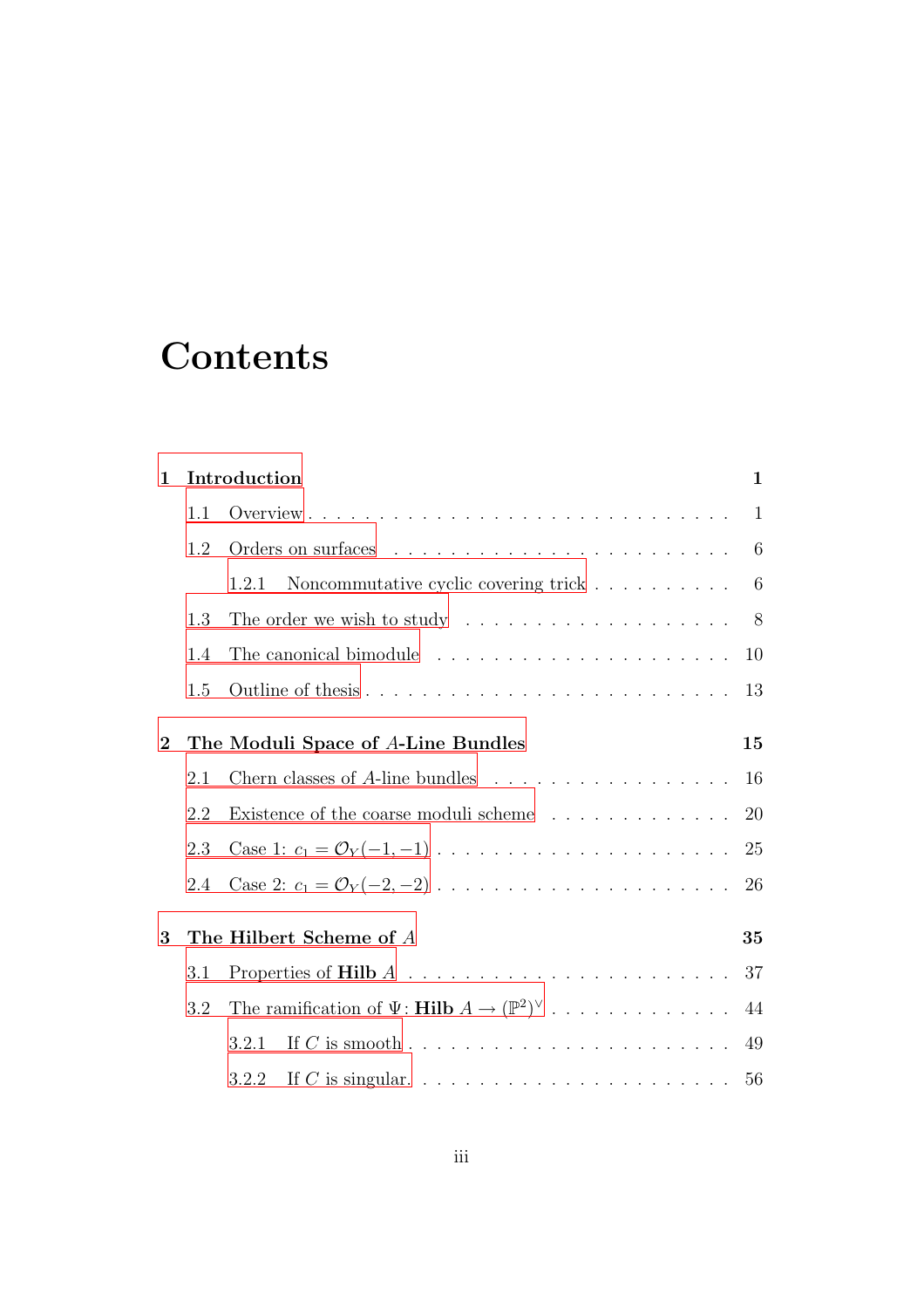|            | 3.2.3 Possible second Chern classes of A-line bundles $\ldots$ 61 |    |
|------------|-------------------------------------------------------------------|----|
| 4 The Link |                                                                   | 64 |
|            |                                                                   |    |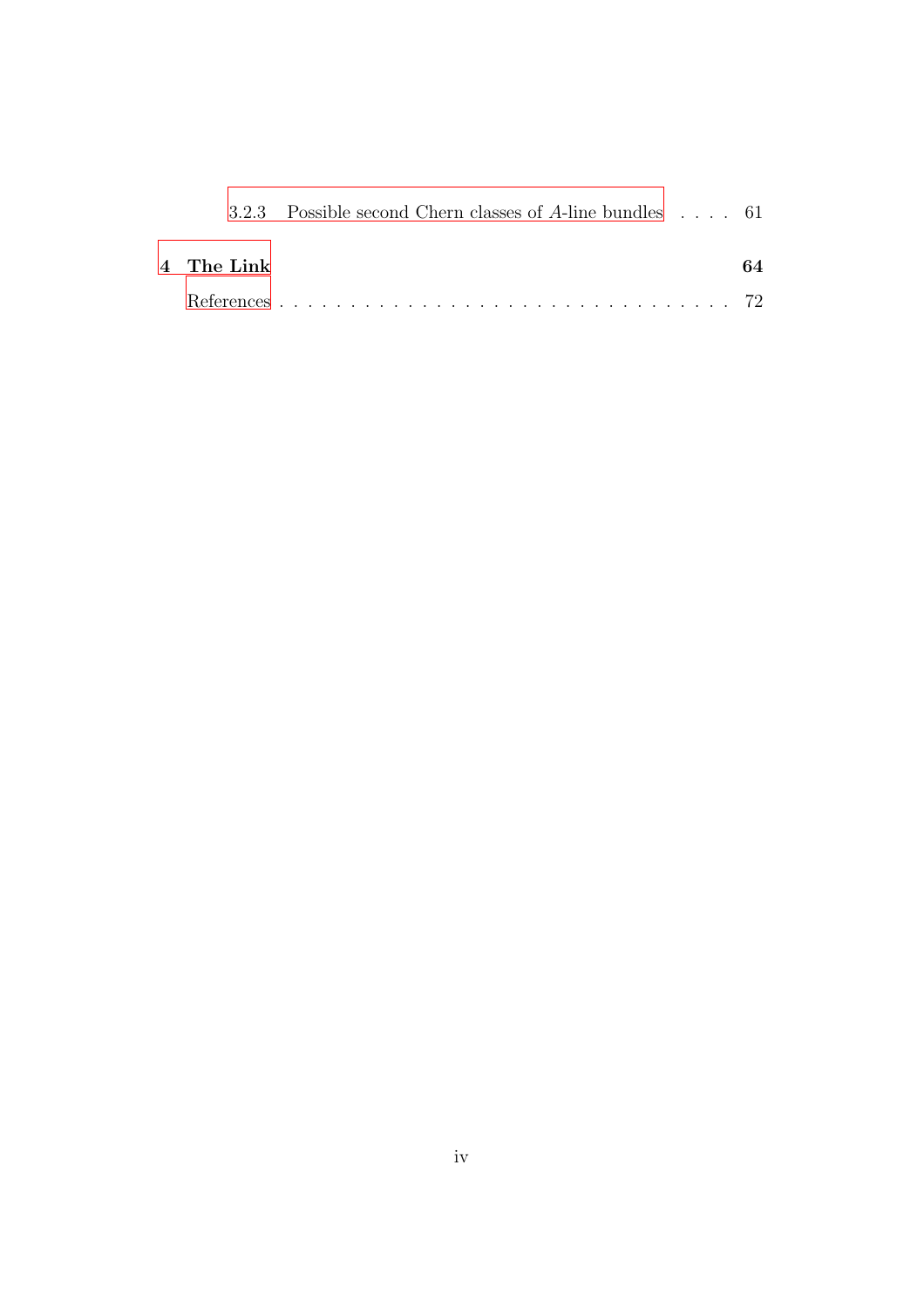## <span id="page-7-0"></span>Chapter 1

# Introduction

Throughout the thesis we assume all objects and maps are defined over an algebraically closed field  $k$  of characteristic zero. All rings have an identity element. We denote the dimension of any cohomology group over  $k$  by the name of the group written with a non-capital letter for e.g.  $ext_A^i(M, N) :=$  $\dim_k \mathrm{Ext}^i_A(M,N)$  and similarly for  $h^i$  and hom.

#### <span id="page-7-1"></span>1.1 Overview

Generalising algebraic geometry to a noncommutative setting has been a topic of much interest in the last few decades. This new field brings together techniques from algebraic geometry, ring theory, representation theory and category theory to make sense of, and study, noncommutative schemes. Naturally enough, the first place to begin is by studying noncommutative projective curves. These have now been completely described and as it turns out, essentially, there are no strictly noncommutative projective curves. See [\[SvdB01\]](#page-78-1) for further details on this. Our attention thus turns to noncom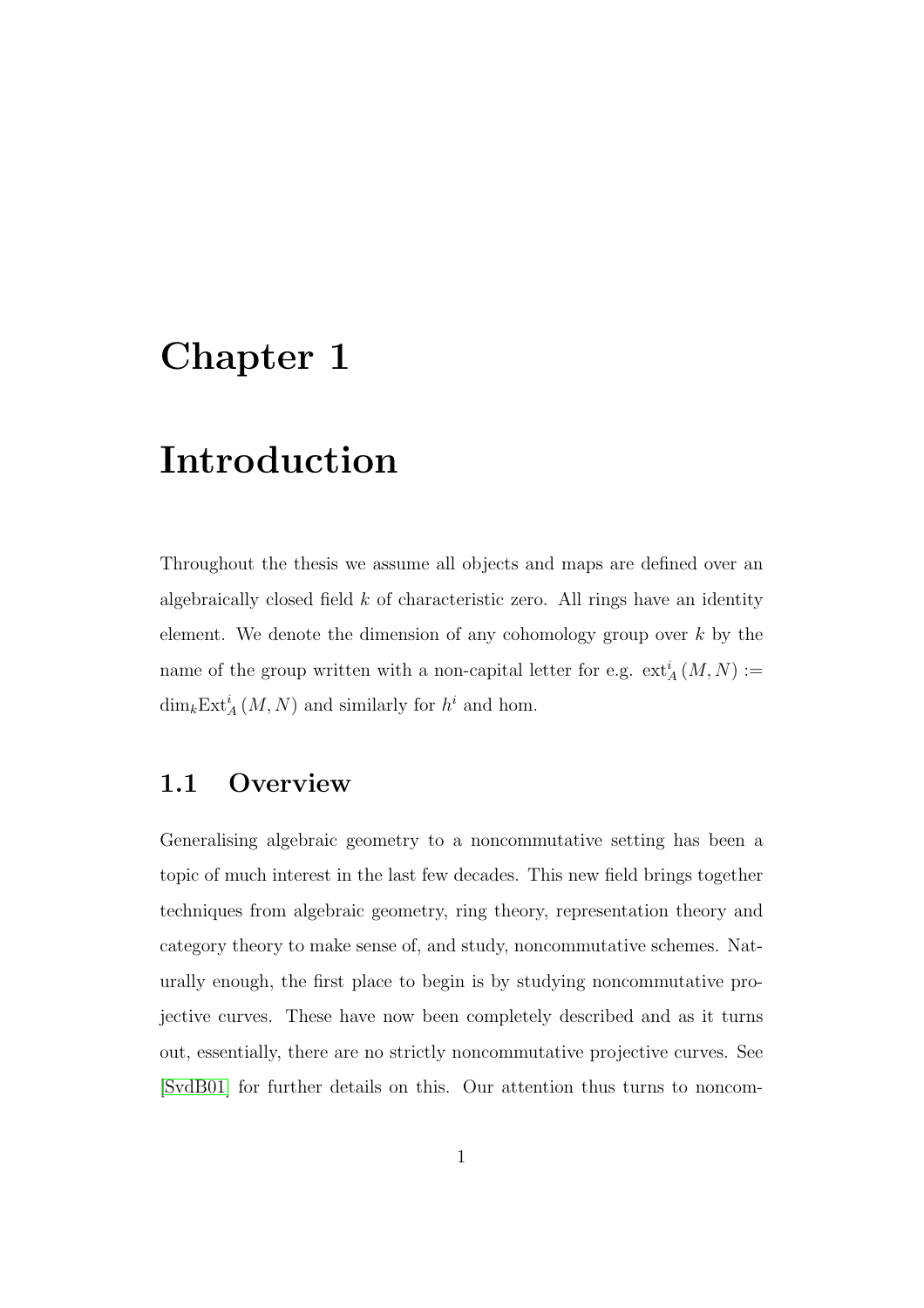mutative projective surfaces where the theory is very rich. One particularly nice class of projective surfaces is that of orders on surfaces, which we now define.

Definition 1.1.1. *Let* X *be a normal integral surface. An* order A *on* X *is a coherent torsion free sheaf of*  $\mathcal{O}_X$ -algebras such that  $k(A) := A \otimes_X k(X)$  is *a central simple* k(X)*-algebra.* X *is called the* centre *of* A*.*

For example, if X is as above and V is a vector bundle on  $X$ , then  $\mathcal{E}nd_{\mathcal{O}_X}V$  is an order on X. More generally any Azumaya algebra on X is also an order on  $X$ . Furthermore, any Azumaya algebra on  $X$  is in fact a maximal order in the sense that it is not properly included in any other order, see Proposition 1.8.2 of [\[AdJ\]](#page-76-1) for a proof of this.

Since orders are finite over their centres they are in some sense only mildly noncommutative and many classical geometric techniques can be used to study them. Orders should be thought of as degenerations of Azumaya algebras since given an order A on X, there exists a dense open subset  $U \subset X$ such that  $A|_U$  is Azumaya on U. The closed locus of points where A is not Azumaya is called the **ramification locus** of  $A$  and is an important invariant of the order.

In [\[CI05\]](#page-77-1) the authors develop a minimal model program for orders on projective surfaces and show that there are only three possibilities:

- the order has a unique minimal model up to Morita equivalence,
- the order is ruled, or
- it is del Pezzo.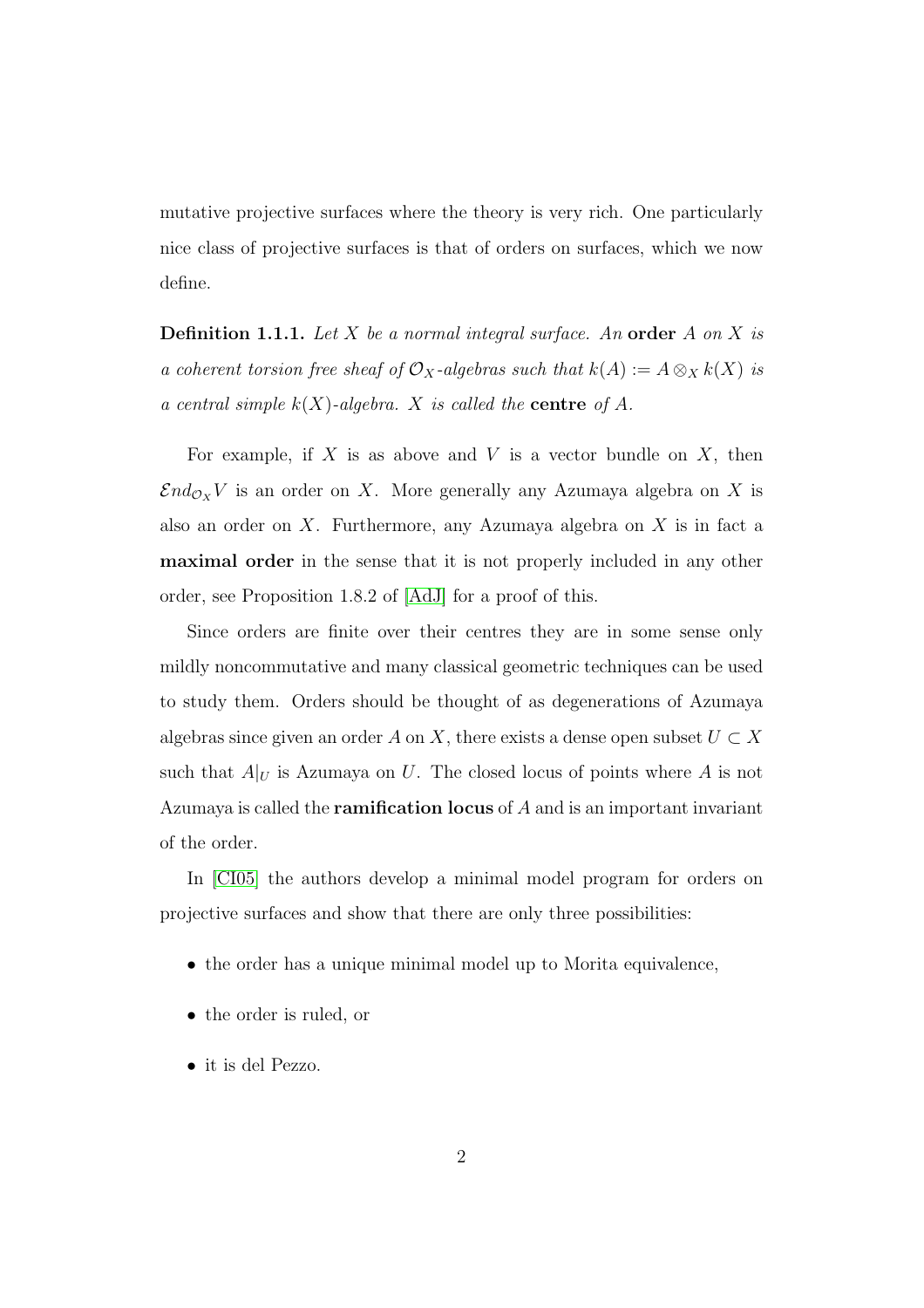Thus del Pezzo orders play an important part in the general theory of noncommutative surfaces, which motivates their study. The precise definition of a del Pezzo order is given in Definition [1.4.1.](#page-17-0) For now, it suffices to say that a particularly nice aspect about del Pezzo orders is the fact that the moduli space of A-line bundles, defined in the case where  $k(A)$  is a division ring, as locally projective A-modules of rank one, is smooth. The simplest interesting examples of such orders turn out to be those on  $\mathbb{P}^2$  ramified on either a cubic or a quartic. Motivated by the results in [\[CK11\]](#page-77-0) where the authors, Chan and Kulkarni, study the moduli space of an order on  $\mathbb{P}^2$  ramified on a smooth quartic, we chose to follow a similar path but to study one ramified on a union of two conics.

To enable us to begin our project, we use the noncommutative cyclic covering trick, described in Chapter [1.2.1,](#page-12-1) to construct our order on  $\mathbb{P}^2$ . The key ingredient to this construction, is a double cover  $Y := \mathbb{P}^1 \times \mathbb{P}^1 \to Z := \mathbb{P}^2$ , a line bundle  $L \in Pic Y$  and a morphism  $\phi: L^{\otimes 2}_{\sigma} \to \mathcal{O}_Y$  where  $\sigma$  is the covering involution. Using this data one constructs a sheaf of algebras A on Y which is an order on Z.

The main tool we use for studying A-modules is the simple observation that any such module is also naturally an  $\mathcal{O}_Y$ -module. In particular, this allows us to talk about the Chern classes and semistability of A-modules when viewed as  $\mathcal{O}_Y$ -modules. Furthermore, since any A-line bundle is a rank two vector bundle on  $Y$ , their study is rather different from the study of the Picard scheme of Y and much closer related to the study of rank two vector bundles. The main points of difference are that, first of all, A-line bundles do not form a group for they are only left A-modules and so their moduli space is not naturally a group scheme. Furthermore, the second Chern class, which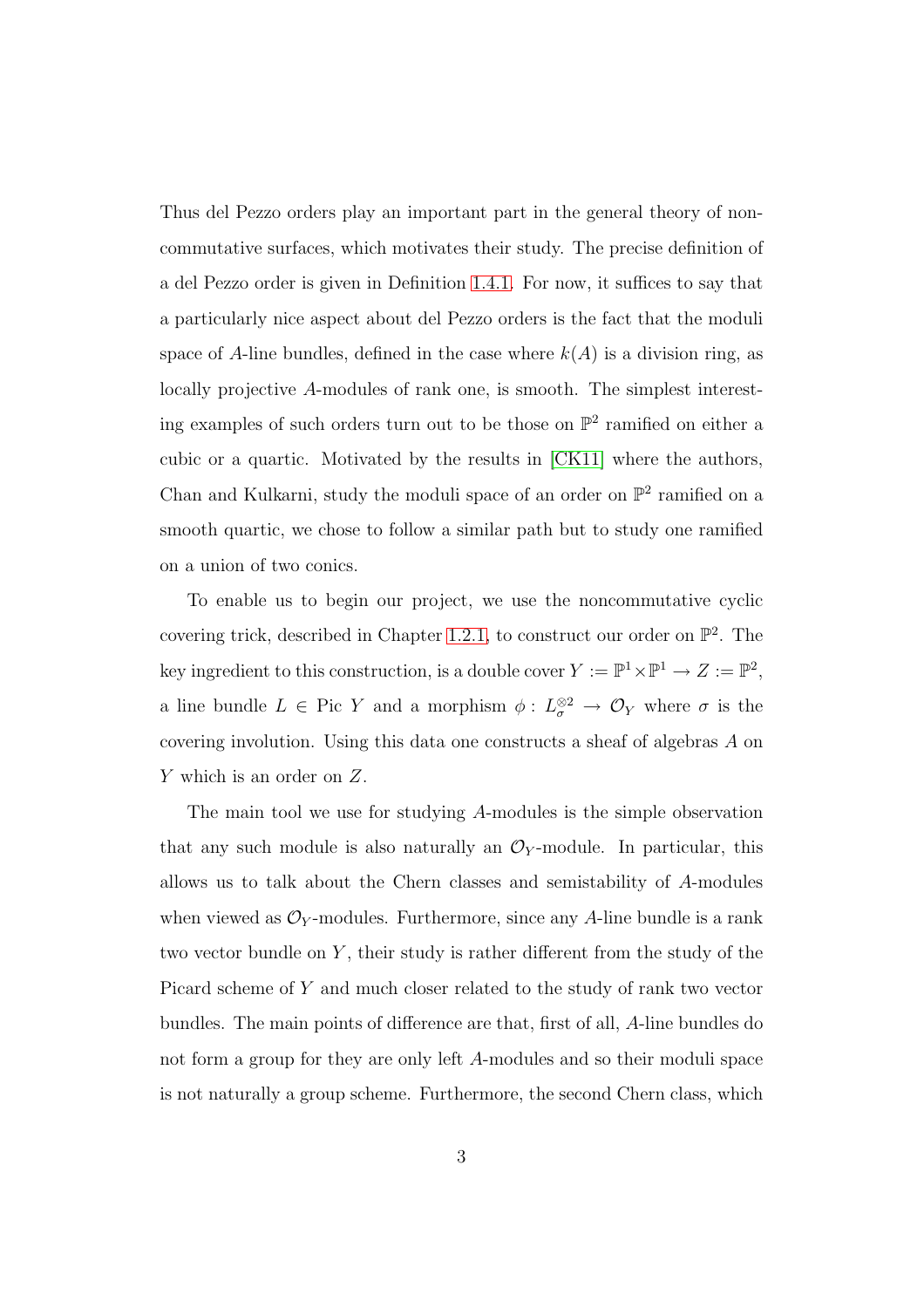is zero when one looks at line bundles in the usual setting, plays a crucial role in their study, as do semistability considerations. More precisely, we are interested in studying those A-line bundles which have minimal second Chern class.

It is certainly not obvious that one can place a bound on the second Chern class of A-line bundles and hence talk about those A-line bundles with "minimal second Chern class". For Chan and Kulkarni, this was achieved easily from the fact that for them,  $\phi$  was an isomorphism which implied (Proposition 3.8 in [\[CK11\]](#page-77-0)) that any A-line bundle was automatically  $\mu$ semistable and so by invoking Bogomolov's inequality, this aim was achieved. The authors used the  $\mu$ -semistability property further by noting by simply forgetting the extra A-module structure, one obtains the map

$$
\left\{\begin{matrix}\text{moduli space of} \\ A\text{-line bundles} \\ \text{with minimal } c_2\end{matrix}\right\} \rightarrow \left\{\begin{matrix}\text{moduli space of} \\ \mu\text{-semistable rank} \\ \text{two vector bundles on } Y\end{matrix}\right\}.
$$

It is the careful analysis of this map that allowed Chan and Kulkarni to prove that their moduli space was a genus two curve.

In our case,  $\phi$  will not be an isomorphism, and even though we will be able to deduce a lower bound for the second Chern class (Proposition [2.1.3\)](#page-25-0), the above map of moduli spaces will not be available for us, simply because A-modules will turn out to be not  $\mu$ -semistable in general. Thus we will use a totally different approach.

Having bound the second Chern class we will show that it suffices to consider only two possible first Chern classes. It is well known that Pic  $Y =$  $\mathbb{Z} \oplus \mathbb{Z}$  and from the exponential sequence one easily obtains that Pic  $Y \simeq$  $H<sup>2</sup>(Y, Z)$ . Since the first Chern class of a coherent sheaf on Y is an element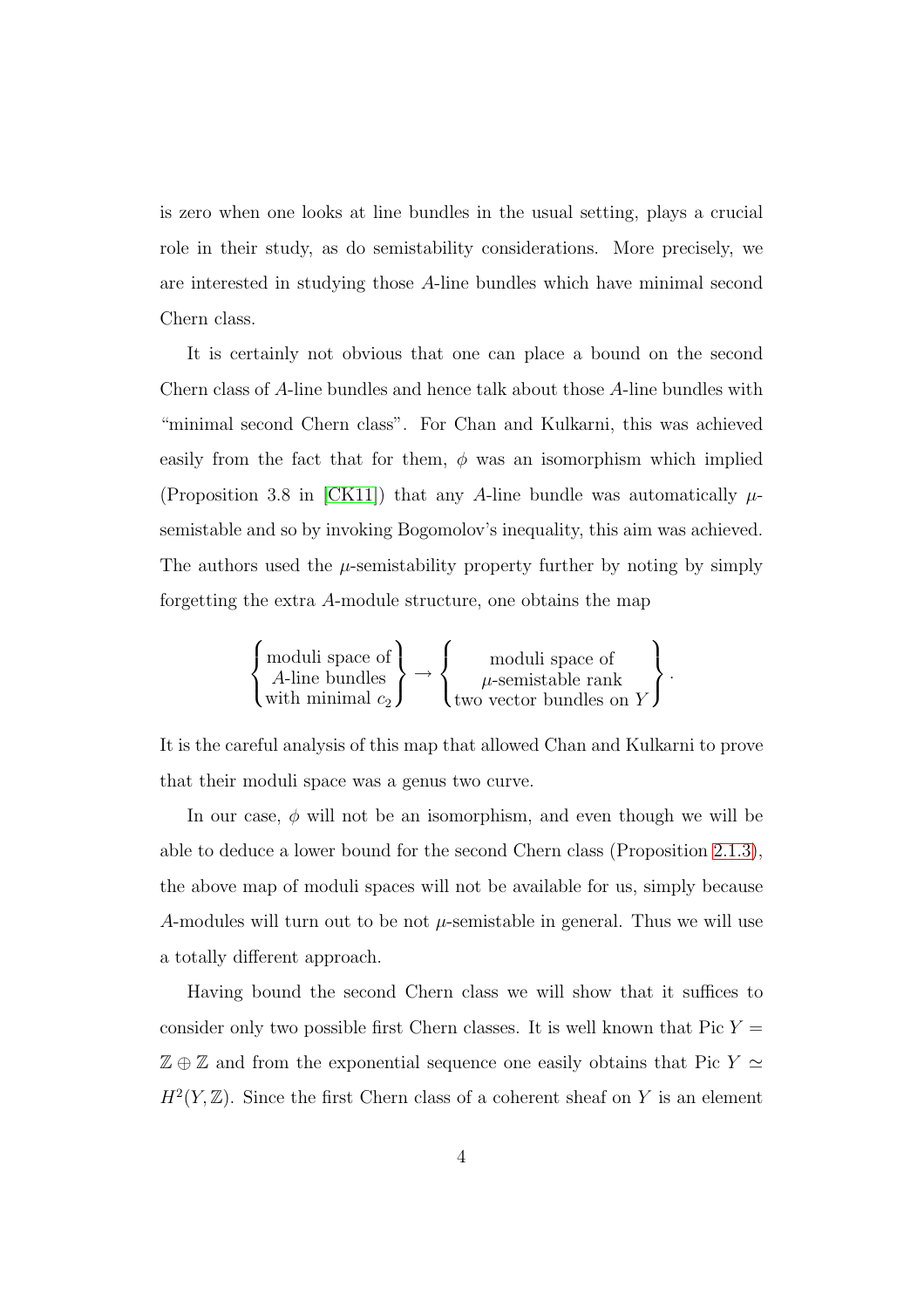of  $H^2(Y,\mathbb{Z})$ , this implies we may also view the first Chern class as element of the Picard group, which we will often do. We shall see that that the two cases that need to be considered are  $c_1 = \mathcal{O}_Y(-1, -1)$  with corresponding minimal  $c_2 = 0$  and  $c_1 = \mathcal{O}_Y(-2, -2)$  with corresponding minimal  $c_2 = 2$ . The former case will be rather simple and we will prove that the moduli space in that case is just one point. The latter case will be far more interesting and will be the prime focus of this thesis. We will prove, in Theorem [2.4.4,](#page-36-0) that for any A-line bundle M with this set of Chern classes, we have the following exact sequence

$$
0 \longrightarrow M \longrightarrow A \longrightarrow Q \longrightarrow 0
$$

for some A-module Q which depends on the choice of embedding  $M \hookrightarrow A$ . In fact, we will see that the number of ways  $M$  embeds in  $A$  is parametrised by  $\mathbb{P}^1$ . This establishes a connection between the moduli space of line bundles with minimal second Chern class and the Hilbert scheme of A which parametrises quotients of A with specified Chern classes. We will explore this connection in depth and ultimately prove:

<span id="page-11-0"></span>Theorem 1.1.2. *Let* Pic A *be the moduli space of* A*-line bundles with*  $c_1 = \mathcal{O}_Y(-2, -2)$  and  $c_2 = 2$  and **Hilb**  $A - the Hilbert scheme of A, pa$ *rameterising quotients of* A *with*  $c_1 = \mathcal{O}_Y(1,1)$  *and*  $c_2 = 2$ *. Then* Pic A *is a smooth genus* 2 *curve.* Hilb A *is a smooth ruled surface over* Pic A*.* Furthermore, **Hilb** A exhibits an  $8:1$  cover of  $\mathbb{P}^2$ , ramified on a union of 2 *conics and their* 4 *bitangents.*

In their paper, Chan and Kulkarni had a remarkably similar result concerning the moduli of line bundles with minimal  $c_2$ . They also reduced the study of their moduli space of line bundles with minimal second Chern class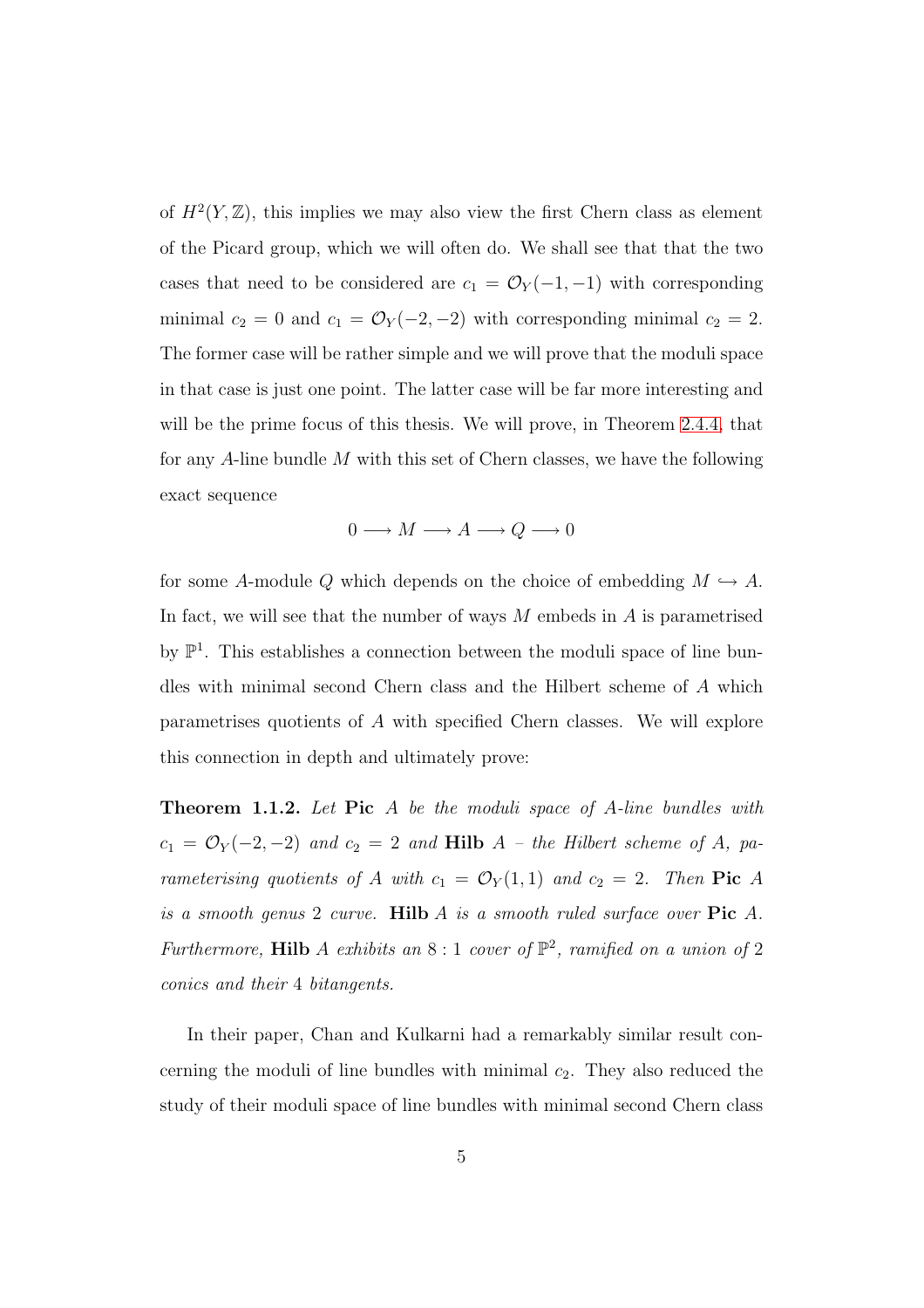<span id="page-12-0"></span>to two possible first Chern classes. In the first case, the moduli space was a point and in the second case, also a genus two curve.

#### 1.2 Orders on surfaces

For a great reference on orders, see [\[Cha12\]](#page-77-2), it will make understanding certain proofs far easier.

We have already defined the notion of an order on a surface. We will now describe the aforementioned noncommutative cyclic covering trick which we will later use to construct the order whose moduli spaces we will be studying. This "trick" was introduced by Chan in [\[Cha05\]](#page-76-2) and the reader is advised to look there, in particular Sections 2 and 3 for all the relevant details and proofs.

#### <span id="page-12-1"></span>1.2.1 Noncommutative cyclic covering trick

The setup is as follows: Let  $W$  be a normal integral Cohen-Macaulay scheme and  $\sigma \in$  Aut W with  $\sigma^e = id$  for some minimal  $e \in \mathbb{Z}^+$ . Further, assume that  $X := W/\langle \sigma \rangle$  is a scheme. Given any  $L \in Pic W$ , we can form the  $\mathcal{O}_W$ -bimodule  $L_{\sigma}$  such that  $_{\mathcal{O}_W} L_{\sigma} \simeq L$  and  $(L_{\sigma})_{\mathcal{O}_W} \simeq \sigma^* L$ . Given 2 such bimodules  $N_{\sigma}$  and  $M_{\tau}$  with  $N, M \in$  Pic W and  $\sigma, \tau \in$  Aut W we have

$$
N_{\sigma} \otimes_{W} M_{\tau} \simeq (N \otimes_{W} \sigma^{*} M)_{\sigma \tau}.
$$

For a full treatment of bimodules, see [\[AVdB90\]](#page-76-3) Section 2. Suppose we have an effective Cartier divisor D and an  $L \in$  Pic W such that there exists a non-zero map of  $\mathcal{O}_W$ -bimodules  $\phi: L^{\otimes e}_\sigma \overset{\sim}{\to} \mathcal{O}_W(-D) \hookrightarrow \mathcal{O}_W$  satisfying the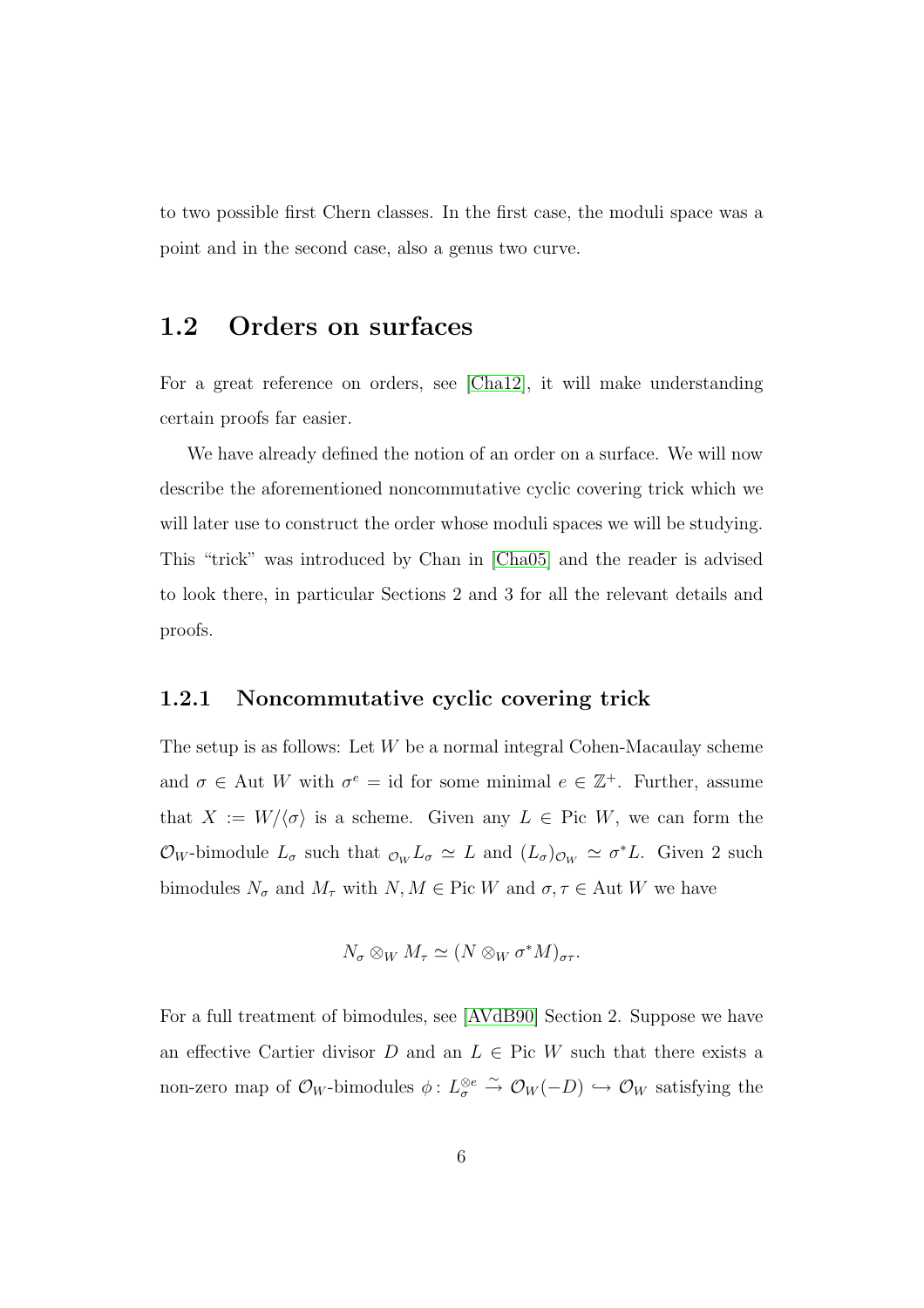overlap condition; namely that the two maps  $1 \otimes \phi$  and  $\phi \otimes 1$  are equal on  $L_{\sigma} \otimes_{W} L_{\sigma}^{\otimes (e-1)} \otimes_{W} L_{\sigma}$ . Then

$$
A = \mathcal{O}_W \oplus L_{\sigma} \oplus \cdots \oplus L_{\sigma}^{\otimes (e-1)}
$$

is an order on  $X$  with multiplication given by:

$$
L^i_{\sigma} \otimes_W L^j_{\sigma} \longrightarrow \begin{cases} L^{\otimes (i+j)}_{\sigma}, & i+j < e \\ L^{\otimes (i+j)}_{\sigma} \xrightarrow{1 \otimes \phi \otimes 1} L^{\otimes (i+j-e)}_{\sigma}, & i+j \ge e \end{cases}
$$

which is independent of any choice that needs to be made when applying the map  $1 \otimes \phi \otimes 1$  due to the overlap condition. Orders constructed in this manner are called cyclic orders. We will almost always regard  $A$  as an  $\mathcal{O}_W$ -bimodule on W, in which case we pay special consideration to the fact that it is not  $\mathcal{O}_W$ -central.

Note that if we want to use this method to construct an order on a specific scheme  $X$  we also need a way of finding a scheme  $W$  and an automorphism  $\sigma \in$  Aut W such that  $W/\langle \sigma \rangle = X$ . We can do so, using the classical cyclic covering construction.

<span id="page-13-0"></span>**Construction 1.2.1.** Let X be a normal integral scheme, let  $E \ge 0$  be an effective divisor and  $N \in \text{Pic } X$  such that  $N^{\otimes e} \simeq \mathcal{O}_X(-E)$ . Then

$$
\pi\colon W:=Spec_X(\mathcal{O}_X\oplus N\oplus\cdots\oplus N^{\otimes(e-1)})\to X
$$

is a cyclic cover of  $X$ . See Chapter 1, Section 17 of [\[BPVdV84\]](#page-76-4) for more details. Note that if  $\sigma$  is the generator of Gal  $(W/X)$  then  $W/\langle \sigma \rangle = X$ . To construct an order on  $X$  using the noncommutative cyclic covering trick, let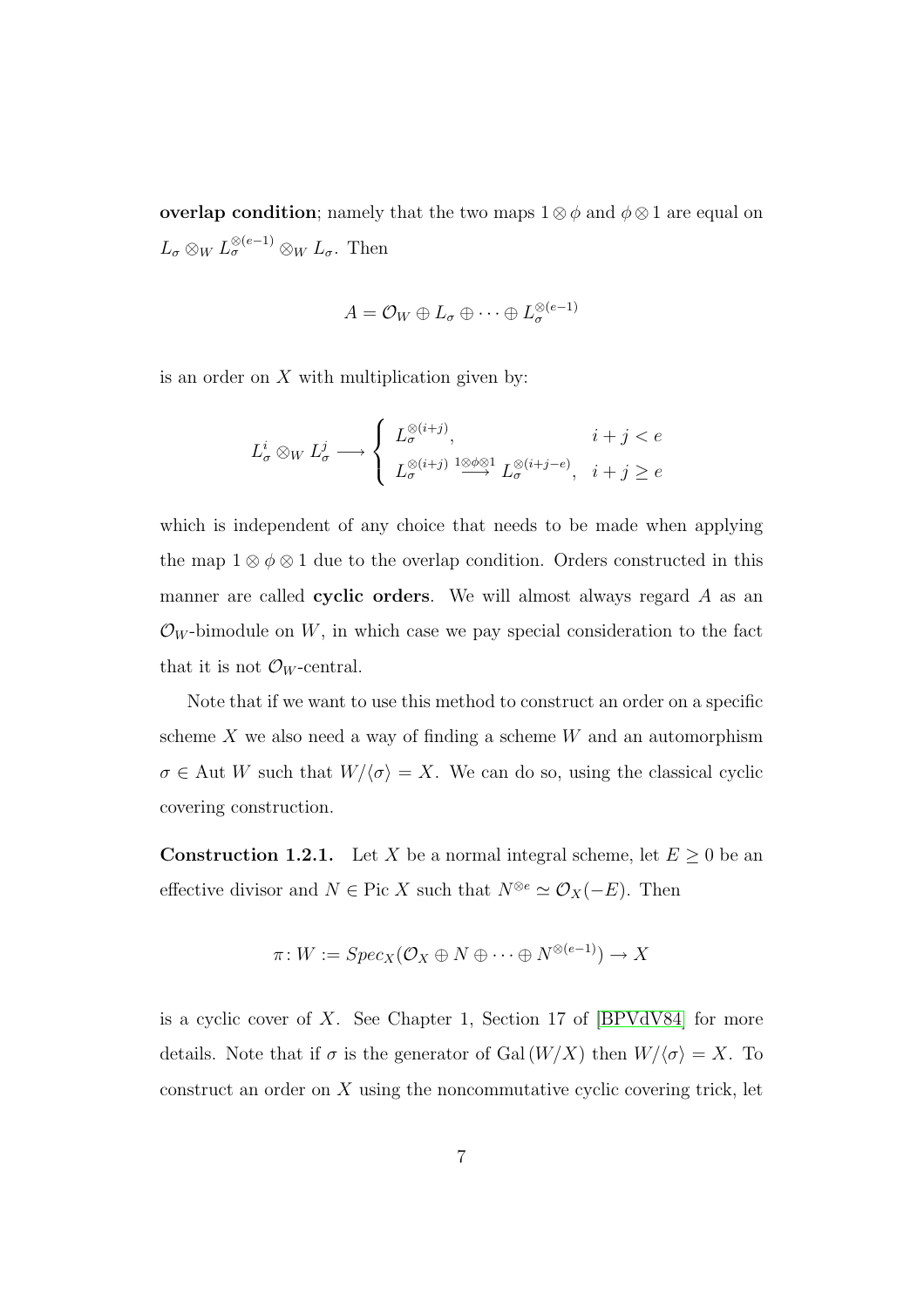$E' \geq 0$  be another effective divisor on X and let  $D = \pi^* E'$ . Find an  $L \in$ Pic W and a non-zero morphism (if one exists)  $\phi: L^{\otimes e}_{\sigma} \to \mathcal{O}_W(-D)$  satisfying the overlap condition. Then as described above, we can construct an order on X which we will denote by  $A(W/X; \sigma, L, \phi)$ . This order is ramified on  $E \cup E'$ , see [\[Cha05\]](#page-76-2) Theorem 3.6 for a proof of this. We suppress  $E, E'$  and D from the notation.

#### <span id="page-14-0"></span>1.3 The order we wish to study

In this chapter we will use the noncommutative cyclic covering trick to construct a del Pezzo order on  $\mathbb{P}^2$  ramified on a union of two conics. It is the moduli space and Hilbert scheme of this order that we will be investigating for the remainder of the thesis.

<span id="page-14-1"></span>**Construction 1.3.1.** Let  $Z = \mathbb{P}^2$  and  $\pi: Y \to Z$  be a double cover ramified on a smooth conic  $E \subset Z$  and let  $\sigma$  be the covering involution. It is well known that  $Y \simeq \mathbb{P}^1 \times \mathbb{P}^1$ , Pic  $Y = \mathbb{Z} \oplus \mathbb{Z}$  and that  $\sigma^*(\mathcal{O}_Y(n,m)) = \mathcal{O}_Y(m,n)$ . Let H be the inverse image of a general line in Z. It is a  $(1, 1)$ -divisor and is ample. Let  $E' \subset Z$  be a second smooth conic, intersecting E in 4 distinct points, let  $D = \pi^* E'$  which is a smooth  $(2, 2)$ -divisor, let  $L = \mathcal{O}_Y(-1, -1) \in$ Pic Y and fix once and for all a morphism  $\phi: L^{\otimes 2}_{\sigma} \longrightarrow \mathcal{O}_Y(-D) \hookrightarrow \mathcal{O}_Y$ .

Proposition 1.3.2. φ *satisfies the overlap condition.*

*Proof.* Corollary 3.4 in [\[Cha05\]](#page-76-2) states that it is sufficient to check the overlap condition on the open set  $Y' := Y - D$ . Letting  $L' := L|_{Y'}$  we see that  $L_{\sigma}^{'\otimes 2} \simeq$  $\mathcal{O}_{Y'}$  and so by Proposition 4.1 in [\[Cha05\]](#page-76-2)  $\phi$  will satisfy the overlap condition provided  $\mathcal{O}(Y')^* = k^*$ . To see that this is true, suppose  $f \in \mathcal{O}(Y')^*$ . Then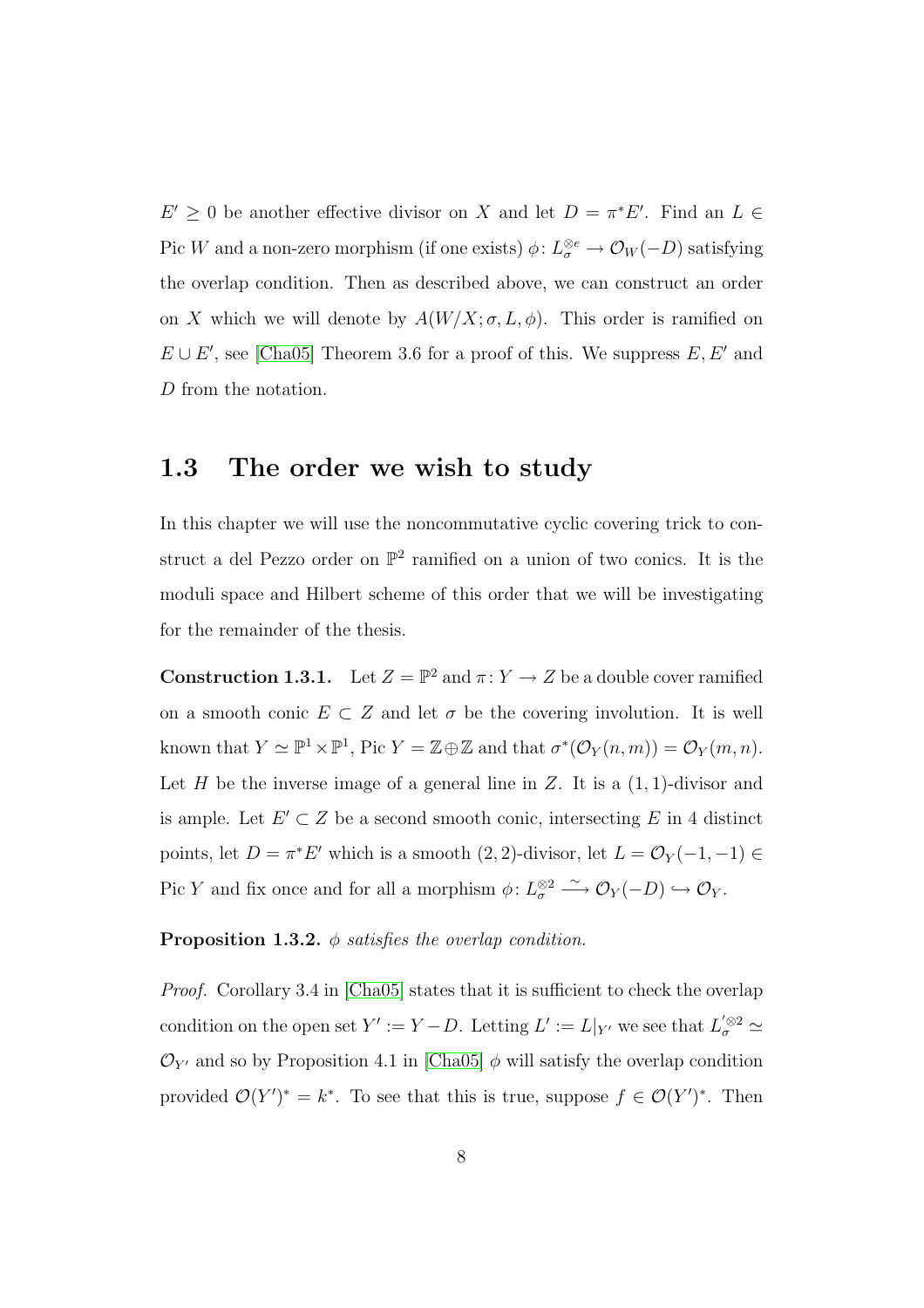div  $f = D'-nD$  for some  $n \geq 0$ , where we can assume, since D is irreducible, that D and D' have no common components. However,  $f^{-1} \in \mathcal{O}(Y')^*$  with div  $f^{-1} = nD - D'$  showing that  $D' = 0$  and hence  $D = 0$ . Thus  $f \in k^*$ .

Thus  $A := A(Y/Z; \sigma, L, \phi)$  is an order on Z ramified on  $E \cup E'$ , which is a singular quartic. The following proposition gives us some useful properties of A.

<span id="page-15-0"></span>Proposition 1.3.3. A *is a maximal and terminal order. Furthermore,* k(A) *is a division ring.*

*Proof.* (Sketch, see [\[Cha12\]](#page-77-2) for full details) By Theorem 1.5 in [\[AG60\]](#page-76-5) to check maximality it is sufficient to check that A is reflexive and that  $A_{\eta}$  is maximal for every codimension one point  $\eta \in \mathbb{Z}^1$ . Since A is locally free it is reflexive, and so to check maximality we need to check that  $A_n$  is a maximal  $\mathcal{O}_{Z,\eta}$ -order. If  $\eta$  is not the generic point of either E nor E' then  $A_{\eta}$  is in fact Azumaya, and is therefore maximal. Thus we only need to check maximality at  $E$  and  $E'$ .

By Theorem 2.3 in [\[AG60\]](#page-76-5),  $A<sub>\eta</sub>$  is maximal if and only its Jacobson radical is a maximal ideal (i.e.  $A_{\eta}$  is a local order) and that it is hereditary. Theorem 3.6 in [\[Cha05\]](#page-76-2) states that A is normal, in particular this implies (Definition 2.3 in [\[CI05\]](#page-77-1))  $A_n$  is hereditary.

We now check that  $A_{\eta}$  is local when  $\eta$  is the generic point of E'. Suppose  $\eta$  is the generic point of E'. Let  $I := \mathcal{O}_Y(-D) \oplus L_{\sigma}$ , which is a 2-sided ideal of A. We claim that  $I_{\eta} = \text{rad } A_{\eta}$ . To see this, note first of all that  $\mathfrak{m} := \mathcal{O}_Z(-E')_{\eta}$  is the unique maximal ideal of  $\mathcal{O}_{Z,\eta}$ . Furthermore,  $I^2 =$  $A \otimes_Y \mathcal{O}_Y(-D) = A \otimes_Z \mathcal{O}_Z(-E')$  and so  $I_\eta^2 = \mathfrak{m} A_\eta$ . Thus  $I_\eta \subseteq$  rad  $A_\eta$ . Finally, since  $A_{\eta}/I_{\eta} = k(D)$  we see that  $I_{\eta} = \text{rad } A_{\eta}$  and so  $A_{\eta}$  is local and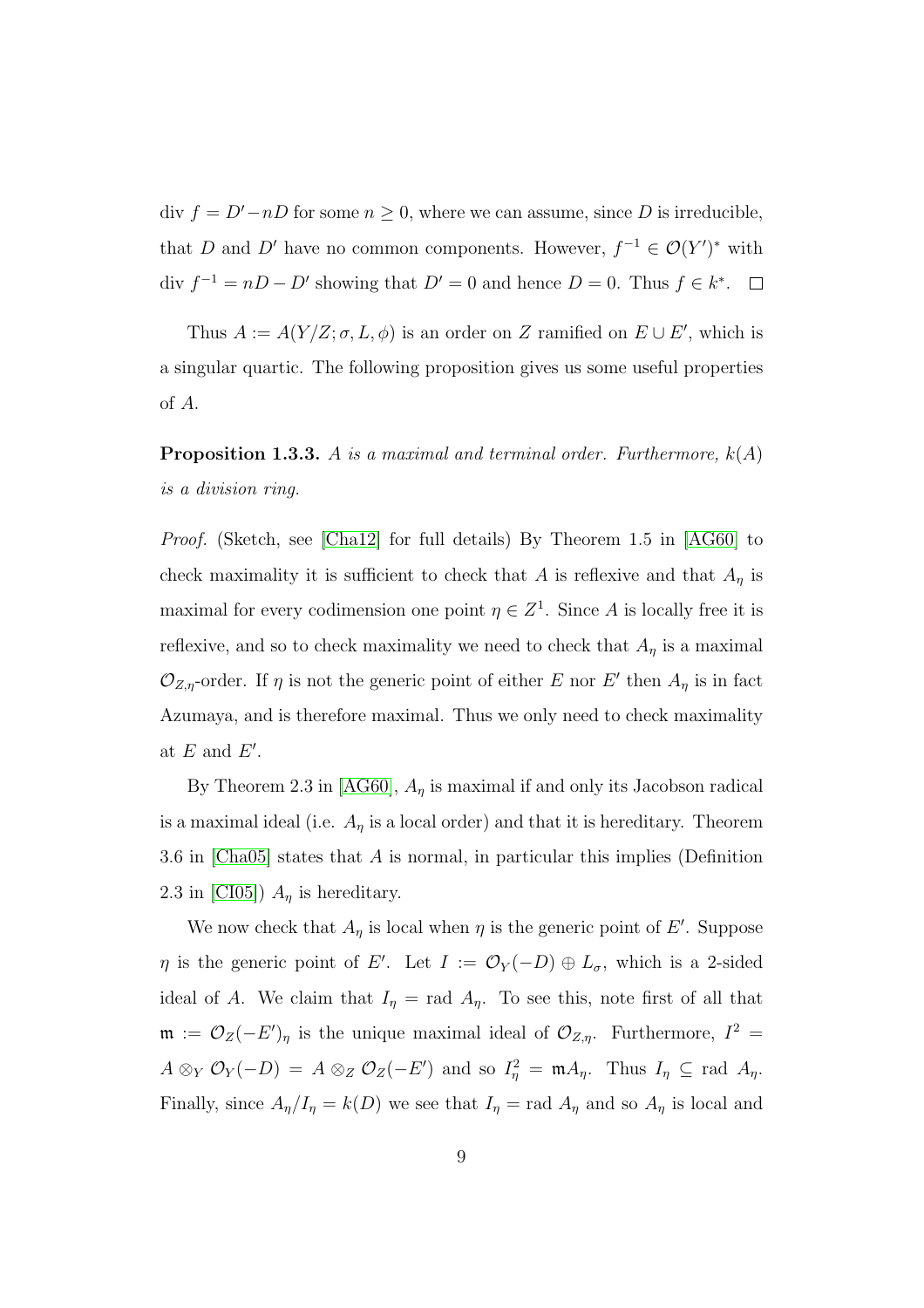hence maximal.

Now let  $\eta$  be the generic point of E. By Theorem 3.6 in [\[Cha05\]](#page-76-2) the ramification index of  $A_{\eta}$  is 2 (see Section 2.2 of [\[CI05\]](#page-77-1) for an explanation). By the Artin-Mumford sequence (Theorem 1, Section 3 of [\[AM72\]](#page-76-6)), secondary ramification of A must cancel and so  $Z(A_{\eta}/\text{rad }A_{\eta})$  must be cyclic field extension of  $k(E)$  (as opposed to  $k(E) \times k(E)$  which are the only two possibilities by Proposition 2.4 of [\[CI05\]](#page-77-1)). Thus  $A_{\eta}$  is maximal.

The above calculation shows that the ramification data of  $A$  at  $E'$  is given by the 2 : 1 cover  $D \to E'$  and so we can see from Definition 2.5 [\[CI05\]](#page-77-1) that A is terminal.

Since A is maximal, of rank 4, and  $k(A) \neq 0$  in Br  $k(Z)$  the Artin-Mumford sequence implies  $k(A)$  is a division ring.  $\Box$ 

We will only need the fact that A is terminal, for the proof of Proposition [2.0.2.](#page-21-1) Aside from that, this technical condition can be ignored by the reader for the purposes of this thesis. However, its importance can not be underestimated - see [\[CI05\]](#page-77-1) and [\[Cha12\]](#page-77-2) for more information.

As mentioned previously, in [\[CK11\]](#page-77-0) the authors also consider a maximal order on  $\mathbb{P}^2$  ramified, in their case, on a smooth quartic. More importantly, the relation used in their construction was of the form  $L^{\otimes 2}_{\sigma} \simeq \mathcal{O}_W$ . As we shall see this small difference makes their techniques for the study of the moduli space of A, unusable in our case.

#### <span id="page-16-0"></span>1.4 The canonical bimodule

To finish off the introduction we would like to explain in what sense our order A is del Pezzo. We begin with the definition of the canonical bimodule which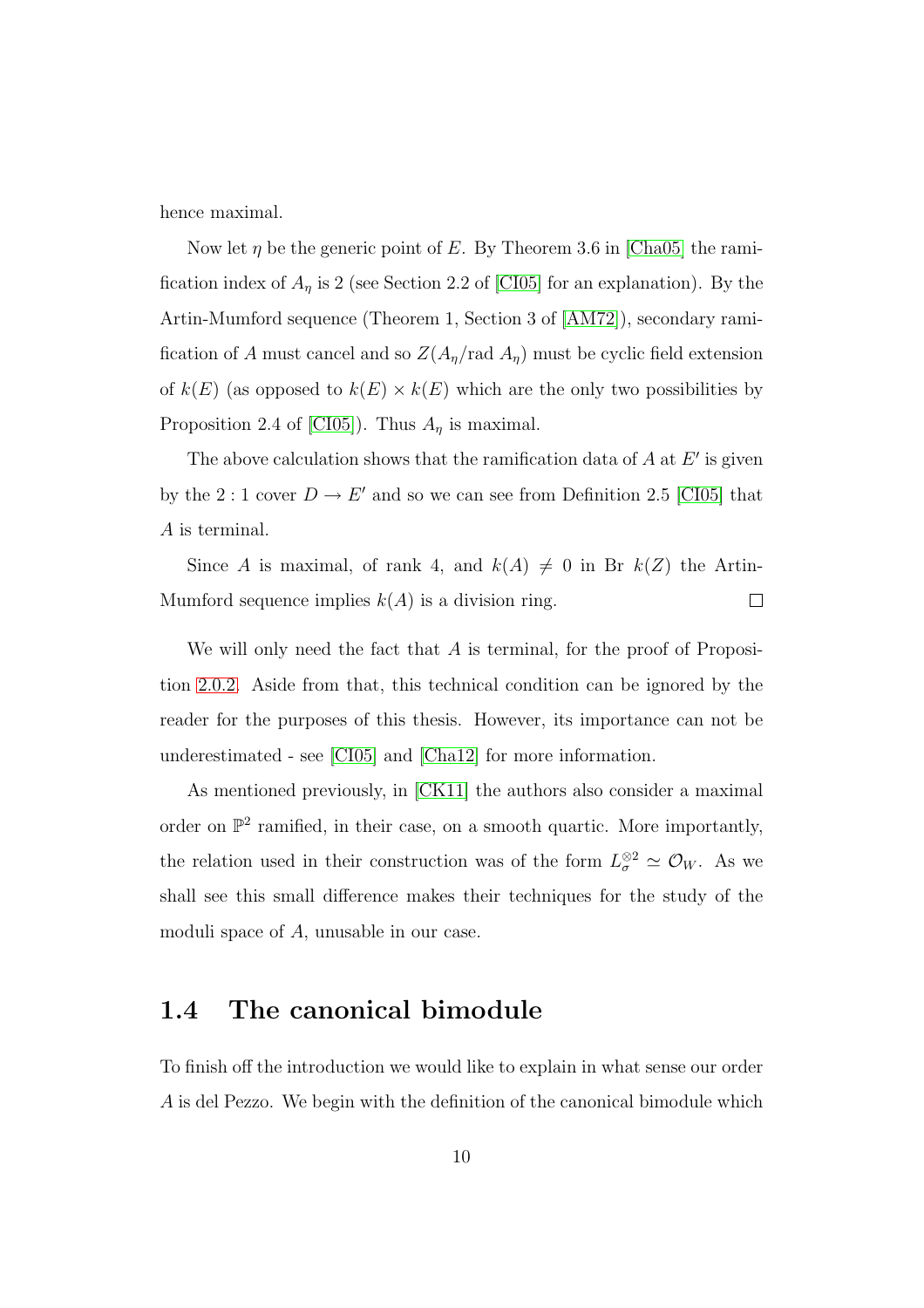<span id="page-17-0"></span>is the analogue of the canonical sheaf on a scheme.

Definition 1.4.1. *Let* X *be a normal integral scheme and* A *an order on* X*. The canonical bimodule of* A *is defined to be*

$$
\omega_A := \mathcal{H}om_{\mathcal{O}_X}(A, \omega_X).
$$

Mimicking the commutative definition, we say that A is del Pezzo if  $\omega_A^* :=$  $\mathcal{H}om_A(\omega_X,A)$  is ample. For more details see [\[CK03\]](#page-77-3) Section 3.

If X is Gorenstein, then  $\omega_A = \mathcal{H}om_{\mathcal{O}_X}(A, \mathcal{O}_X) \otimes_X \omega_X$ . Using the reduced trace map, we can identify  $\mathcal{H}om_{\mathcal{O}_X}(A,\mathcal{O}_X)$  as an A-subbimodule of  $k(A)$ and so  $\omega_A$  can be identified as an A-subbimodule of  $k(A) \otimes_X \omega_X$ . The next theorem allows us to determine, in the case where  $A$  is constructed using Construction [1.2.1,](#page-13-0) precisely what this subbimodule is. Knowledge of  $\omega_A$  will be very valuable to us in the future for various homological computations.

<span id="page-17-1"></span>Theorem 1.4.2. *Let* X *be a normal integral Gorenstein scheme. Let* A :=  $A(W/X; \sigma, L, \phi)$  *be an order on* X *as described in Construction [1.2.1](#page-13-0) and let*  $R \subset W$  *be the reduced pullback of*  $E$  *to*  $W$ *.* 

*Then*

$$
\omega_A = A \otimes_W L_{\sigma} \otimes_W \mathcal{O}_W ((e-1)R + D) \otimes_X \omega_X
$$

$$
= A \otimes_W L_{\sigma} \otimes_W \mathcal{O}_W(D) \otimes_W \omega_W
$$

in  $k(A) \otimes_W \omega_W$ .

*Proof.* From Lemma 17.1 of [\[BPVdV84\]](#page-76-4) and the adjunction formula we know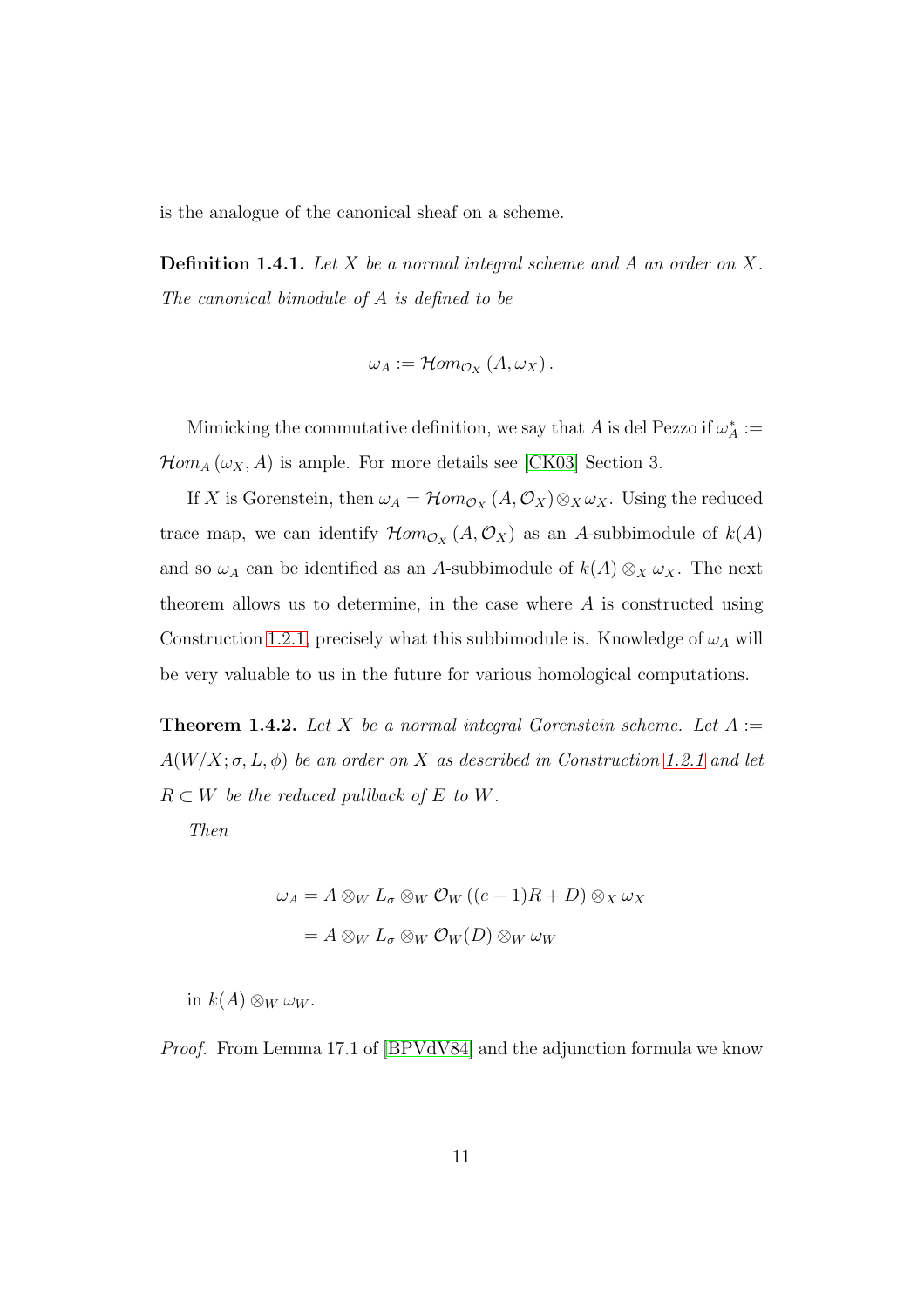that

$$
\omega_W = \pi^* \omega_X \otimes_W \mathcal{H}om_{\mathcal{O}_X}(\mathcal{O}_W, \mathcal{O}_X) = \pi^* \omega_X \otimes_W \mathcal{O}_W((e-1)R).
$$

Thus, using the reduced trace map we have:

$$
\mathcal{H}om_{\mathcal{O}_X}(A, \mathcal{O}_X) = \{ f \in k(A) \mid \text{tr}(fA) \subseteq \mathcal{O}_X \} \subseteq k(A)
$$

$$
= D_0 \oplus D_1 \oplus \cdots \oplus D_{e-1}
$$

where

$$
D_0 = \{ f \in k(W) \mid \text{tr}(f \mathcal{O}_W) \subseteq \mathcal{O}_X \} = \mathcal{H}om_{\mathcal{O}_X}(\mathcal{O}_W, \mathcal{O}_X) = \mathcal{O}_W((e-1)R)
$$
  
\n
$$
D_1 = \{ f \in L_\sigma \otimes_W k(W) \mid \text{tr}(f L_\sigma^{\otimes (e-1)}) \subseteq \mathcal{O}_X \} = L_\sigma \otimes_W \mathcal{O}_W((e-1)R + D)
$$
  
\n
$$
\vdots
$$
  
\n
$$
D_{e-1} = \{ f \in L_\sigma^{\otimes (e-1)} \otimes_W k(W) \mid \text{tr}(f L_\sigma) \subseteq \mathcal{O}_X \} = L_\sigma^{\otimes (e-1)} \otimes_W \mathcal{O}_W((e-1)R + D)
$$

and so:

$$
\mathcal{H}om_{\mathcal{O}_X}(A,\mathcal{O}_X)=A\otimes_W L_{\sigma}\otimes_W \mathcal{O}_W((e-1)R+D).
$$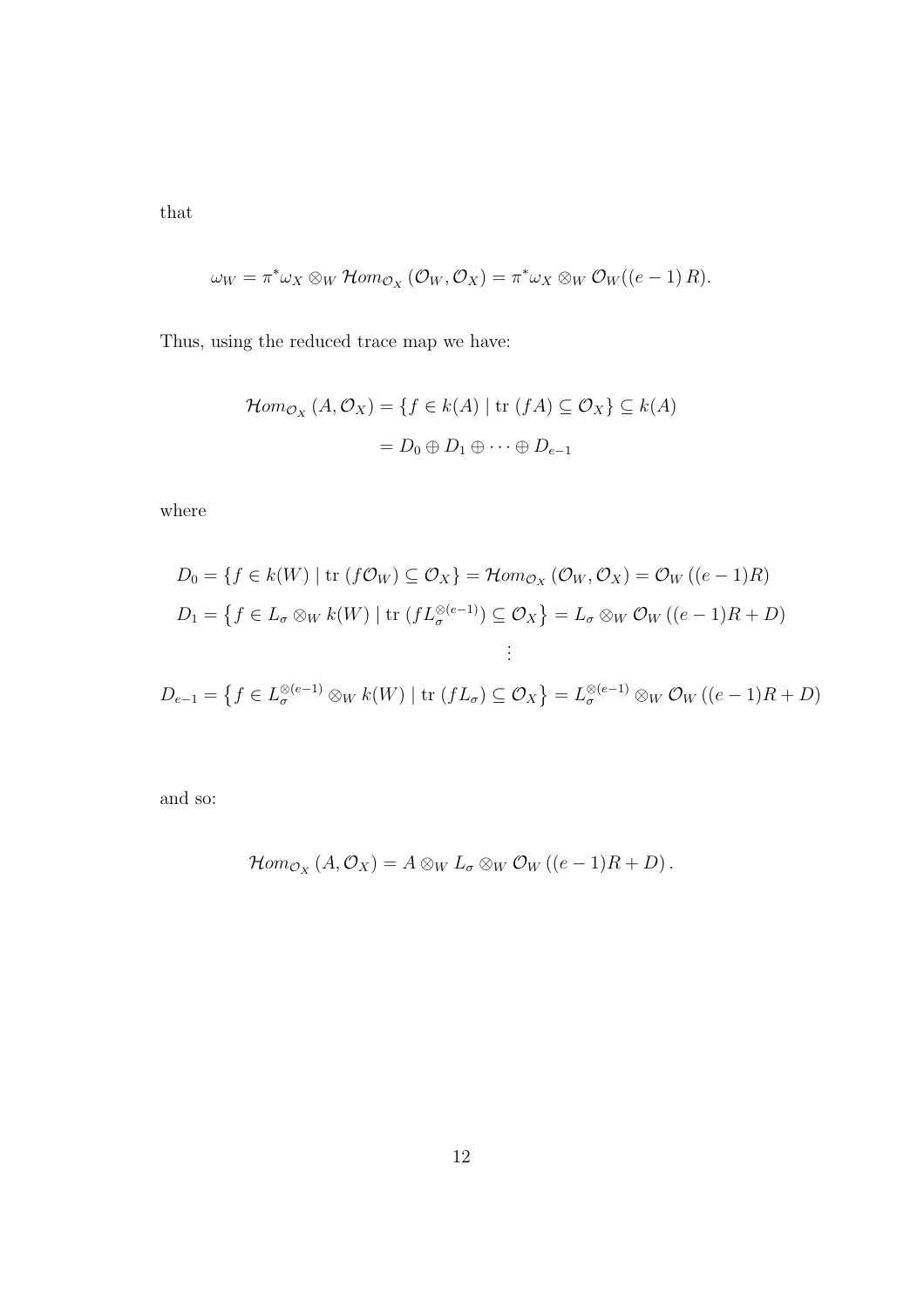Thus:

$$
\omega_A := \mathcal{H}om_{\mathcal{O}_X} (A, \omega_X)
$$
  
=  $\mathcal{H}om_{\mathcal{O}_X} (A, \mathcal{O}_X) \otimes_X \omega_X$   
=  $A \otimes_W L_{\sigma} \otimes_W \mathcal{O}_W ((e-1)R + D) \otimes_W \pi^* \omega_X$   
=  $A \otimes_W L_{\sigma} \otimes_W \mathcal{O}_W(D) \otimes_W \omega_W.$ 

 $\Box$ 

Applying this theorem to our specific order  $A$  we get:

**Proposition 1.4.3.** *Let*  $A := A(Y/Z; \sigma, L, \phi)$  *be as in Construction [1.3.1.](#page-14-1) Then*  $\omega_A = A \otimes_Y \mathcal{O}_Y(-H)$ *. In particular, A is del Pezzo.* 

<span id="page-19-0"></span>*Proof.* We simply apply Theorem [1.4.2](#page-17-1) and use the well known fact that  $\omega_Y = \mathcal{O}_Y(-2, -2).$  $\Box$ 

#### 1.5 Outline of thesis

The rest of the thesis is primarily devoted to making sense of, and proving Theorem [1.1.2.](#page-11-0) In Chapter [2](#page-21-0) we will define what we mean by the moduli space parameterising line bundles on an order in a division ring. We will then explore some properties of this moduli space of our A. We will quickly discover why the methods used in [\[CK11\]](#page-77-0) will not work for our order. In the next chapter we will introduce the Hilbert scheme of A, which should be thought of as a scheme parametrising noncommutative curves on the order - we will prove its existence, compute its dimension and prove that it is smooth. It is here that we will also explore the bizarre covering of  $\mathbb{P}^2$  that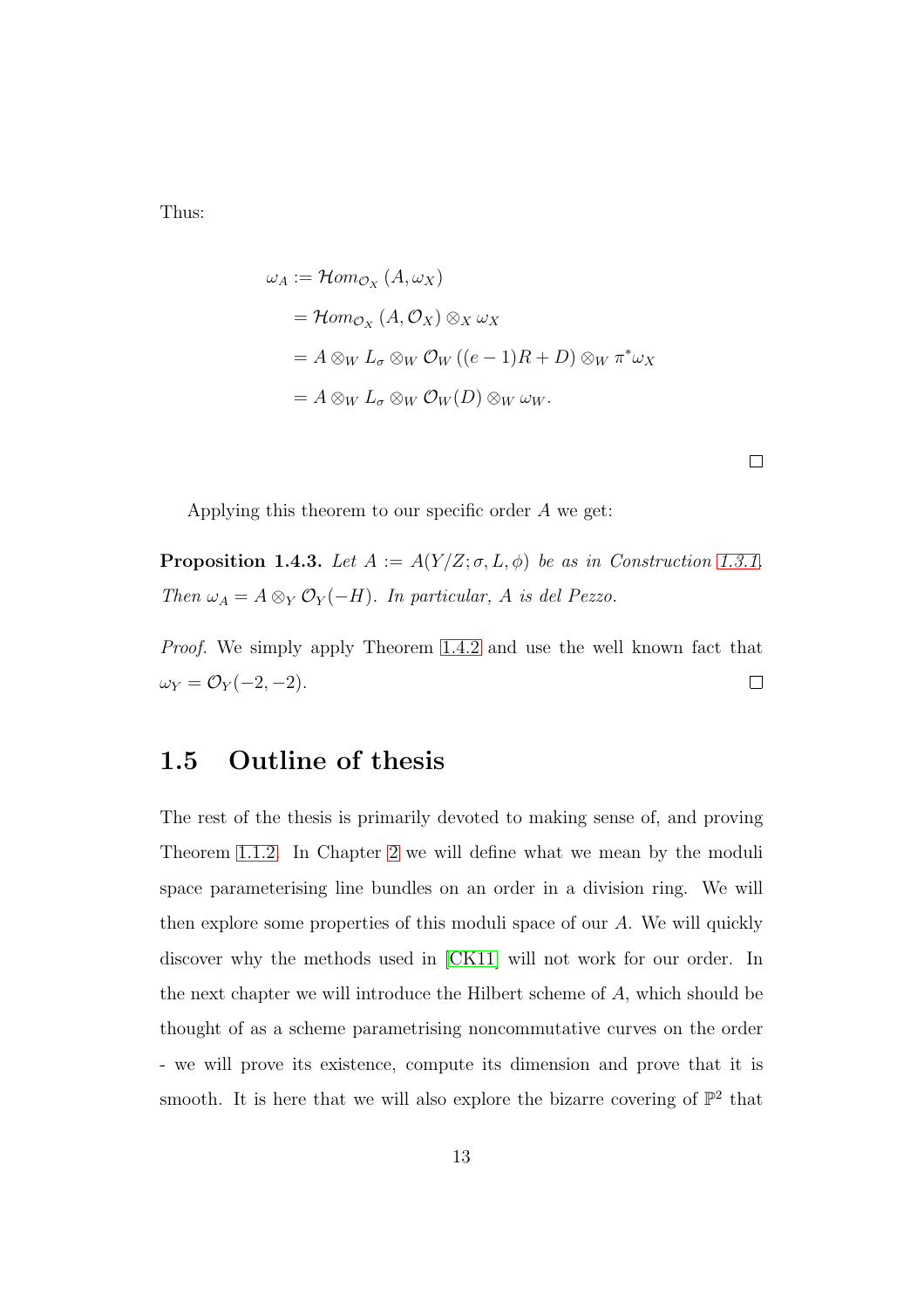it exhibits and study its ramification. In the last chapter, we will prove that the Hilbert scheme is in fact a ruled surface over the moduli space. Finally using the map to  $\mathbb{P}^2$  we will be able to compute the self intersection of the canonical divisor of the Hilbert scheme which will allow us to compute the genus of the moduli space.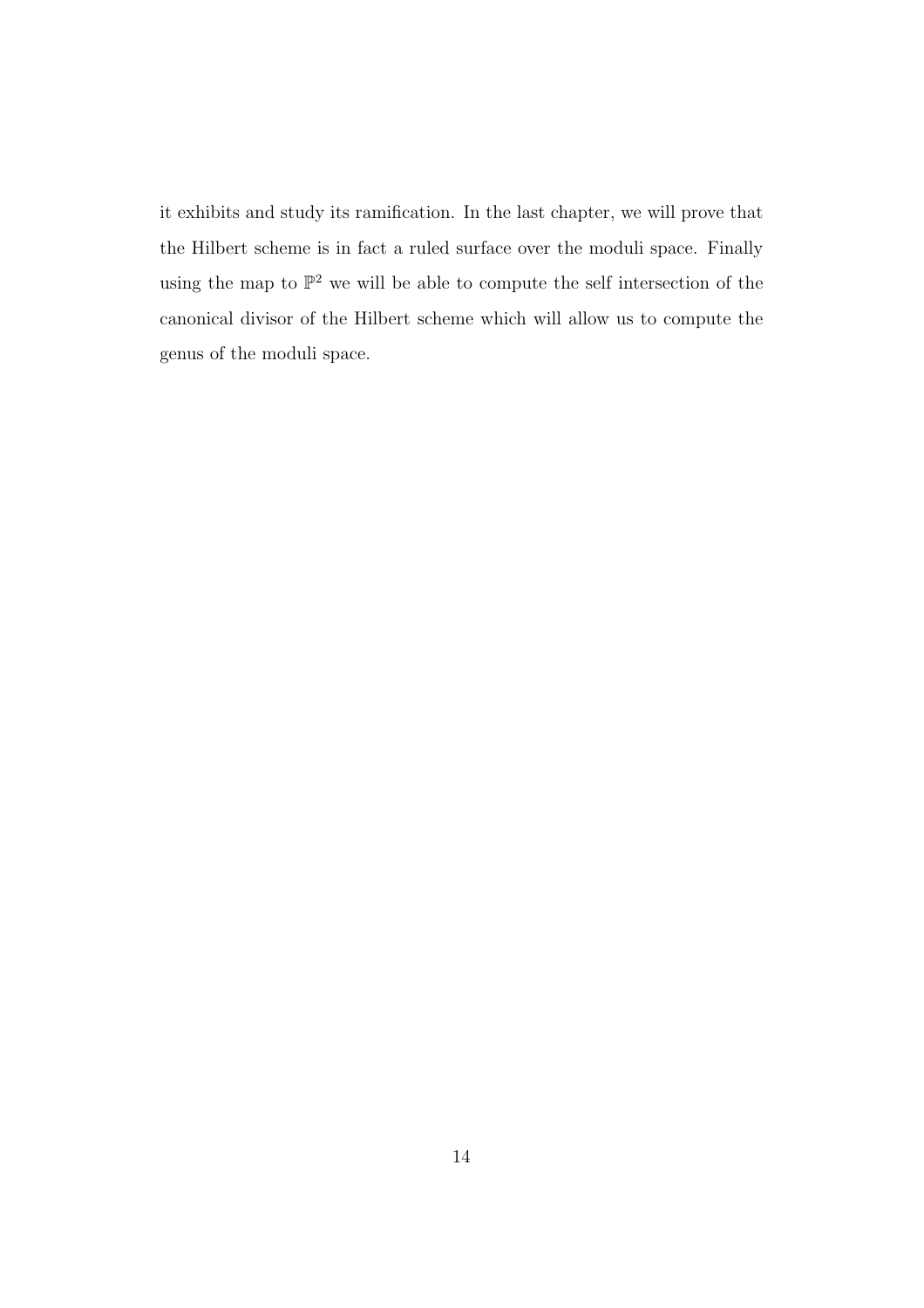# <span id="page-21-0"></span>Chapter 2

# The Moduli Space of A-Line Bundles

In this chapter we will study line bundles on A, where A is the order on  $\mathbb{P}^2$ constructed in Construction [1.3.1.](#page-14-1)

First we need to define what it means to have a line bundle on A.

Definition 2.0.1. *Let* X *be a normal integral scheme and* A *an order in a division ring* k(A) *on* X*. Let* M *be a sheaf of left* A*-modules. We say* M *is a* line bundle *on* A *if* M *is locally projective as an* A*-module and*  $\dim_{k(A)} k(A) \otimes_A M = 1$ . The set of isomorphism classes of A-line bundles *will be denoted by* Pic A*.*

<span id="page-21-1"></span>Note that the above definition makes sense since  $k(A)$  is a division ring. Also, note that Pic A is not a group since the modules are only one sided and so can not be tensored together. This definition may at first appear hard to use since checking whether an A-module is locally projective is not easy. However, the following proposition gives an easy criterion for checking this for orders constructed using the noncommutative cyclic covering trick.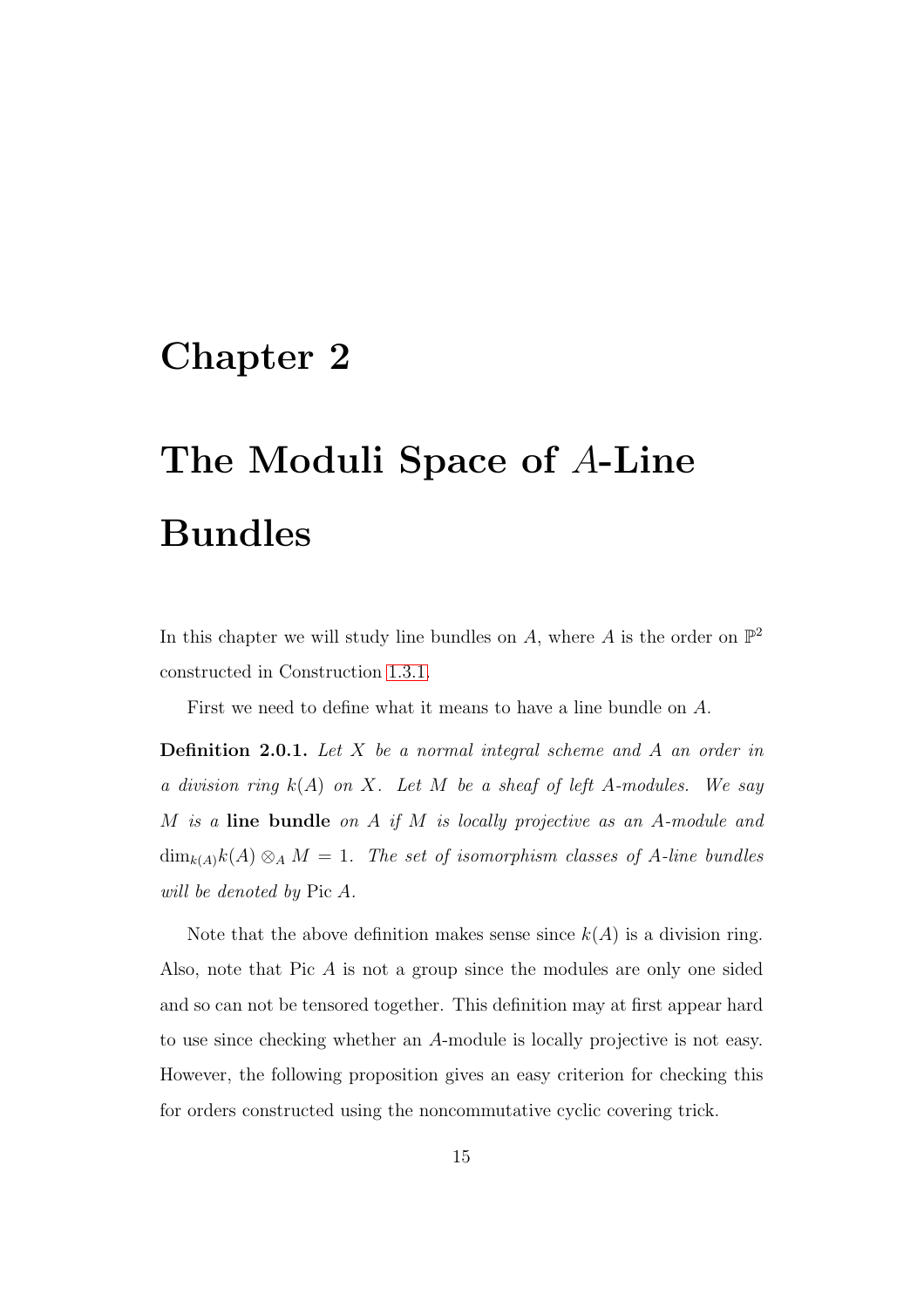**Proposition 2.0.2.** Let  $A := A(Y/Z; \sigma, L, \phi)$  be the order constructed in *Construction* [1.3.1.](#page-14-1) *Then*  $M \in$  Pic A *if and only if*  $M$  *is an A-module such that*  $_Y$ *M is a rank two locally free sheaf on*  $Y$ *.* 

*Proof.* Suppose  $M \in \text{Pic } A$ . Since A is rank two over Y, so is M. Furthermore, M is locally projective over A and since A is locally free over Y it implies  $M$  is locally projective over  $Y$ . However, over a commutative ring, locally projective implies locally free and so M is locally free on Y.

Conversely, from Proposition [1.3.3](#page-15-0) we know that  $A$  is terminal and so by Theorem 2.12 in [\[CI05\]](#page-77-1)  $A_p$  has global dimension 2 for every closed point p. The result then follows from the section "Finite Global Dimension" in [\[Cha12\]](#page-77-2).  $\Box$ 

<span id="page-22-1"></span>**Example 2.0.3.** Let A be as above and  $N \in \text{Pic } Y$ . Then  $A \otimes_Y N$  is an A-line bundle since it is clearly an A-module and is locally free of rank two over  $Y$ .

This result is our first look at how the underlying  $\mathcal{O}_Y$ -module structure of A-modules helps with their study. We can further use the geometry of Y to give us some information about the possible Chern classes of A-line bundles when viewed as rank two vector bundles on  $Y$ . We analyse this in the following chapter.

#### <span id="page-22-0"></span>2.1 Chern classes of A-line bundles

In this chapter we study the possible Chern classes of line bundles on our order A constructed in Construction [1.3.1.](#page-14-1) Recall that whenever we speak of Chern classes for any  $M \in \text{Pic } A$  we imply that we are talking about the  $\mathcal{O}_Y$ -module  $_YM$ .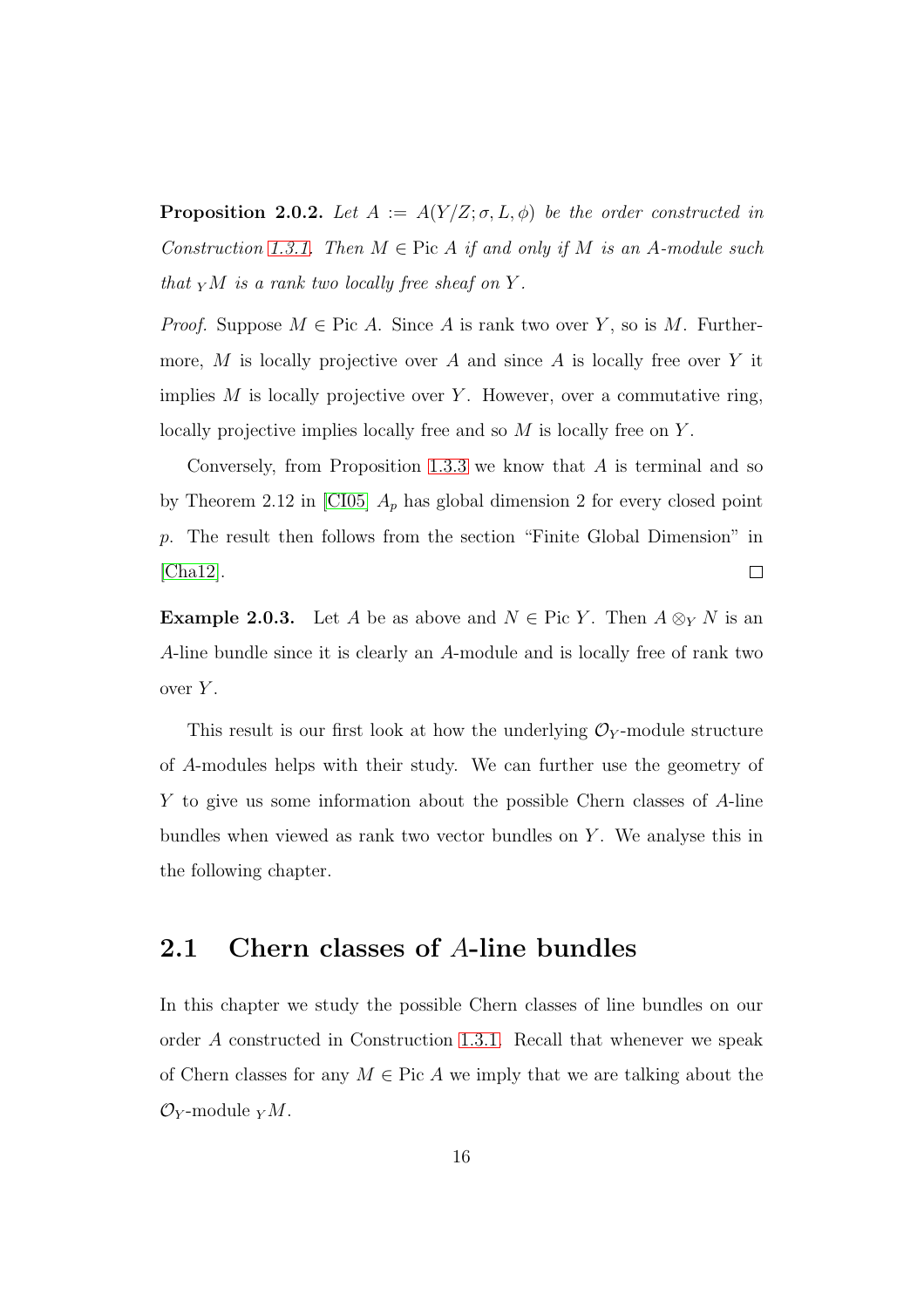The first natural question to ask about any A-line bundle is what could be its first Chern class. We answer this in the following proposition. As it turns out, the possibilities are fairly limited.

**Proposition 2.1.1.** Let  $M \in$  Pic A. Then  $c_1(M) = \mathcal{O}_Y(n,n)$  for some  $n \in \mathbb{Z}$ *. Conversely, given any such*  $n$ ,  $A \otimes_Y \mathcal{O}_Y(0, n + 1)$  ∈ Pic A with  $c_1 = \mathcal{O}_Y(n,n)$ .

*Proof.* First note that we have a chain of  $\mathcal{O}_Y$ -submodules  $M(-D) := L^{\otimes 2}_\sigma \otimes_Y$  $M < L_{\sigma} \otimes_{Y} M < M$  which means

$$
0 \to \frac{L_{\sigma} \otimes_{Y} M}{L_{\sigma}^{\otimes 2} \otimes_{Y} M} \to \frac{M}{M(-D)} \to \frac{M}{L_{\sigma} \otimes_{Y} M} \to 0
$$

is an exact sequence. Let  $Q = M/(L_{\sigma} \otimes_{Y} M)$ . The above then becomes:

$$
0 \to L_{\sigma} \otimes_{Y} Q \to M|_{D} \to Q \to 0.
$$

Now  $M|_D$  is a locally free sheaf on D of rank 2, so  $L_{\sigma} \otimes_Y Q$  is locally free (since we are on a smooth curve, torsion free means locally free) of rank 1 on  $D$  and thus  $Q$  must also be a line bundle on  $D$ . Lemma 1 Chapter 2 of [\[Fri98\]](#page-77-4) then assures that  $c_1(Q) = D$ . Thus  $c_1(M) = c_1(L_{\sigma} \otimes M) + D$  and so  $c_1(M) = \sigma^* c_1(M)$  and so the result follows.

To see the converse, first note that by Example [2.0.3](#page-22-1) we know that  $M := A \otimes_Y \mathcal{O}_Y(0, n+1)$  is indeed an A-line bundle. Furthermore,  $c_1(M) =$  $c_1(\mathcal{O}_Y(0,n+1)\oplus \mathcal{O}_Y(n,-1))=\mathcal{O}_Y(n,n).$  $\Box$ 

Having classified all the possible first Chern classes of A-line bundles, we move on to see what can be said about the second Chern class. As we shall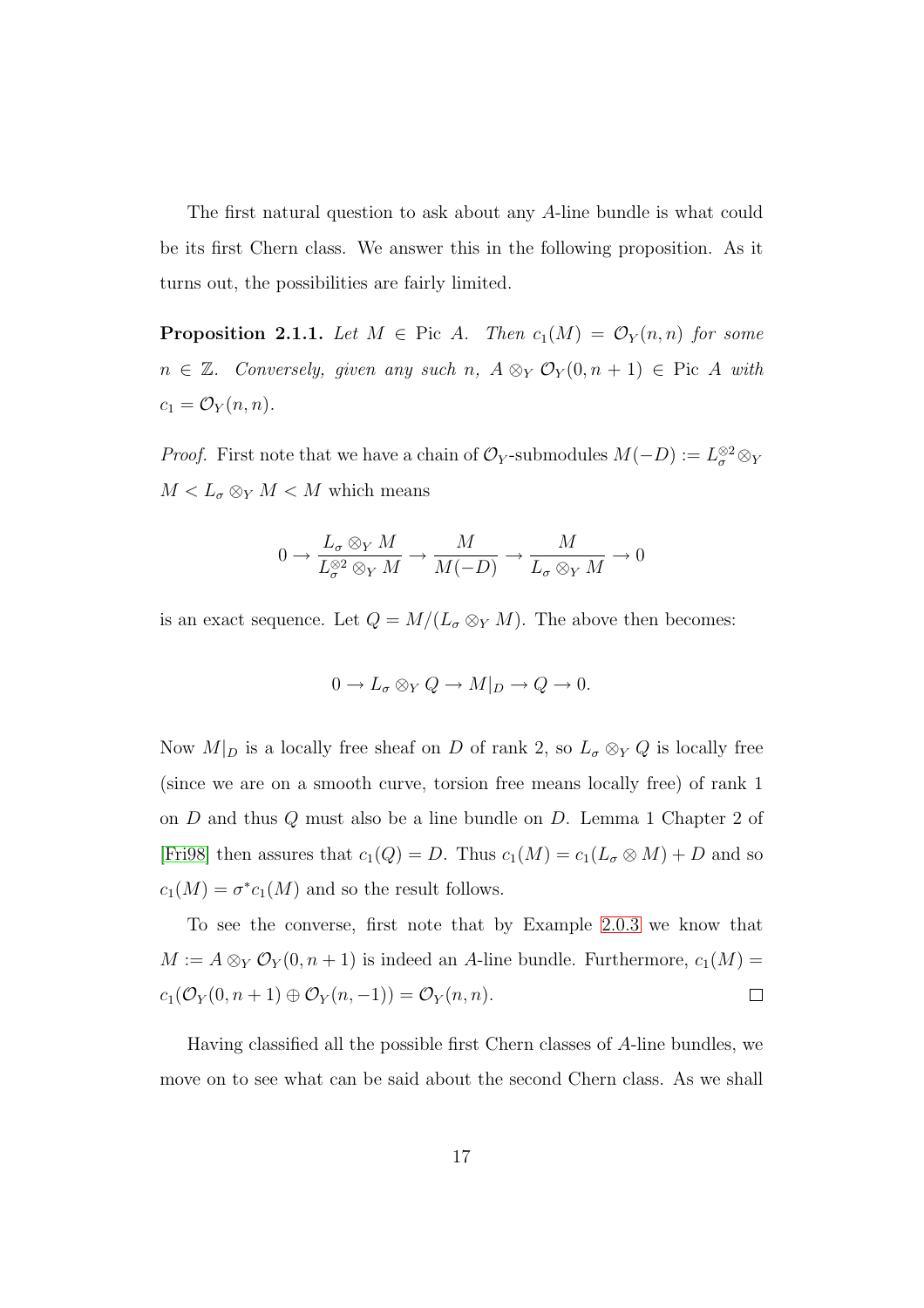see, the second Chern class has a strict lower bound analogous to Bogomolov's inequality, which we now recall.

Let X be a smooth projective surface and  $\mathcal F$  a torsion free coherent sheaf on X with Chern classes  $c_1$ ,  $c_2$  and rank r. Fix an ample divisor H on X. The slope of  $\mathcal F$  is defined to be

$$
\mu(\mathcal{F}) := \frac{c_1.H}{r}.
$$

F is said to be  $\mu$ -semistable if for any subsheaf  $\mathcal{F}' \subset \mathcal{F}$  we have  $\mu(\mathcal{F}') \leq$  $\mu(\mathcal{F})$ . Bogomolov's inequality (Theorem 12.1.1 in [\[LP97\]](#page-78-2)) states, that if  $\mathcal F$ is semistable then

$$
\Delta(\mathcal{F}) := 4c_2 - c_1^2 \geq 0.
$$

Thus, if considering any class of semistable sheaves on X with a fixed first Chern class, the second Chern class is bounded from below.

In  $[CK11]$  the authors were able to show to that for their cyclic order  $A$ , any A-line bundle was automatically  $\mu$ -semistable as a sheaf on Y and they could thus bound the second Chern class using Bogomolov's inequality.

We modify their proof and achieve a slightly weaker result for our order.

<span id="page-24-0"></span>**Proposition 2.1.2.** Let  $M \in \text{Pic } A$  and let  $N < M$  be an  $\mathcal{O}_Y$ -subsheaf. *Then*

$$
\mu(N) \le \mu(M) + 1. \tag{1}
$$

*Proof.* (Heavily inspired by the proof of Proposition 3.6 in [\[CK11\]](#page-77-0)) Note that  $M$  is locally free of rank 2 over Y.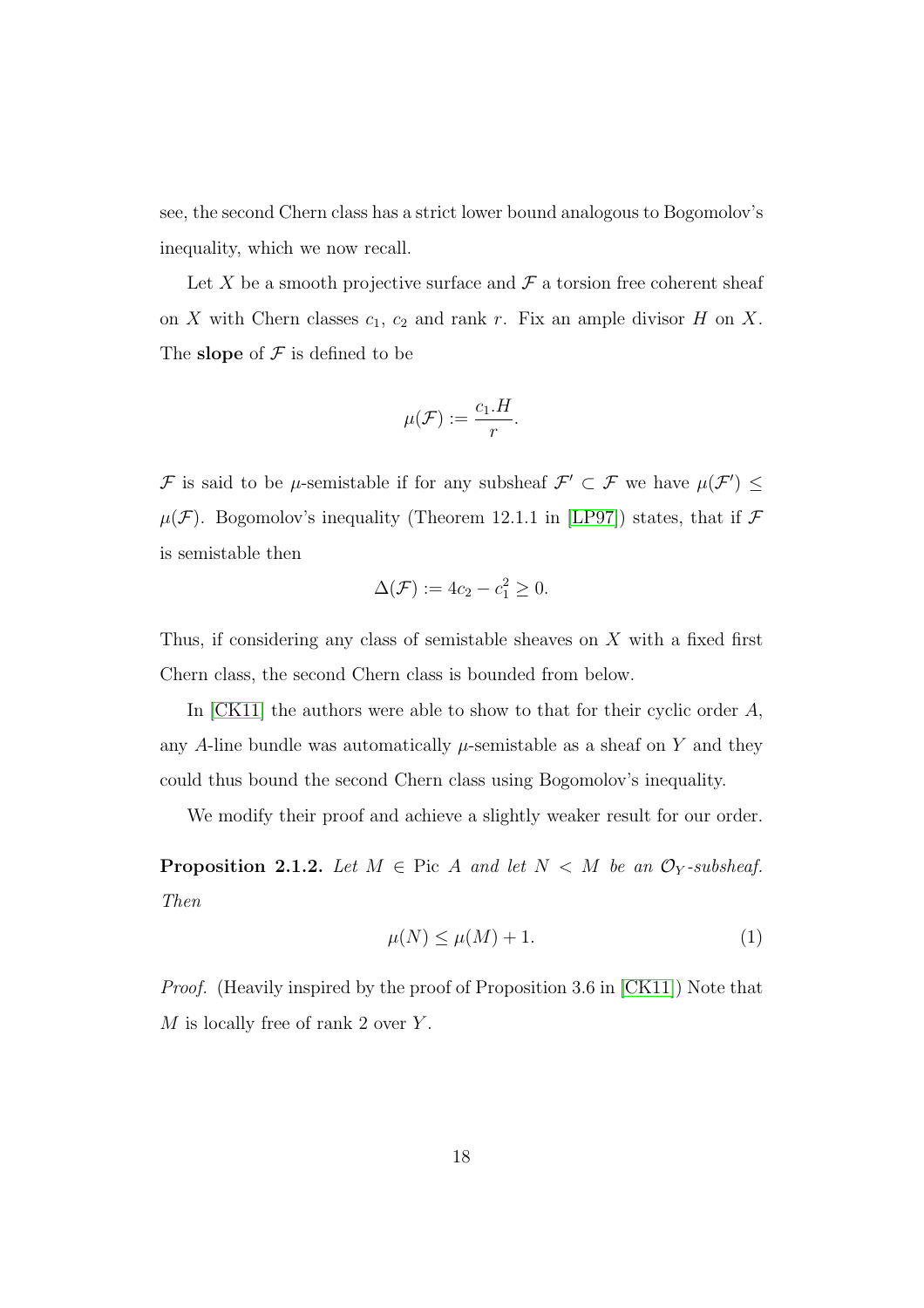Thus the result is clear if rank  $N=2$  and so we assume rank  $N=1$ . Observe that

$$
c_1(L_{\sigma} \otimes N).H = c_1(L).H + \sigma^* c_1(N).H = -2 + c_1(N).H.
$$

Now

$$
\mu(N \oplus L_{\sigma} \otimes_{Y} N) = \frac{c_{1}(N).H + c_{1}(L_{\sigma} \otimes_{Y} N).H}{2}
$$

$$
= \frac{2c_{1}(N).H - 2}{2}
$$

$$
= c_{1}(N).H - 1
$$

$$
= \mu(N) - 1
$$

and so  $\mu(N) = \mu(N \oplus L_{\sigma} \otimes_{Y} N) + 1 \leq \mu(M) + 1$ .

It is easy to see that this inequality is tight. For example the A-line bundle A has slope  $\mu(A) = -1$  and an  $\mathcal{O}_Y$ -submodule  $\mathcal{O}_Y < A$  with  $\mu(\mathcal{O}_Y) = 0$ . Thus A-line bundles are in general not  $\mu$ -semistable and so we can not apply Bogomolov's inequality to give a lower bound for the second Chern class.

<span id="page-25-0"></span>Luckily, due to a theorem by Langer in [\[Lan04\]](#page-78-3) the result of Proposition [2.1.2](#page-24-0) is good enough to achieve a lower bound on  $c_2$ .

**Proposition 2.1.3.** *Let*  $M \in \text{Pic } A$  *with Chern classes*  $c_1$  *and*  $c_2$ *. Then* 

$$
\Delta(M) = 4c_2 - c_1^2 \ge -2.
$$

*Proof.* Follows immediately from Theorem 5.1 of [\[Lan04\]](#page-78-3) with  $D_1 = H$  and Proposition [2.1.2.](#page-24-0)  $\Box$ 

 $\Box$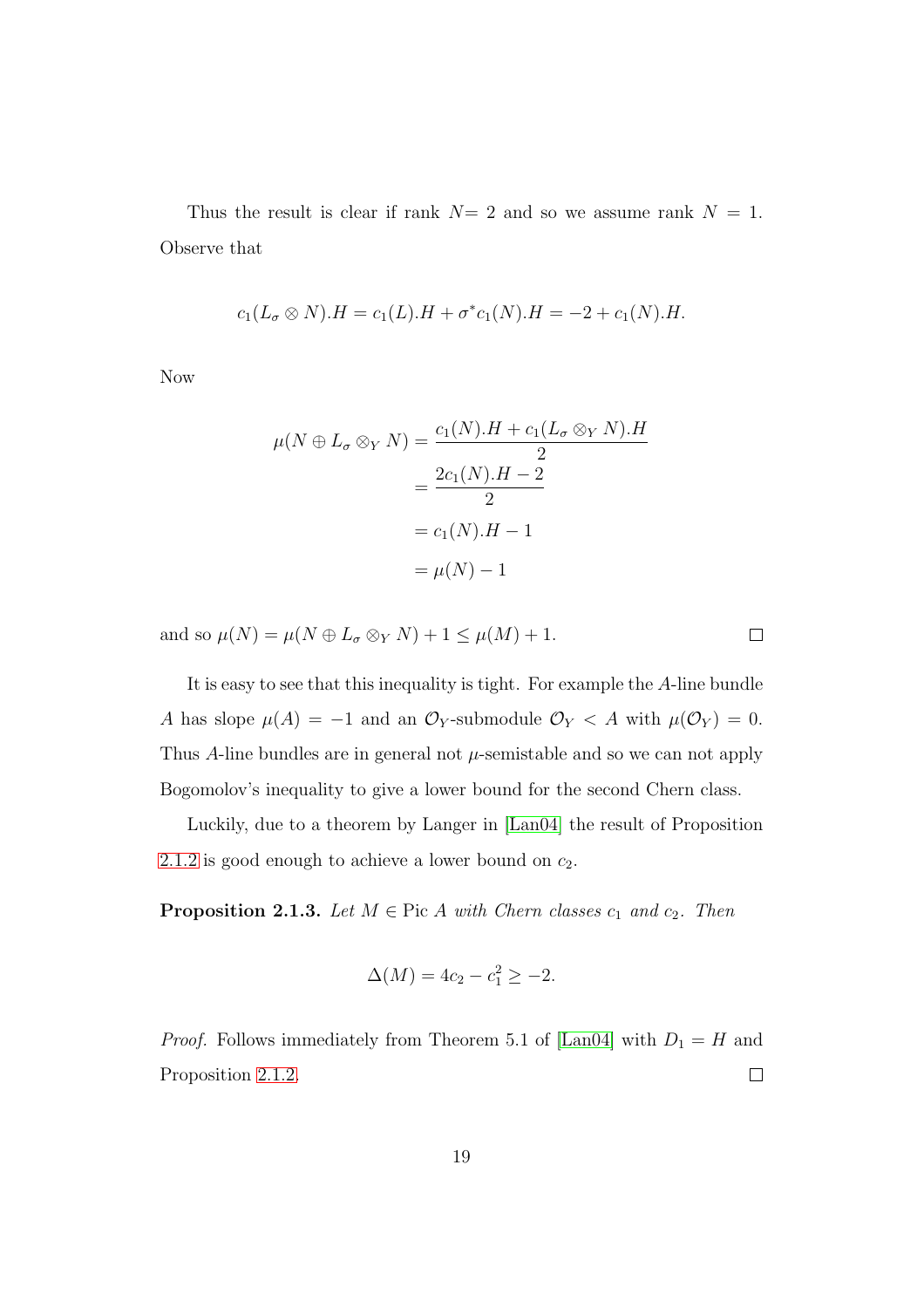Remark 2.1.4. The above theorem can also be proven using rather elementary facts, without needing the generality of [\[Lan04\]](#page-78-3).

Chan and Kulkarni then went to on to prove that for their order A, for any choice of  $c_1$  and  $c_2$ , provided they satisfy  $4c_2 - c_1^2 > 0$ , there exists an A-line bundle with these Chern classes. We were also able to prove the same result, assuming of course  $4c_2 - c_1^2 \ge -2$ , but we need techniques we haven't yet developed and so we defer the proof until Chapter [3.2.3.](#page-67-0)

Having shown that for a fixed first Chern class, the second Chern class of any A-line bundle is bounded from below, it is natural to begin studying those line bundles, with minimal second second Chern class. In particular, we would like to determine the moduli space of such bundles.

It is now also clear why the methods used by Chan and Kulkarni in [\[CK11\]](#page-77-0) for the purposes of studying the moduli space of line bundles with minimal second Chern class will not work for us: as mention previously, the key ingredient that they used was the map

$$
\left\{\begin{matrix} \text{moduli space of} \\ A\text{-line bundles} \\ \text{with minimal } c_2 \end{matrix}\right\} \rightarrow \left\{\begin{matrix} \text{moduli space of} \\ \text{$\mu$-semistable rank} \\ \text{two vector bundles on } Y \end{matrix}\right\}.
$$

Since for us, A-line bundles are not in general semistable, the above map does not exist for us, and so we must find an alternate technique.

We begin by making all these notions precise.

#### <span id="page-26-0"></span>2.2 Existence of the coarse moduli scheme

We begin by making precise the notion of a flat family of A-line bundles. Then we will go on to explore the question of the existence of the moduli space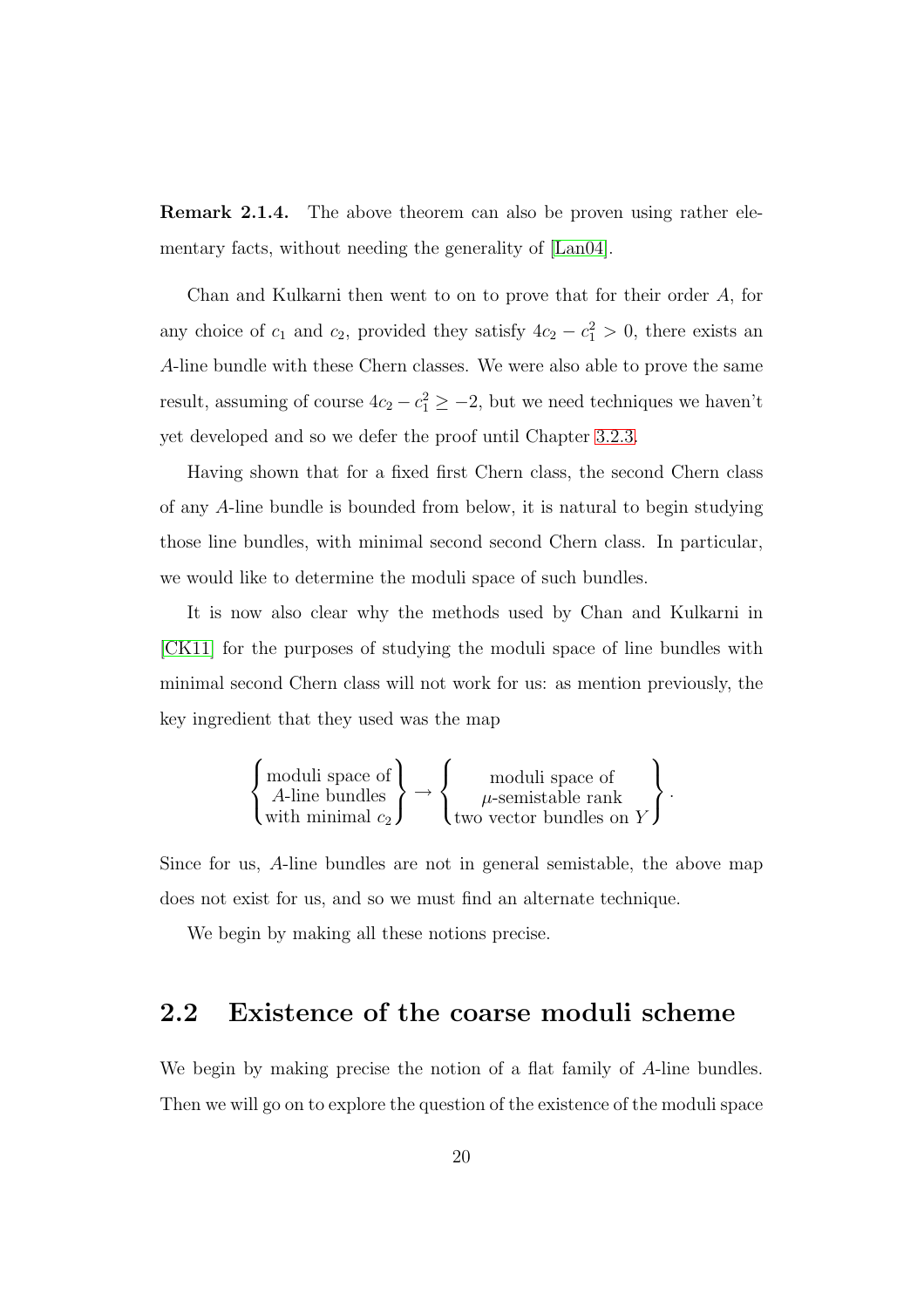parametrising all such bundles. The main result we will need is Theorem 2.4 in [\[HS05\]](#page-78-0) where the authors prove the existence of a coarse moduli scheme parametrising generically simple torsion free A-modules, where A is an order on a surface. Using this result, we will prove that for our order  $A$ , there exists a coarse moduli scheme parameterising A-line bundles with minimal second Chern class.

Definition 2.2.1 (Flat family of A-line bundles.). *Let* X *be a smooth projective variety, and* A *an order in a division ring on* X*. Fix a polynomial* P *and a scheme* S*. A* flat family of A-line bundles on S*, is a coherent sheaf*  $\mathcal F$  *on*  $X \times_k S$  *of left*  $A_S$ -modules where  $A_S$  *is the pull back of*  $A$  *to*  $X \times_k S$ *such that:*

- 1. F *is flat over* S*.*
- 2. For every  $p \in S$ ,  $\mathcal{F}_{k(p)}$  is an  $A_{k(p)}$ -line bundle with Hilbert polynomial P*.*

*where*  $k(p)$  *is the residue field at* p and  $\mathcal{F}_{k(p)}$  (respectively  $A_{k(p)}$ ) is the pull *back of*  $\mathcal F$  *(respectively*  $A_S$ *) to*  $X \times_k$  Spec  $k(p)$ *.* 

We denote the corresponding moduli functor by

$$
\mathcal{M} : (\text{Schemes}/k)^{\text{op}} \longrightarrow (\text{Sets})
$$

where for any scheme  $S$ 

 $\mathcal{M}(S) := \{$  set of isomorphism classes of flat families of A-line bundles over  $S \}$ .

We do not include  $P$  anywhere in the notation, always assuming, when we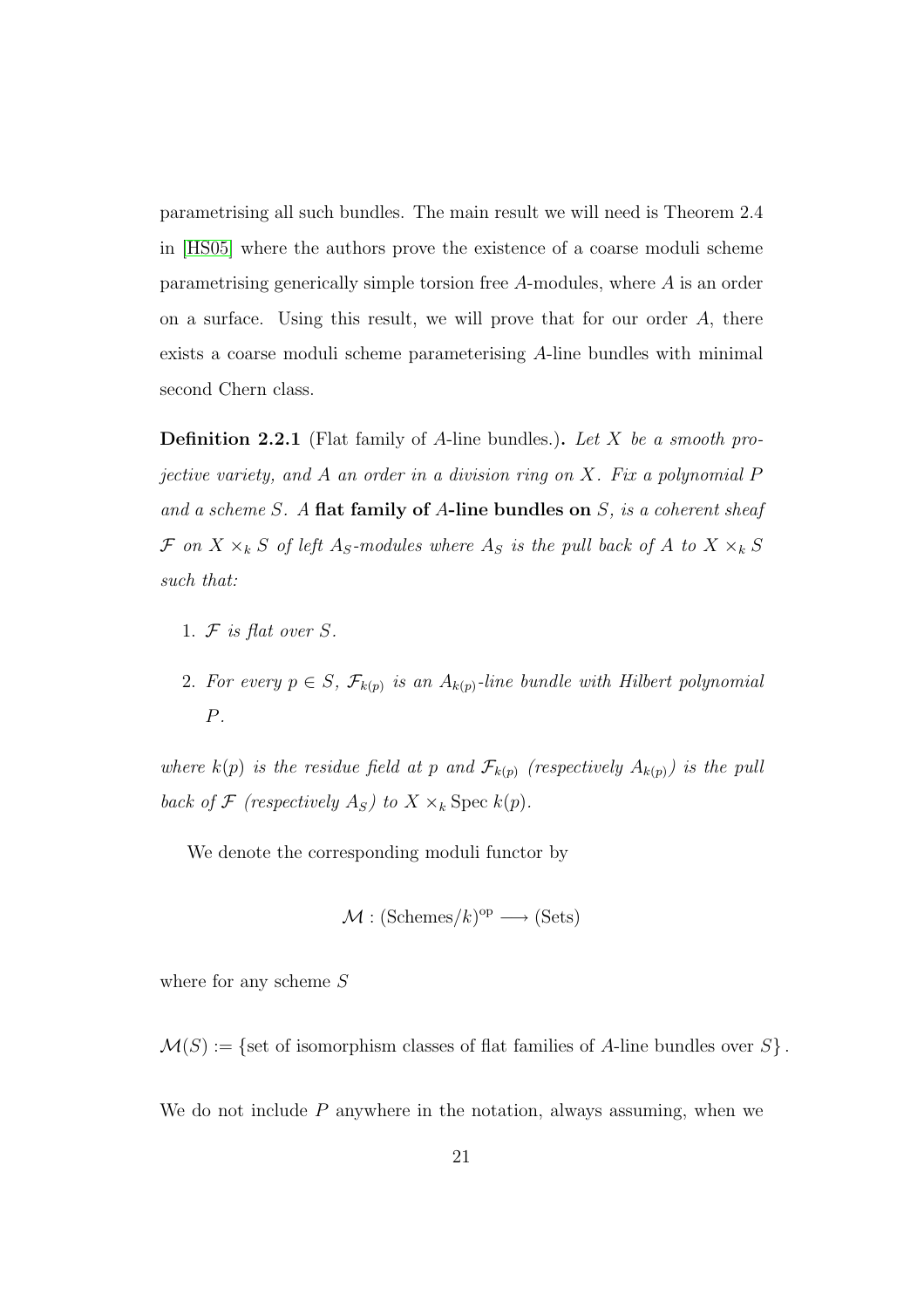talk about the moduli space of line bundles, that we have fixed a Hilbert polynomial or a set of Chern classes.

The only difference between this approach and that of Hoffmann and Stuhler in [\[HS05\]](#page-78-0) is that they consider generically simple modules over an order. However, when the order is in a division ring, which is what we assume, the notions clearly coincide.

Theorem 2.2.2 (Existence of Coarse Moduli Scheme). *There exists a quasiprojective coarse moduli scheme* M *for the functor* M*.*

*Proof.* Follows from Theorem 2.4 [\[HS05\]](#page-78-0), which is more general, and the remarks at the beginning of Section 4 of that paper.  $\Box$ 

Note that M need not be projective. In order to compactify the space Hoffmann and Stuhler are forced to drop the locally projective assumption and settle with just torsion free. The locally projective locus then corresponds to an open subscheme of this larger moduli space, as they point out in Section 4.

However, as we are about to see, if we consider only those components which correspond to line bundles with minimal second Chen class, then the moduli scheme is projective. To prove this we need to note the following:

**Lemma 2.2.3.** Let X be a smooth projective surface. Let  $\mathcal F$  be a torsion *free coherent sheaf on* X *which is not locally free. Then:*

- 1. F ∗∗ *is locally free.*
- 2.  $c_1(\mathcal{F}^{**}) = c_1(\mathcal{F})$ .
- 3.  $c_2(\mathcal{F}^{**}) < c_2(\mathcal{F})$ .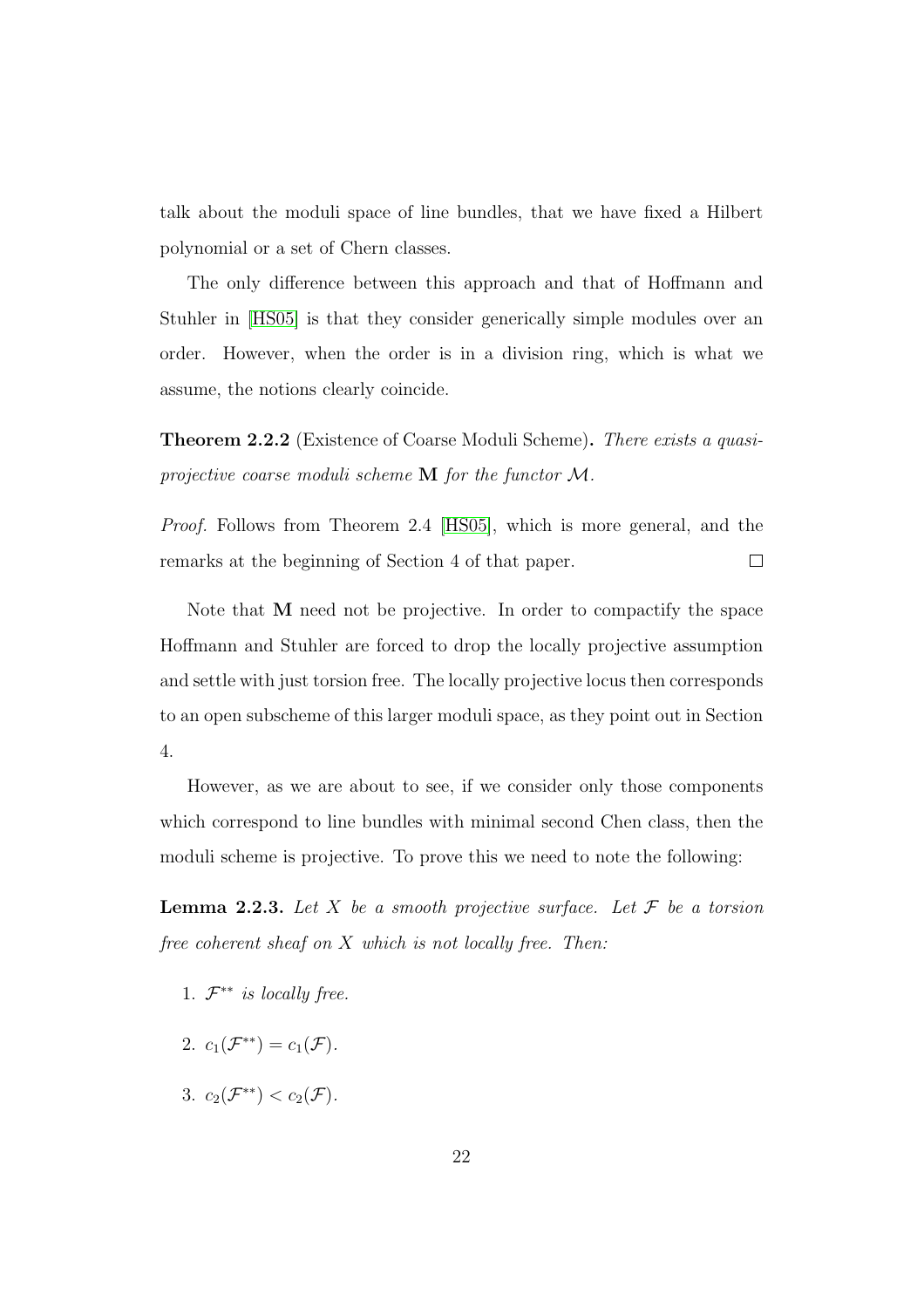*Proof.* (1) From Corollary 1.2 of [\[Har80\]](#page-78-4)  $\mathcal{F}^{**}$  is reflexive and hence from Corollary 1.4 of [\[Har80\]](#page-78-4) it is locally free. (2) Follows from the fact that  $c_1(\mathcal{F}^*) = -c_1(\mathcal{F})$  (see [\[Fri98\]](#page-77-4) Chapter 2). (3) Since  $\mathcal{F}$  is torsion free we have an exact sequence

$$
0 \to \mathcal{F} \to \mathcal{F}^{**} \to \mathcal{G} \to 0
$$

for some coherent sheaf  $\mathcal{G}$ .  $\mathcal{G} \neq 0$  since  $\mathcal{F}$  is not locally free. From the proof of Proposition 1.3 of [\[Har80\]](#page-78-4) we know that  $\mathcal G$  is supported on a finite number of points. Thus  $c_1(\mathcal{G}) = 0$  and  $c_2(\mathcal{G}) < 0$  (see [\[Fri98\]](#page-77-4) Chapter 2) and so we  $\Box$ are done.

The above proposition together with Proposition [2.0.2](#page-21-1) put together tell us the following: Let  $\mathcal F$  be a coherent torsion free A-module. Then  $\mathcal F^{**}$  is a locally projective A-module with the same first Chern class and a smaller second Chern class than  $\mathcal F$ . Thus if we only consider rank one torsion free Amodules with a minimal second Chern class, which is possible by Proposition [2.1.3,](#page-25-0) the moduli space parameterising these will be projective.

Putting all this together, we have:

<span id="page-29-1"></span>Theorem 2.2.4. *There exists a coarse moduli space parametrising* A*-line bundles with first Chern class*  $c_1$  *and second Chern class*  $\lfloor (c_1^2 - 2)/4 \rfloor$ *. Furthermore, it is projective and smooth.*

*Proof.* We have already shown everything apart from smoothness. This follows from the proof of Proposition 4.1 in [\[CK11\]](#page-77-0) and is essentially due to the fact that A is del Pezzo.  $\Box$ 

<span id="page-29-0"></span>**Remark 2.2.5.** Since the functor  $\mathcal{O}_Y(nH) \otimes_Y -$  is a category autoequivalence of A-Mod, it induces an automorphism of the moduli space of A-line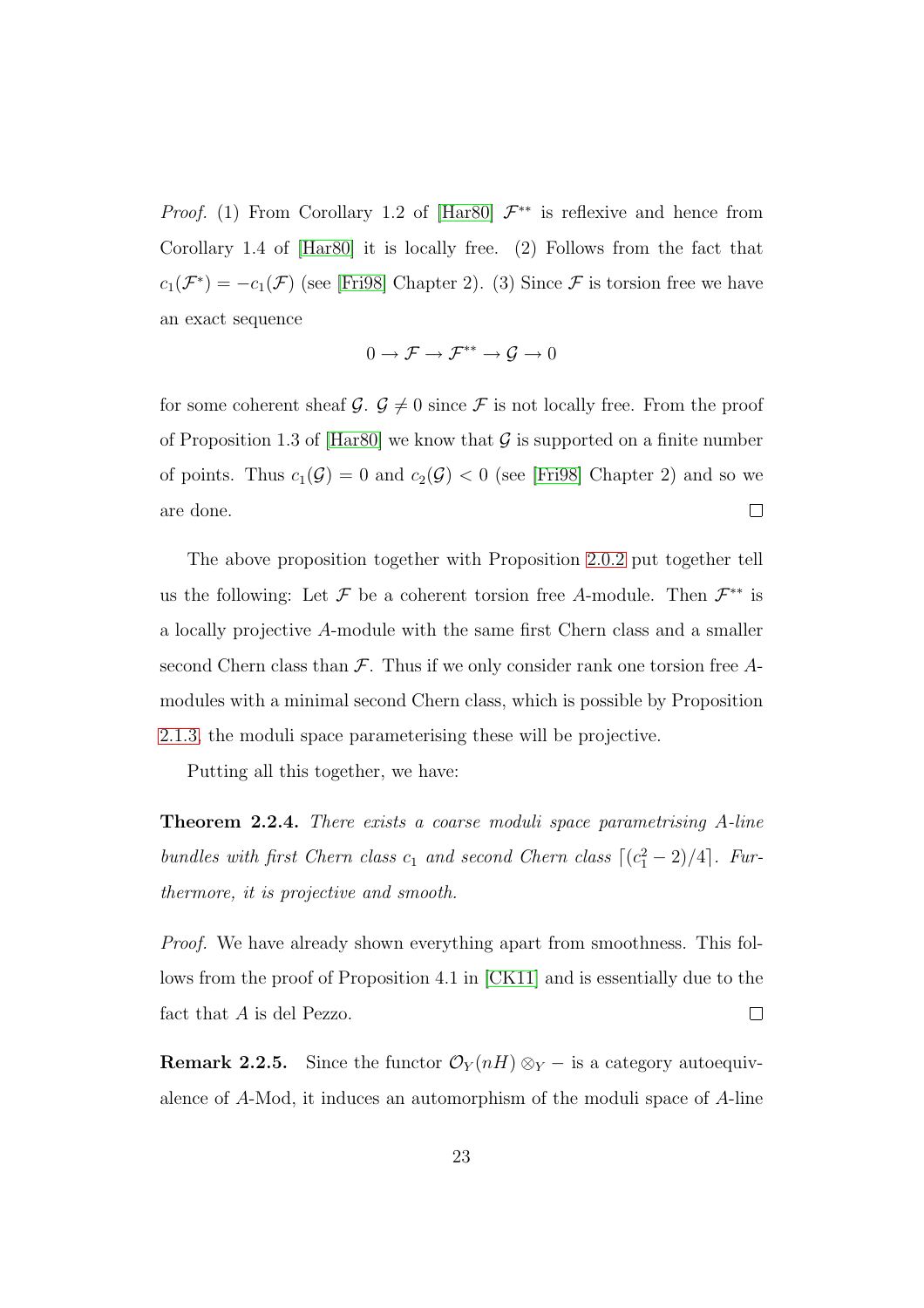bundles. Note that for any  $M \in \text{Pic } A$ ,  $c_1(\mathcal{O}_Y(nH) \otimes_Y M) = 2nH + c_1(M)$ . Since by the previous proposition,  $c_1(M) = mH$  for some  $m \in \mathbb{Z}$  we may assume that  $c_1(M) = \mathcal{O}_Y(-1, -1)$  or  $c_1(M) = \mathcal{O}_Y(-2, -2)$ . It will turn out that the first case is rather simple, whilst the study of the second case will be the goal of most of the thesis.

Before we finish off this chapter and continue with the study of the moduli space, we need to examine the inequality  $(1)$  we met in Proposition [2.1.2](#page-24-0) a little further.

Definition 2.2.6. *Let* X *be a surface and* V *a vector bundle on* X*. We say V is* almost semistable *if for any subbundle*  $V' \subset V$  *we have*  $\mu(V') \leq$  $\mu(V) + 1.$ 

<span id="page-30-0"></span>Proposition 2.2.7. *Let* X *be a surface and* V *a vector bundle on* X*.*

- 1. *V is almost semistable if and only if*  $V \otimes_X N$  *is almost semistable for all*  $N \in \text{Pic } X$ .
- 2. If V is rank 2 and almost semistable, then so is  $V^*$ .

#### *Proof.*

- 1. Suppose V is almost semistable and  $V' \subseteq V \otimes_X N$ . Then  $V' \otimes_X N^{-1} \subseteq$ V and so  $\mu(V' \otimes_X N^{-1}) \leq \mu(V) + 1$  thus  $\mu(V') - c_1(N) \cdot H \leq \mu(V) + 1$ and so  $\mu(V') \leq (V \otimes_X N) + 1$ . To see the converse simply let  $N = \mathcal{O}_X$ .
- 2. Follows from (1) and the fact that  $V^* \simeq V \otimes_X (\det V)^{-1}$ .

 $\Box$ 

As we have seen in Proposition [2.1.2,](#page-24-0) A-line bundles are almost semistable. We will use the above proposition later on for proving various properties regarding line bundles on A.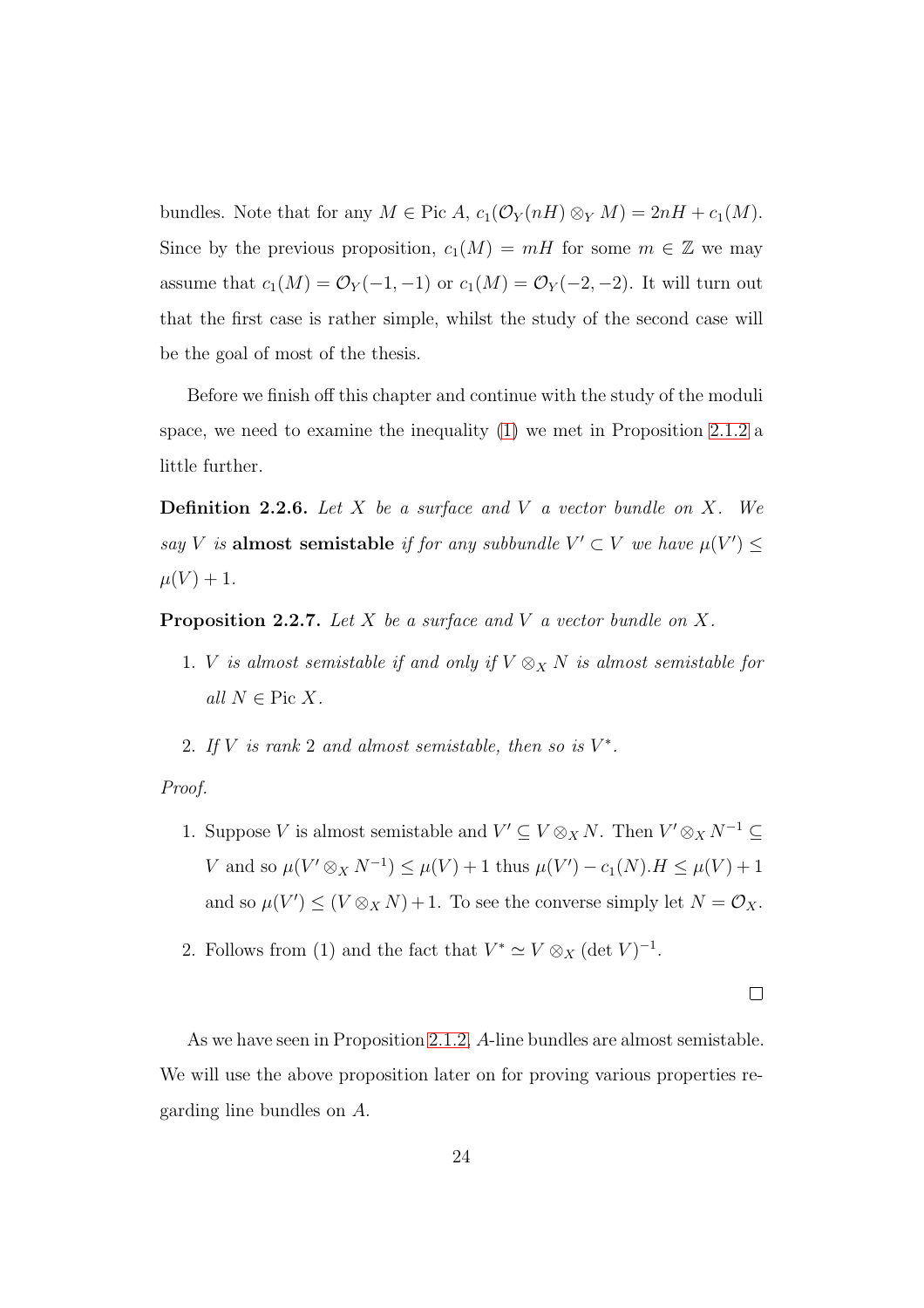### <span id="page-31-0"></span>2.3 Case 1:  $c_1 = \mathcal{O}_Y(-1,-1)$

As mentioned in Remark [2.2.5](#page-29-0) the problem of studying the moduli space of A-line bundles with minimal  $c_2$  naturally breaks up into two parts  $c_1 =$  $\mathcal{O}_Y(-1,-1)$  or  $\mathcal{O}_Y(-2,-2)$ . In this chapter we examine the former case. By Theorem [2.2.4](#page-29-1) the minimal  $c_2 = 0$  and this corresponds to  $\Delta = -2$  which, by Proposition [2.1.3](#page-25-0) is the smallest value it can take. It is easy to see that the moduli space of A-line bundles with these Chern classes isn't empty for clearly A itself, regarded as a left A-module, has the desired Chern classes. As it turns out, this is in fact the only such A-line bundle.

<span id="page-31-1"></span>**Theorem 2.3.1.** *Let*  $M \in \text{Pic } A$  *with*  $c_1 = \mathcal{O}_Y(-1, -1)$  *and*  $c_2 = 0$ *. Then*  $M \simeq A$ *. In particular, the coarse moduli space of A-line bundles with these Chern classes is a reduced point.*

This theorem is analogous to Proposition 6.1 in [\[CK11\]](#page-77-0) and uses techniques from the proof of Proposition 5.2 in the same paper.

*Proof.* By the Riemann-Roch theorem

$$
\chi(M) = 2 + \frac{1}{2}c_1 \cdot (c_1 - K_Y) - c_2
$$

and so  $\chi(M) = 1 > 0$ . On the other hand  $h^2(M) = h^0(\omega_Y \otimes_Y M^*)$  and  $c_1(\omega_Y \otimes_Y M^*) = \mathcal{O}_Y(-3, -3)$ . As we saw in Proposition [2.1.2,](#page-24-0) M is almost semistable, and so by Proposition [2.2.7,](#page-30-0)  $\omega_Y \otimes_Y M^*$  is also almost semistable and so  $h^2(M) = 0$  for otherwise  $\mathcal{O}_Y \hookrightarrow \omega_Y \otimes_Y M^*$  which is impossible since  $\mu(\mathcal{O}_Y) = 0$  whilst  $\mu(\omega_Y \otimes_Y M^*) = -3$ . Thus  $h^0(M) \neq 0$  and so  $\mathcal{O}_Y \hookrightarrow M$ which gives an injection of A-modules  $A \otimes_Y \mathcal{O}_Y = A \hookrightarrow M$ . Since their first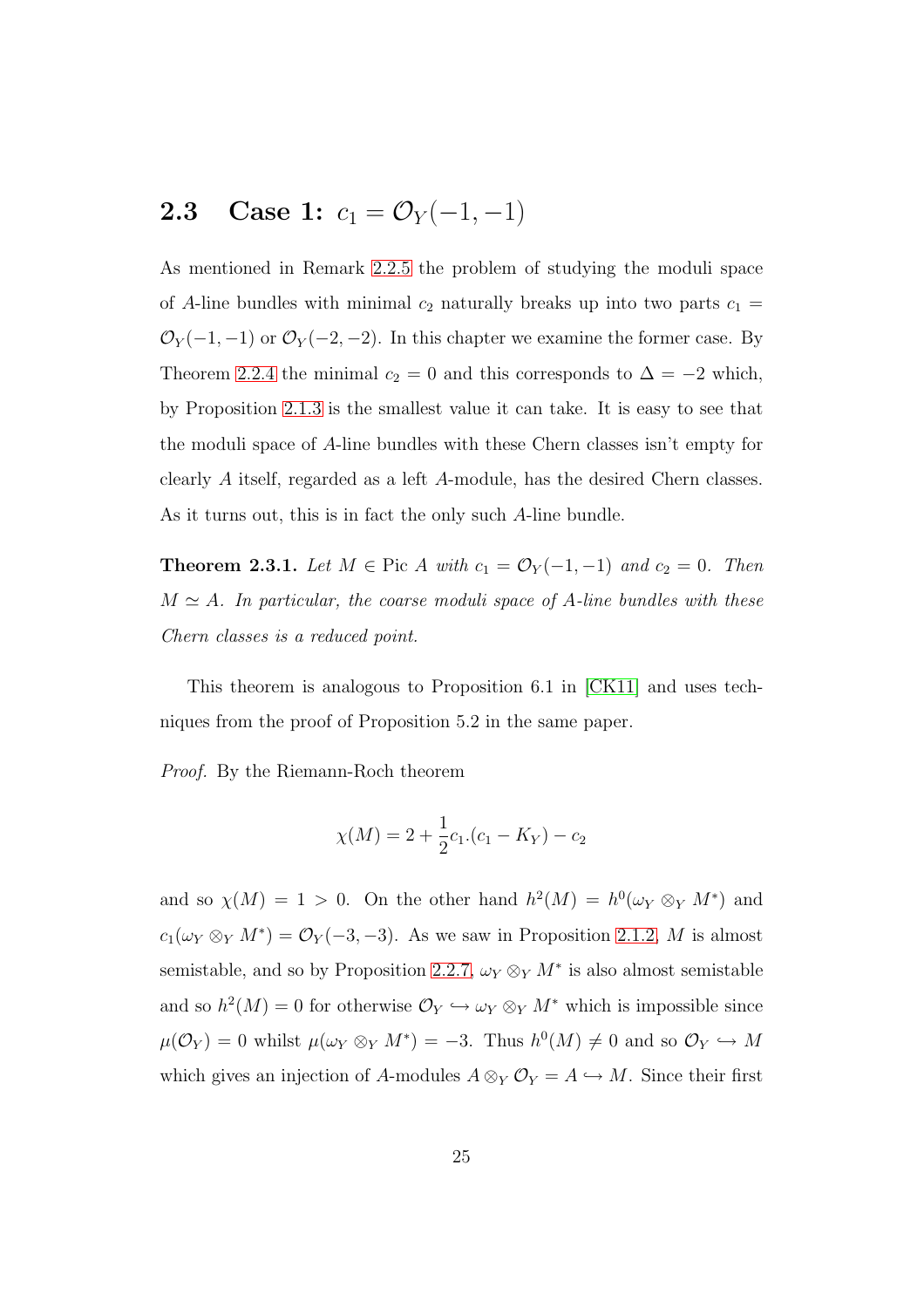Chern classes are equal their slopes are equal and so by Lemma 3 Chapter 4 in [\[Fri98\]](#page-77-4) the map must be an isomorphism.

Finally

$$
\operatorname{Ext}^1_A(A, A) = \operatorname{Ext}^1_Y(\mathcal{O}_Y, \mathcal{O}_Y \oplus \mathcal{O}_Y(-1, -1)) = H^1(Y, \mathcal{O}_Y \oplus \mathcal{O}_Y(-1, -1)) = 0.
$$

where the first equality follows from Proposition 2.6 of [\[CK11\]](#page-77-0) which asserts that there is a natural isomorphism of functors  $\text{Ext}_{A}^{i}(A\otimes_{Y}N,-) \simeq$  $\text{Ext}_Y^i(N, -)$  for any  $N \in \text{Pic } Y$ . See Chapter 3, Exercise 5.6 of [\[Har77\]](#page-77-5) for the cohomology of  $\mathbb{P}^1 \times \mathbb{P}^1$ . Thus the tangent space at the point corresponding to the  $A$ -line bundle  $A$  is 0-dimensional and so the moduli space is just a reduced point.  $\Box$ 

### <span id="page-32-0"></span>2.4 Case 2:  $c_1 = \mathcal{O}_Y(-2,-2)$

We now study the second case mentioned in Remark [2.2.5:](#page-29-0) the case where  $c_1 = \mathcal{O}_Y(-2, -2)$ . By Theorem [2.2.4](#page-29-1) the minimal  $c_2 = 2$  which corresponds to  $\Delta = 0$  which is its second smallest value for clearly  $\Delta$  must be even and  $\Delta \geq -2$  by Proposition [2.1.3.](#page-25-0) Note that  $A \otimes_Y \mathcal{O}_Y(-1,0)$  is an A-line bundle by Example [2.0.3](#page-22-1) and has the desired Chern classes. Thus the moduli space of such A-line bundles is not empty.

From now on **Pic** A will denote the moduli space of A-line bundles with  $c_1 = \mathcal{O}_Y(-2, -2)$  and  $c_2 = 2$ . We first establish all the possible  $\mathcal{O}_Y$ -module structures that such A-line bundles can have.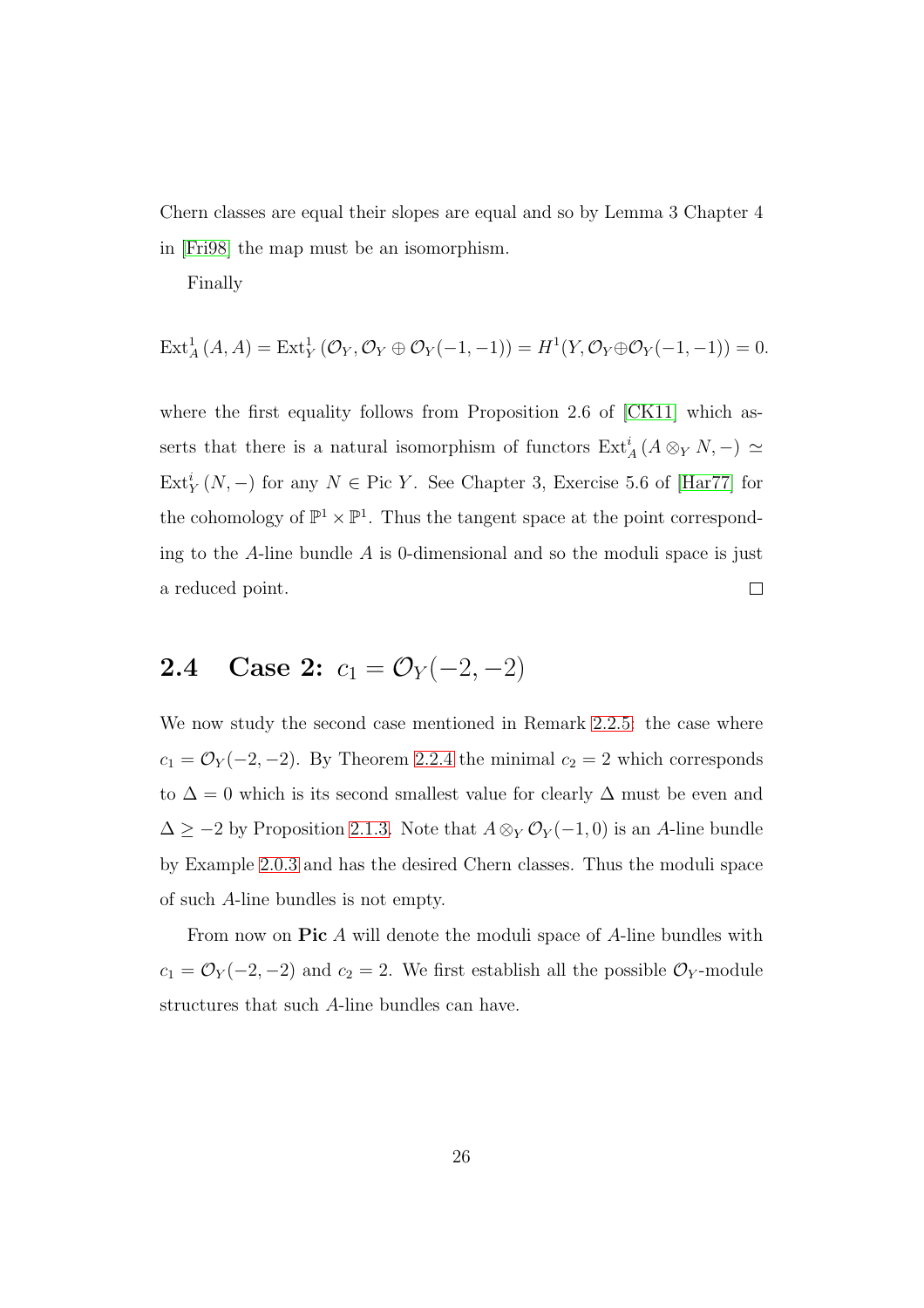<span id="page-33-0"></span>**Theorem 2.4.1** ( $\mathcal{O}_Y$ -module structure). Let  $M \in \text{Pic } A$  with  $c_1 = \mathcal{O}_Y(-2, -2)$ *and*  $c_2 = 2$ *. Then either*  $M \simeq \mathcal{O}_Y(-1, -1) \oplus \mathcal{O}_Y(-1, -1)$  *as an*  $\mathcal{O}_Y$ *-module or*  $M \simeq A \otimes_Y \mathcal{O}_Y(-F)$  *as* A-modules where F *is either a* (1,0) *or a* (0,1)*divisor.*

*Proof.* The beginning of this proof is very similar to the proof of Theorem [2.3.1](#page-31-1) so we skip some details which we have already explained there. Let  $M_1 = \mathcal{O}_Y(1,1) \otimes_Y M$ . Then  $c_1(M_1) = 2c_1(\mathcal{O}_Y(1,1)) + c_1(M) = 0$  and  $c_2(M_1) = c_2(M) + c_1(M).c_1(\mathcal{O}_Y(1,1)) + c_1(\mathcal{O}_Y(1,1))^2 = 2 - 4 + 2 = 0.$ Thus by the Riemann-Roch theorem  $\chi(M_1) = 2 > 0$ . However, by duality  $h^2(M_1) = h^0(\omega_Y \otimes_Y M_1^*)$  whilst  $\omega_Y \otimes_Y M_1^*$  is almost semistable with slope  $-4$  and so  $h^0(\omega_Y \otimes_Y M_1^*) = h^2(M_1) = 0$  and so  $h^0(M_1) \neq 0$ . Thus we know  $\mathcal{O}_Y(-1,-1) \hookrightarrow M$ . Now if there exists a bigger  $\mathcal{O}_Y$ -line bundle (ordered by inclusion) which embeds into M then  $\mathcal{O}_Y(-F)$  embeds into M where  $F$  is either a  $(1,0)$  or a  $(0,1)$ -divisor. This extends to an embedding  $A \otimes_Y \mathcal{O}_Y(-F) \hookrightarrow M$  of A-line bundles and so comparison of the first Chern classes guarantees that  $M \simeq A \otimes_Y \mathcal{O}_Y(-F)$ . Suppose on the other hand that  $\mathcal{O}_Y(-1,-1)$  is the biggest line bundle which embeds into M. Let the quotient be  $Q$ . We claim that  $Q$  is torsion free. To see this, suppose  $0 \neq T \subset Q$  is the torsion subsheaf and  $f : M \to Q$  is the quotient map. Then  $\mathcal{O}_Y(-1,-1) \subset f^{-1}(T)$ . We then have an exact sequence

$$
0 \longrightarrow f^{-1}(T) \longrightarrow M \longrightarrow \frac{M}{f^{-1}(T)} \simeq Q/T \longrightarrow 0
$$

where  $Q/T$  is torsion free. By Proposition 1.1 of [\[Har80\]](#page-78-4)  $f^{-1}(T)$  is reflexive and hence locally free of rank 1 which contradicts the maximality of  $\mathcal{O}_Y(-1,-1)$ . Thus Q is torsion free. By Proposition 5 (ii) in [\[Fri98\]](#page-77-4)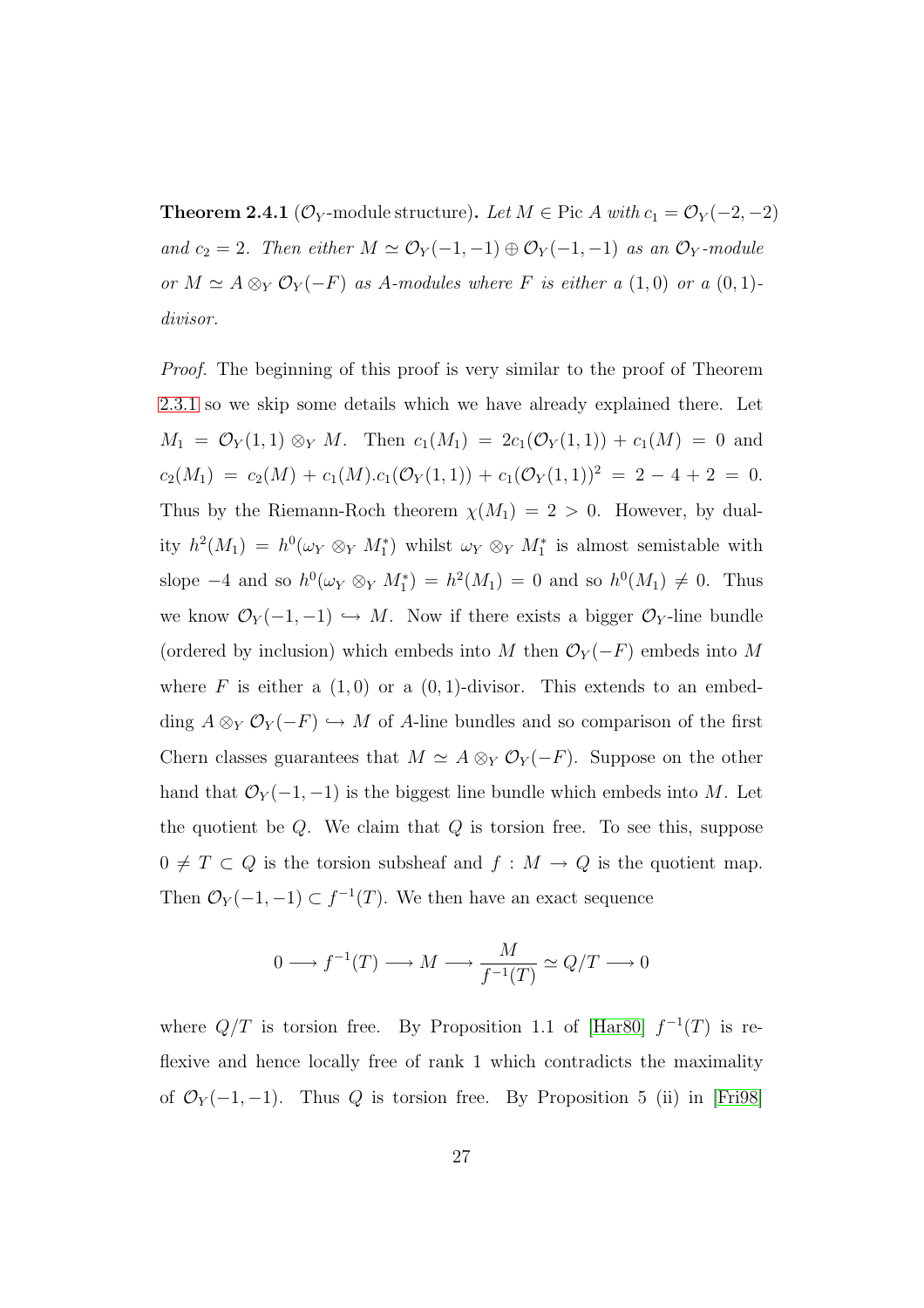$Q = L' \otimes_Y \mathcal{I}_Z$  for some  $L' \in Pic Y$  and  $\mathcal{I}_Z$  being the ideal sheaf of some 0-dimensional subscheme. In summary, we have the following short exact sequence:

$$
0 \longrightarrow \mathcal{O}_Y(-1,-1) \longrightarrow M \longrightarrow L' \otimes_Y \mathcal{I}_Z \longrightarrow 0.
$$

Equation (2.9) of Chapter 2 in [\[Fri98\]](#page-77-4) states that

$$
c_1(M) = c_1(\mathcal{O}_Y(-1,-1)) + c_1(L')
$$
  

$$
c_2(M) = c_1(\mathcal{O}_Y(-1,-1)).c_1(L') + l(Z)
$$

where  $l(Z) \geq 0$  and  $l(Z) = 0$  precisely when  $Z = 0$ . Thus  $L' = \mathcal{O}_Y(-1, -1)$ and  $l(Z) = 0$  i.e.  $Z = 0$ . Finally,  $Ext_Y^1(\mathcal{O}_Y(-1,-1), \mathcal{O}_Y(-1,-1)) =$  $H^1(Y, \mathcal{O}_Y) = 0$  and so we see that as an  $\mathcal{O}_Y$ -module  $M \simeq \mathcal{O}_Y(-1, -1) \oplus$  $\mathcal{O}_Y(-1,-1)$ .  $\Box$ 

This result is very different to what Chan and Kulkarni encountered in [\[CK11\]](#page-77-0). In their example if an A-module was split as an  $\mathcal{O}_Y$ -module then they prove that the module must be of the form  $A \otimes_Y N$  for some  $N \in \text{Pic } Y$ . Furthermore, any rank two vector bundle on  $Y$  could be given at most two A-module structures. In our case, as the above theorem at least suggests, the  $\mathcal{O}_Y$ -vector bundle  $\mathcal{O}_Y(-1,-1) \oplus \mathcal{O}_Y(-1,-1)$  can be given an infinite number of non-isomorphic A-module structures. In the following proposition, we prove that this is indeed the case.

Proposition 2.4.2. *The tangent space to* Pic *A at the point corresponding to*  $A \otimes_Y \mathcal{O}_Y(0,-1)$  *and*  $A \otimes_Y \mathcal{O}_Y(-1,0)$  *has dimension* 1*.*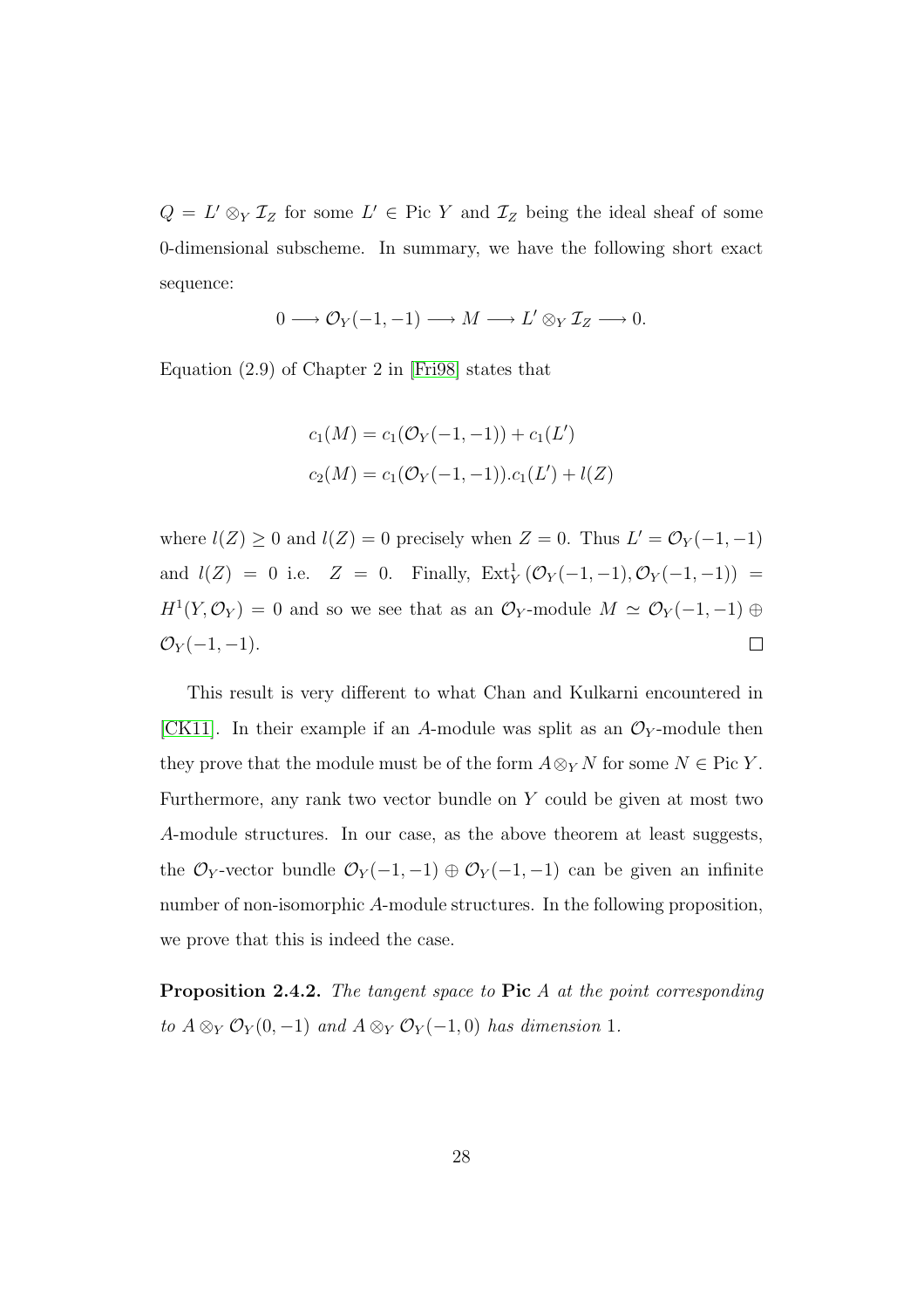*Proof.* The dimension of the tangent space is given by:

$$
\begin{aligned} & \mathrm{ext}_{A}^{1} \left( A \otimes_{Y} \mathcal{O}_{Y}(-1,0), A \otimes_{Y} \mathcal{O}_{Y}(-1,0) \right) \\ &= \mathrm{ext}_{Y}^{1} \left( \mathcal{O}_{Y}(-1,0), \mathcal{O}_{Y}(-1,0) \oplus \mathcal{O}_{Y}(-1,-2) \right) = 1. \end{aligned}
$$

The other case is identical.

Thus at least one connected component of this moduli space is a smooth curve with all, except at most 2 points, corresponding to A-modules with the underlying  $\mathcal{O}_Y$ -module structure being  $\mathcal{O}_Y(-1,-1) \oplus \mathcal{O}_Y(-1,-1)$ .

We finish off the chapter with an algebraic description of the A-line bundles.

**Proposition 2.4.3.** *Let*  $M \in \text{Pic } A$  *with*  $c_1 = \mathcal{O}_Y(-2, -2)$  *and*  $c_2 = 2$ *. Then*  $\text{Hom}_A(M, A) = 2$ *. Further, if*  $0 \neq \varphi \in \text{Hom}_A(M, A)$  *then*  $\varphi$  *is injective.* 

*Proof.* We consider all the possibilities from Theorem [2.4.1.](#page-33-0) If  $M \simeq A \otimes_Y$  $\mathcal{O}_Y(-F)$  then

hom<sub>A</sub> 
$$
(M, A)
$$
 = hom<sub>A</sub>  $(A \otimes_Y \mathcal{O}_Y(-F), A)$   
= hom<sub>Y</sub>  $(\mathcal{O}_Y(-F), \mathcal{O}_Y \oplus \mathcal{O}_Y(-1, -1)) = 2$ .

If, on the other hand,  $M \simeq \mathcal{O}_Y(-1,-1) \oplus \mathcal{O}_Y(-1,-1)$  as an  $\mathcal{O}_Y$  -module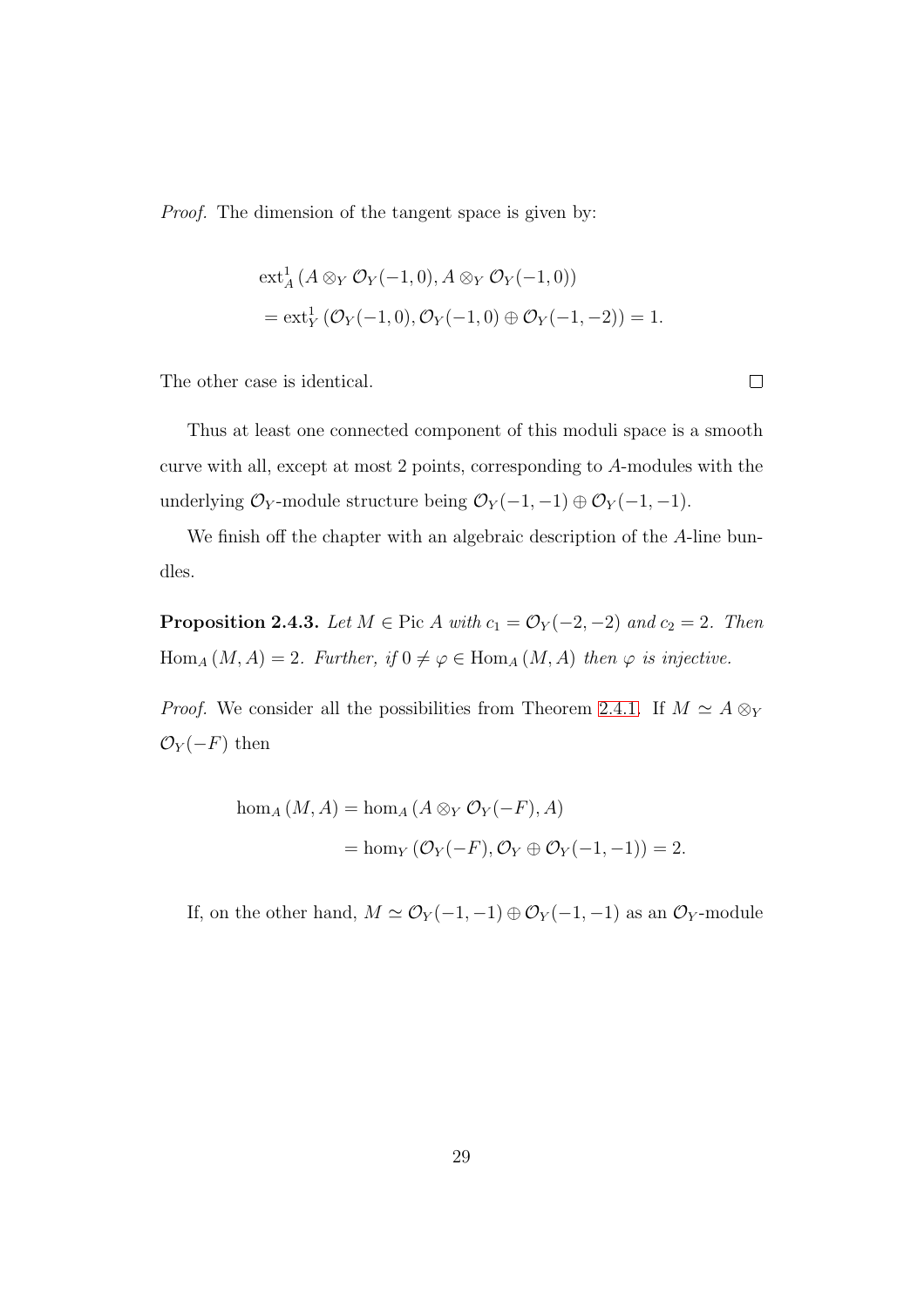then:

$$
\begin{aligned} \text{hom}_A \left( M, A \right) &= \text{ext}_{A}^2 \left( A, \omega_A \otimes_A M \right)^* \\ &= \text{ext}_{Y}^2 \left( \mathcal{O}_Y, \mathcal{O}_Y(-H) \otimes_Y M \right)^* \\ &= h^2(Y, \mathcal{O}_Y(-2, -2) \oplus \mathcal{O}_Y(-2, -2)) \\ &= h^0(Y, \mathcal{O}_Y \oplus \mathcal{O}_Y) = 2. \end{aligned}
$$

Since M and A are torsion free, any non zero map  $M \to A$  must be injective.  $\Box$ 

<span id="page-36-0"></span>To understand better how M sits inside A we need to understand the all the possible cokernels. We do so, in the next theorem.

**Theorem 2.4.4.** *Let*  $M \in \text{Pic } A$  *with*  $c_1 = \mathcal{O}_Y(-2, -2)$  *and*  $c_2 = 2$ *. Then for any*  $0 \neq \varphi \in \text{hom}_A(M, A)$  *there exists an exact sequence of* A-modules

$$
0 \longrightarrow M \xrightarrow{\varphi} A \longrightarrow Q \longrightarrow 0
$$

*where:*

- 1. *if*  $M \simeq A \otimes_Y \mathcal{O}_Y(-1,0)$  *(respectively*  $M \simeq A \otimes_Y \mathcal{O}_Y(0,-1)$ *)* then  $Q \simeq A \otimes_Y \mathcal{O}_F$  where *F is a* (1,0) *(respectively* (0,1)*)* divisor;
- 2. *if*  $M \simeq \mathcal{O}_Y(-1,-1) \oplus \mathcal{O}_Y(-1,-1)$  *then*  $Q \simeq \mathcal{O}_C$  *as an*  $\mathcal{O}_Y$ *-module, where*  $C$  *is a*  $(1, 1)$ *-divisor.*

*Proof.* From the previous proposition, we know  $\varphi: M \to A$  is injective. Let us compute the cokernel.

1. We prove only the case where  $M \simeq A \otimes_Y \mathcal{O}_Y(-1,0)$  because the other is similar. Note that  $hom_Y(\mathcal{O}_Y(-1,0), \mathcal{O}_Y) = 2 = hom_A(M, A)$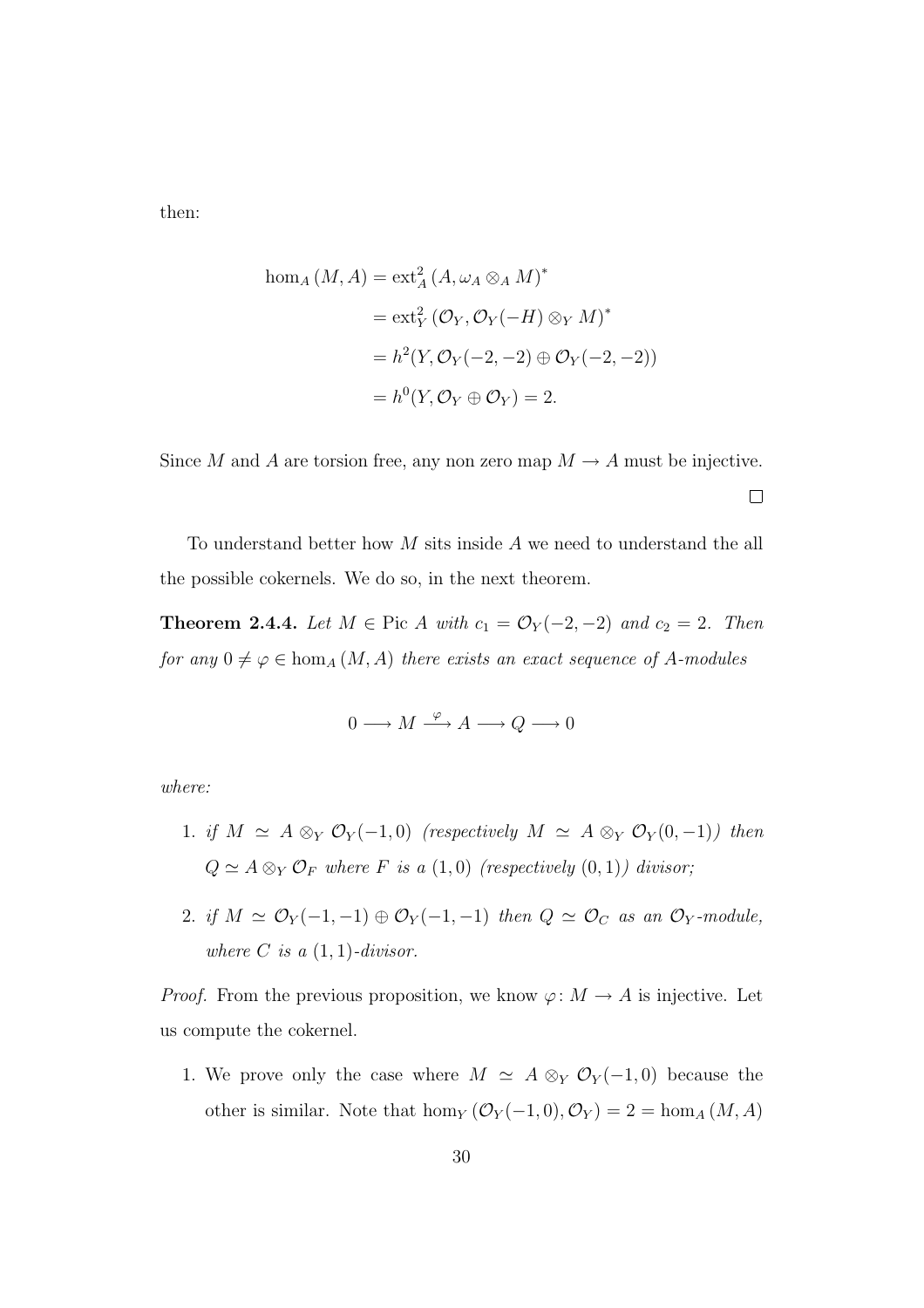and so all A-module morphisms arise from an  $\mathcal{O}_Y$ -module morphism  $\mathcal{O}_Y(-1,0) \to \mathcal{O}_Y$  via  $A \otimes_Y -$ . Since any non zero morphism  $\mathcal{O}_Y(-1,0) \to$  $\mathcal{O}_Y$  gives rise to the following exact sequence

$$
0 \longrightarrow \mathcal{O}_Y(-1,0) \longrightarrow \mathcal{O}_Y \longrightarrow \mathcal{O}_F \longrightarrow 0
$$

for some  $(1, 0)$ -divisor F and because A is flat over Y, the result follows.

2. Note that with respect to the  $\mathcal{O}_Y$ -module decomposition

$$
M = \mathcal{O}_Y(-1, -1) \oplus \mathcal{O}_Y(-1, -1)
$$

$$
A = \mathcal{O}_Y \oplus \mathcal{O}_Y(-1, -1)
$$

we have

$$
\text{Hom}_Y(M, A) = \text{Hom}_Y(\mathcal{O}_Y(-1, -1)) \oplus \mathcal{O}_Y(-1, -1), \mathcal{O}_Y \oplus \mathcal{O}_Y(-1, -1))
$$
\n
$$
= \begin{pmatrix} H^0(Y, \mathcal{O}_Y(-1, -1)^*) & \text{End}_Y(\mathcal{O}_Y(-1, -1)) \\ H^0(Y, \mathcal{O}_Y(-1, -1)^*) & \text{End}_Y(\mathcal{O}_Y(-1, -1)) \end{pmatrix}.
$$

Thus any  $\mathcal{O}_Y$ -module morphism  $\varphi\colon M\to A$  is given by  $X=$  $\sqrt{ }$  $\mathcal{L}$  $\varphi_1$   $\lambda_1$  $\varphi_2$   $\lambda_2$  $\setminus$  $\overline{1}$ where  $\varphi_1, \varphi_2 \in \mathcal{O}_Y(-1, -1)^*$  and  $\lambda_1, \lambda_2 \in \text{End}_Y(\mathcal{O}_Y(-1, -1)) = k$ which acts as right multiplication on the row vector  $\mathcal{O}_Y(-1,-1) \oplus$  $\mathcal{O}_Y(-1,-1)$ . For this to be in fact an A-module morphism further conditions on X need to be imposed. In particular  $\varphi$  needs to be injective and so  $\lambda_1, \lambda_2$  are not both zero.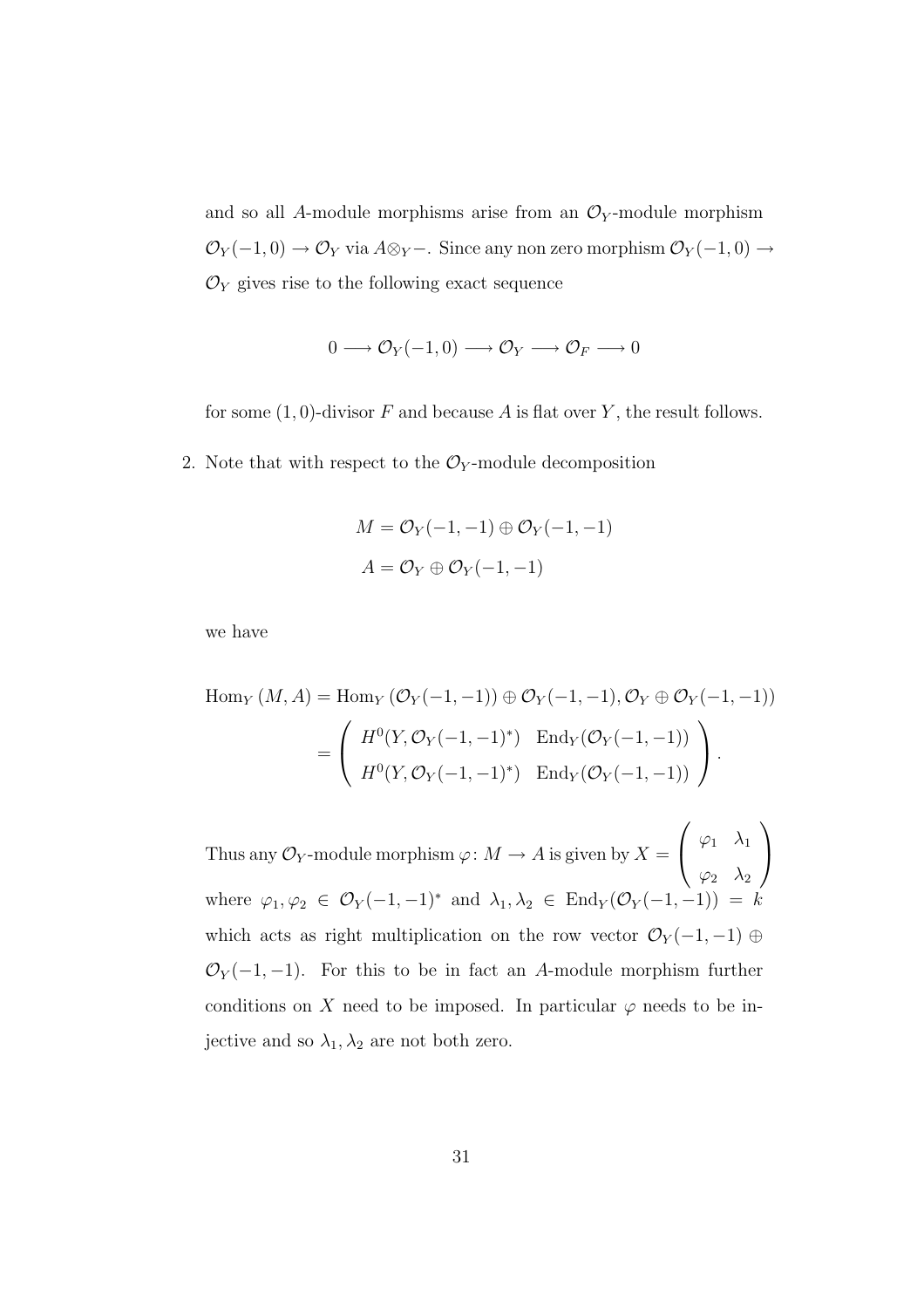We claim that

$$
Q=\frac{\mathcal{O}_Y}{\text{im}(\lambda_2\varphi_1-\lambda_1\varphi_2)}
$$

and that we have the following exact sequence

$$
0 \longrightarrow M \xrightarrow{\varphi} A \xrightarrow{\psi} Q \longrightarrow 0
$$

with  $\psi: A \to Q$  given by right multiplication by

$$
\begin{cases}\n\begin{pmatrix}\n\lambda_1 + \lambda_2 \\
-(\varphi_1 + \varphi_2)\n\end{pmatrix} & \text{if } \lambda_1 + \lambda_2 \neq 0 \\
\begin{pmatrix}\n\lambda_1 \\
-\varphi_1\n\end{pmatrix} & \text{if } \lambda_1 + \lambda_2 = 0.\n\end{cases}
$$

Since  $M \to A$  must be injective,  $im(\lambda_2\varphi_1 - \lambda_1\varphi_2) \neq 0$  and so,  $Q$ is isomorphic, as an  $\mathcal{O}_Y$ -module, to  $\mathcal{O}_C$  for some  $(1, 1)$ -divisor C. It suffices to check this claim locally which we do in the following lemma:

**Lemma 2.4.5.** *Let*  $k$  ⊂  $R$  *be a commutative ring,*  $N$  *an*  $R$ *-module*  $\varphi_1, \varphi_2 \in \text{Hom}_R(N, R)$  *and*  $\lambda_1, \lambda_2 \in k$  *not both zero. Then the following is an exact sequence of* R*-modules.*

$$
N \oplus N \xrightarrow{\varphi} R \oplus N \xrightarrow{\psi} \frac{R}{\text{im}\left(\lambda_2 \varphi_1 - \lambda_1 \varphi_2\right)} \longrightarrow 0
$$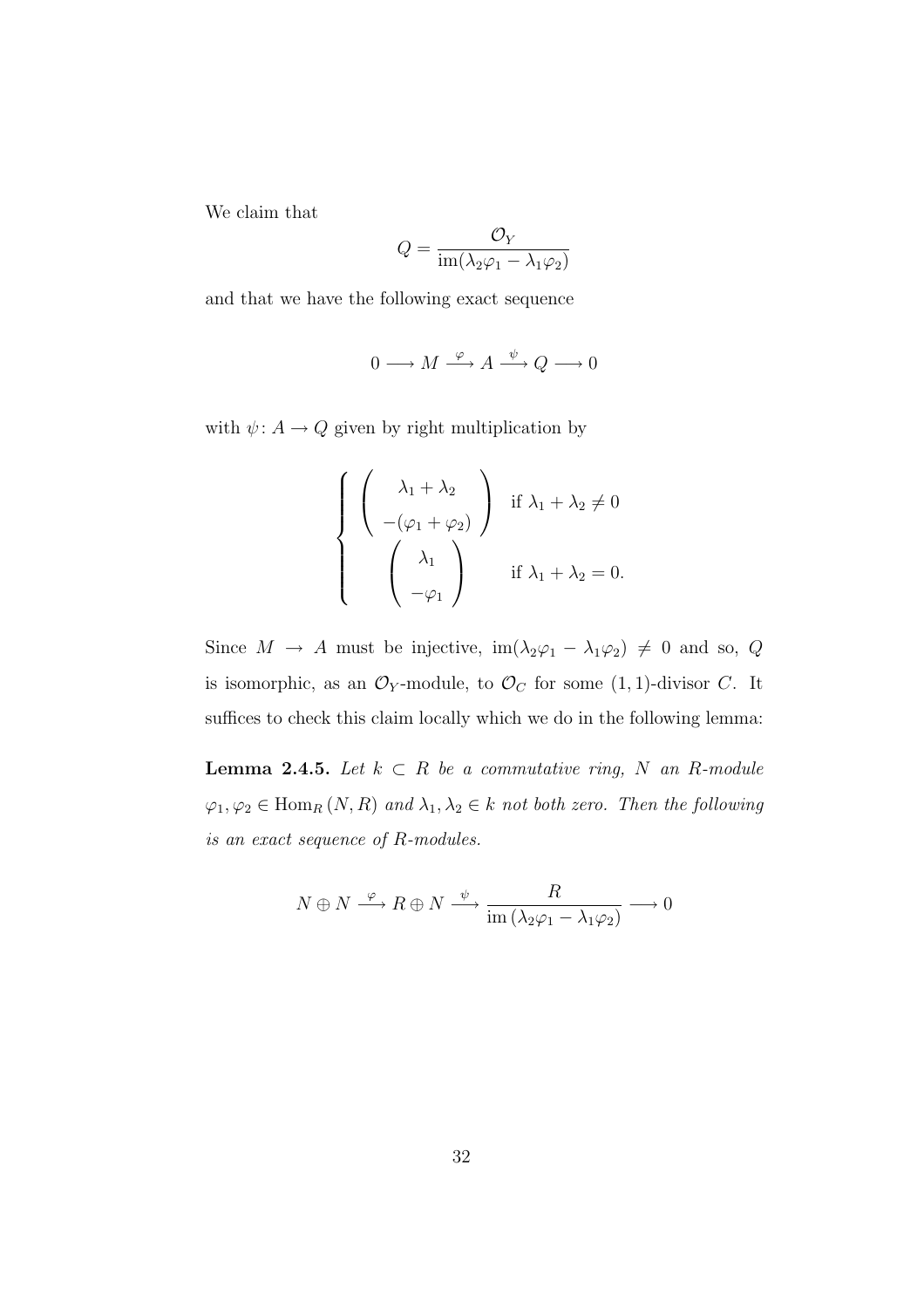*where*

$$
\varphi(n_1, n_2) := (\varphi_1(n_1) + \varphi_2(n_2), \lambda_1 n_1 + \lambda_2 n_2)
$$
  

$$
\psi(r, n) := \begin{cases} (\lambda_1 + \lambda_2)r - (\varphi_1 + \varphi_2)(n) & \text{if } \lambda_1 + \lambda_2 \neq 0 \\ \lambda_1 r - \varphi_1(n) & \text{if } \lambda_1 + \lambda_2 = 0. \end{cases}
$$

*Proof.* Suppose  $\lambda_1 + \lambda_2 \neq 0$ . To show im  $\varphi \subseteq \ker \psi$  note that

$$
(\lambda_1 + \lambda_2)(\varphi_1(n_1) + \varphi_2(n_2)) - (\varphi_1 + \varphi_2)(\lambda_1 n_1 + \lambda_2 n_2)
$$
  
=  $\lambda_2 \varphi_1(n_1) + \lambda_1 \varphi_2(n_2) - \varphi_1(\lambda_2 n_2) - \varphi_2(\lambda_1 n_1)$   
=  $\lambda_2 \varphi_1(n_1 - n_2) - \lambda_1 \varphi_2(n_1 - n_2) \in \text{im}(\lambda_2 \varphi_1 - \lambda_1 \varphi_2).$ 

To show ker  $\psi \subseteq \text{im } \phi: \text{ let } (r,n) \in \text{ker } \psi.$  Then there exists  $m \in N$ such that

$$
\lambda_1 r + \lambda_2 r - \varphi_1(n) - \varphi_2(n) = \lambda_2 \varphi_1(m) - \lambda_1 \varphi_2(m). \tag{*}
$$

To show  $(r,n)\in\operatorname{im}\varphi$  we need to show that there exist  $n_1,n_2\in N$  such that

$$
r = \varphi_1(n_1) + \varphi_2(n_2) \tag{1}
$$

$$
n = \lambda_1 n_1 + \lambda_2 n_2. \tag{2}
$$

From (∗) we know that

$$
r = \varphi_1 \left( \frac{\lambda_2 m + n}{\lambda_1 + \lambda_2} \right) + \varphi_2 \left( \frac{n - \lambda_1 m}{\lambda_1 + \lambda_2} \right).
$$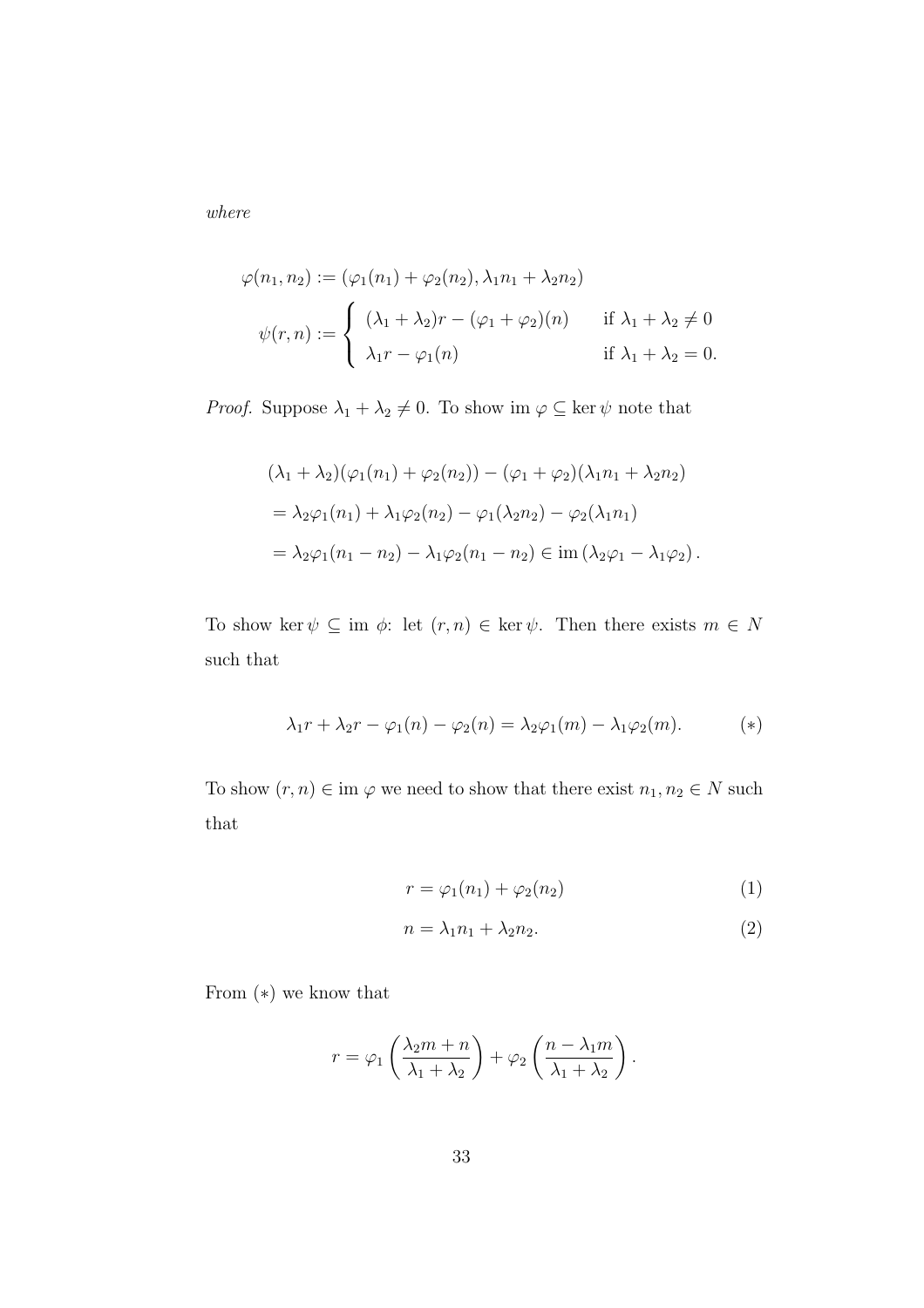Letting  $n_1 = \frac{\lambda_2 m + n}{\lambda_1 + \lambda_2}$  $\frac{\lambda_2 m + n}{\lambda_1 + \lambda_2}$  and  $n_2 = \frac{n - \lambda_1 m}{\lambda_1 + \lambda_2}$  $\frac{n-\lambda_1 m}{\lambda_1+\lambda_2}$  we get a solution to Equations (1) and (2) above and we are done.

Suppose  $\lambda_1 + \lambda_2 = 0$ . Note that in this case im  $(\lambda_2 \varphi_1 - \lambda_1 \varphi_2)$ im  $(\varphi_1 + \varphi_2)$ . To show im  $\varphi \subseteq \ker \psi$  note that

$$
\lambda_1(\varphi_1(n_1) + \varphi_2(n_2)) - \varphi_1(\lambda n_1 - \lambda n_2)
$$
  
= 
$$
\varphi_1(\lambda_1 n_2) + \varphi_2(\lambda n_2) \in \text{im } (\varphi_1 + \varphi_2).
$$

To show ker  $\psi \subseteq \text{im } \varphi: \text{ let } (r,n) \in \text{ker } \psi.$  Then there exists  $m \in N$ such that

$$
\lambda_1 r - \varphi_1(n) = \varphi_1(m) + \varphi_2(m)
$$

and we require  $n_1, n_2 \in N$  such that

$$
r = \varphi_1(n_1) + \varphi_2(n_2)
$$
  

$$
n = \lambda_1 n_1 - \lambda_1 n_2.
$$

Clearly 
$$
n_1 = (n+m)/\lambda_1
$$
 and  $n_2 = m/\lambda_1$  work.

 $\Box$ 

This completes the proof of the theorem.

The above theorem suggests that we should study quotients of A. In particular, we should try to better understand the component(s) of the Hilbert scheme of A containing the A-modules whose underlying  $\mathcal{O}_Y$ -module structure is  $\mathcal{O}_C$  where C is a  $(1, 1)$ -divisor. We do this in the following chapter.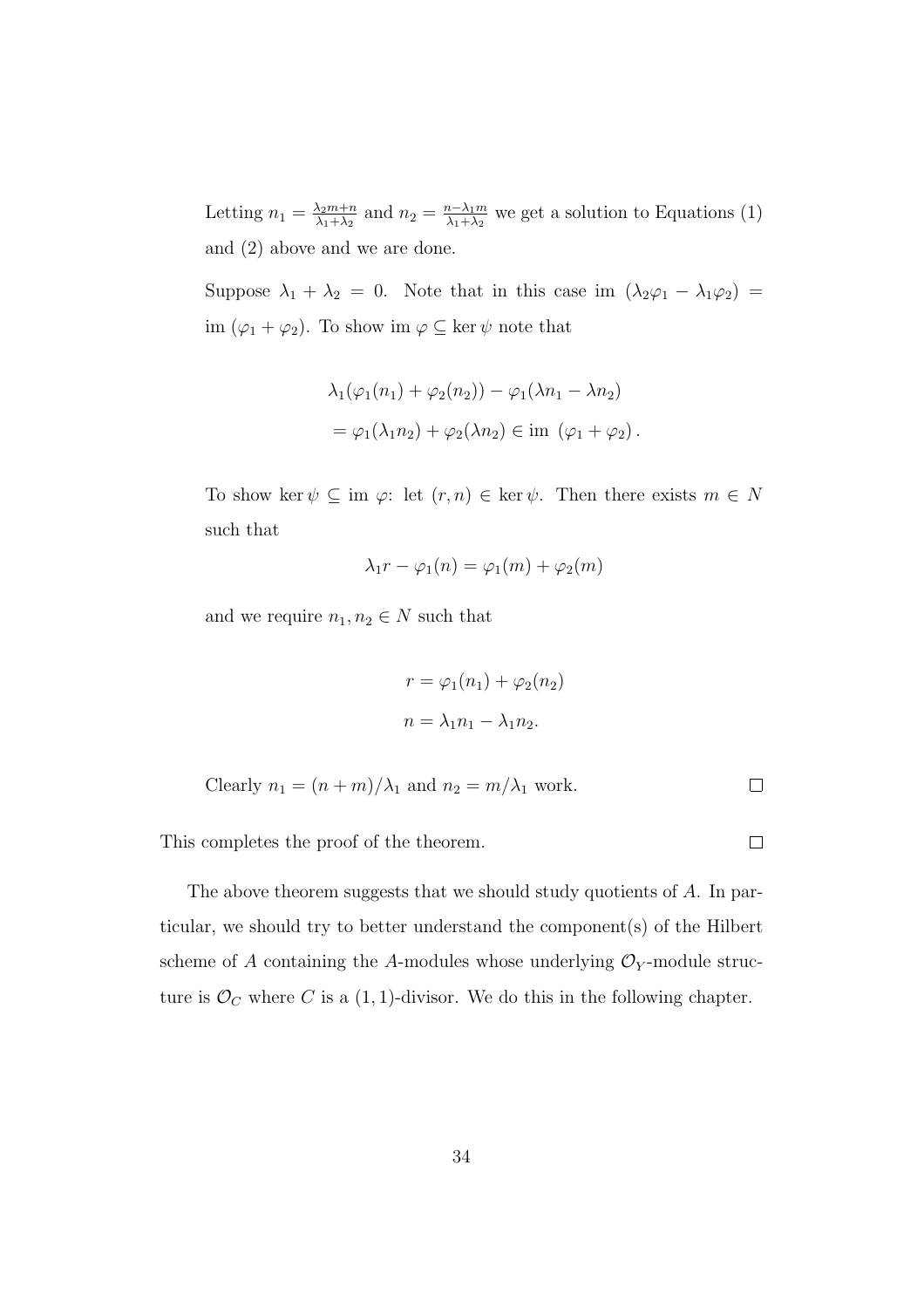# Chapter 3

# The Hilbert Scheme of A

In this chapter we will study the Hilbert scheme of A - the moduli space of left sided quotients of A. Mimicking the commutative case, one should think of a quotient of  $A$ , which is supported on a curve on  $Y$ , as a noncommutative curve lying on A. As mentioned at the end of the last chapter, we are primarily interested in those quotients of A which are supported on a  $(1, 1)$ -divisor on Y. In this chapter we shall see that the moduli space of such quotients is a smooth projective surface which exhibits an  $8:1$  cover of  $(\mathbb{P}^2)^{\vee}$  ramified on a union of 2 conics and their four bitangents. We shall then describe this ramification in detail.

As we have done previously for the moduli of line bundles, we begin by making the notion of a Hilbert scheme precise, and prove its existence.

Definition 3.0.6. *Let* X *be a smooth projective surface and* A *an order on X. Let* S *be a scheme and fix a polynomial*  $P \in \mathbb{Q}[z]$ *. A* flat family of quotients of  $A$  on  $S$ *, with Hilbert polynomial*  $P$ *, is a coherent sheaf*  $F$  *on*  $X \times_k S$  *of left*  $A_S$ -modules where  $A_S$  *is the pull back of* A *to*  $X \times_k S$ *, together*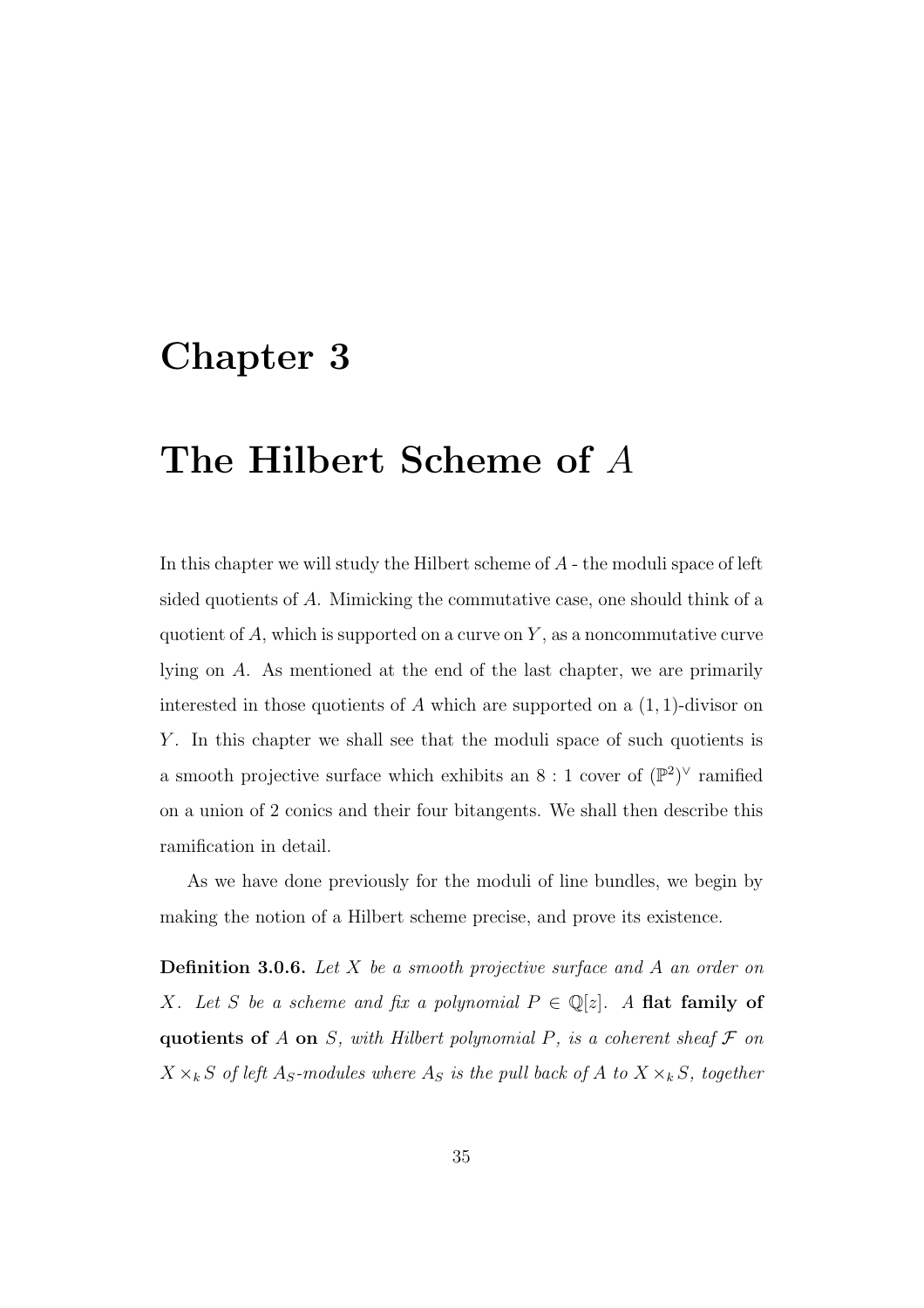*with a surjective morphism*

$$
A_S \longrightarrow \mathcal{F} \longrightarrow 0
$$

*such that*  $\mathcal F$  *is flat over* S *and for each*  $p \in S$ *,*  $\mathcal F_{k(p)}$  *has Hilbert polynomial* P*.*

We denote the corresponding Hilbert functor by

$$
Hilb_A^P : (\text{Schemes}/k)^{\text{op}} \longrightarrow (\text{Sets})
$$

where for any scheme  $S$ 

$$
Hilb_A^P(S) := \left\{ \begin{matrix} \text{set of isomorphism classes of flat families of quotients of} \\ A \text{ on } S \text{ with Hilbert polynomial } P \end{matrix} \right\}.
$$

Note that two quotients  $\mathcal F$  and  $\mathcal F'$  on S are isomorphic if there exists an isomorphism  $\phi \colon \mathcal{F} \to \mathcal{F}'$  such that



is commutative. We now prove the existence of the Hilbert scheme of A. As we shall see in the proof, it is a closed subscheme of the more familiar quotient scheme of A.

Theorem 3.0.7 (Existence of Hilbert Scheme). *There exists a fine moduli*  $\mathbf{m}$ *oduli scheme*  $\mathbf{Hilb}^P A$  *for the functor*  $Hilb_A^P$ *. In fact,*  $\mathbf{Hilb}^P A$  *is a projective scheme.*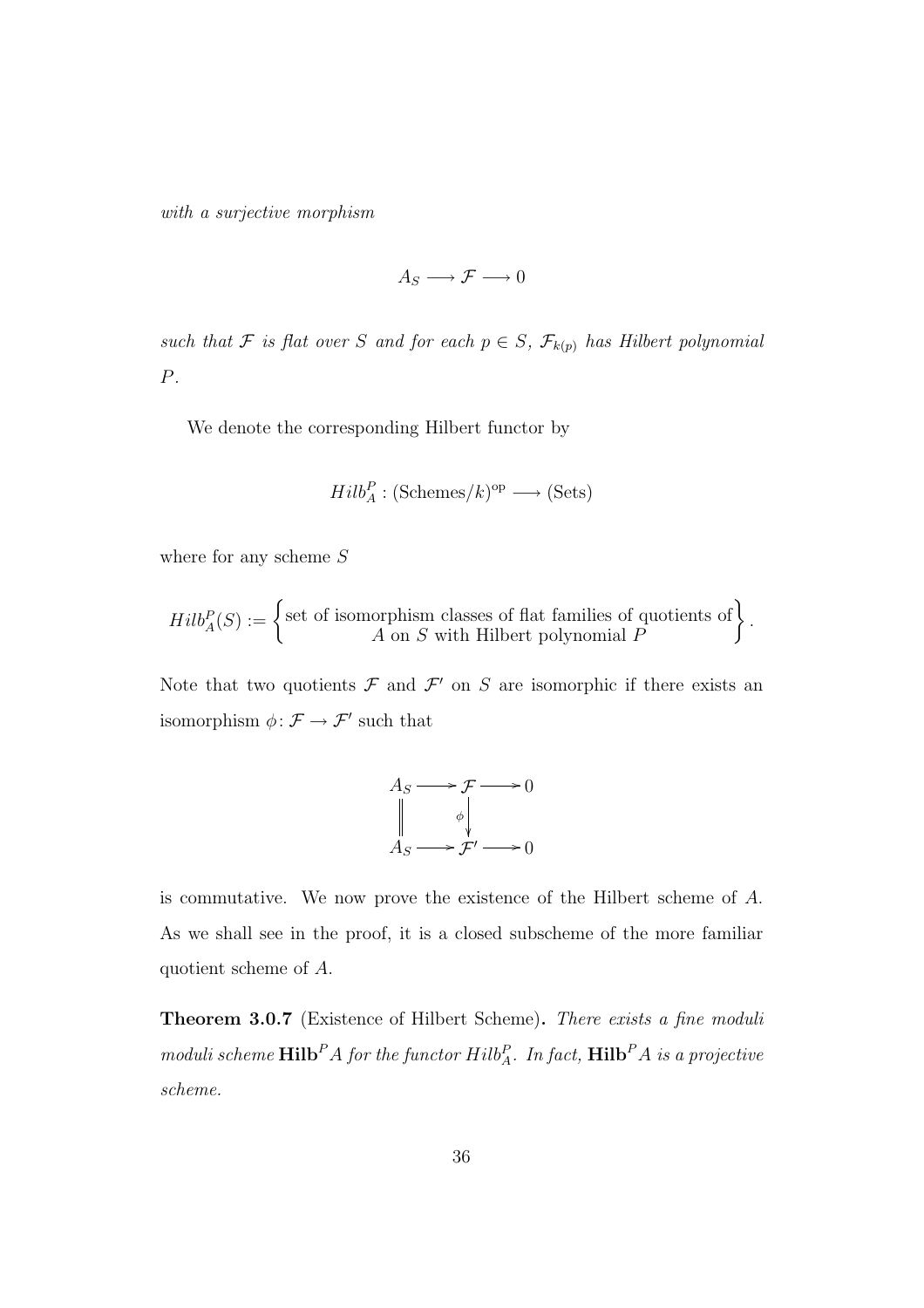We will suppress the  $P$  from the notation from now on.

*Proof.* Theorem 3.2 in [\[Gro95\]](#page-77-0) proves the existence of the Quot scheme of A - the scheme parameterising  $\mathcal{O}_X$ -quotients of A. Furthermore, the theorem proves it is projective. We claim that the  $\mathcal{O}_X$ -quotients of A which are also A-modules form a closed subscheme of this Quot scheme. To see this, let S be a scheme and let F be a flat family over S of  $\mathcal{O}_X$ -quotients of A. We have the following exact sequence of  $\mathcal{O}_{X\times S}$ -modules:

$$
0 \longrightarrow \mathcal{I} \longrightarrow A_S \longrightarrow \mathcal{F} \longrightarrow 0.
$$

From Proposition 17.1(ii) in [\[CN08\]](#page-77-1) the locus in S where  $A_S \otimes_{X \times S} \mathcal{I} \to \mathcal{F}$ is zero is closed. This map being zero is precisely the condition for  $\mathcal I$  to be a left ideal of A.  $\Box$ 

For our purposes it will be more useful to talk about the Hilbert scheme parametrising quotients of A with certain fixed Chern classes. Since the Chern classes of a coherent sheaf on a smooth projective surface uniquely determine its Hilbert polynomial, this Hilbert scheme exists by the above theorem. See Chapter 9 of [\[LP97\]](#page-78-0) for more details on this.

#### 3.1 Properties of Hilb A

Having established the existence of the Hilbert scheme of orders, we return to the study of the Hilbert scheme of our specific order we constructed in Construction [1.3.1.](#page-14-0)

Recall that in Theorem [2.4.4](#page-36-0) we saw a link between the moduli space of A-line bundles with with  $c_1 = \mathcal{O}_Y(-2, -2)$  and  $c_2 = 2$  and quotients of A,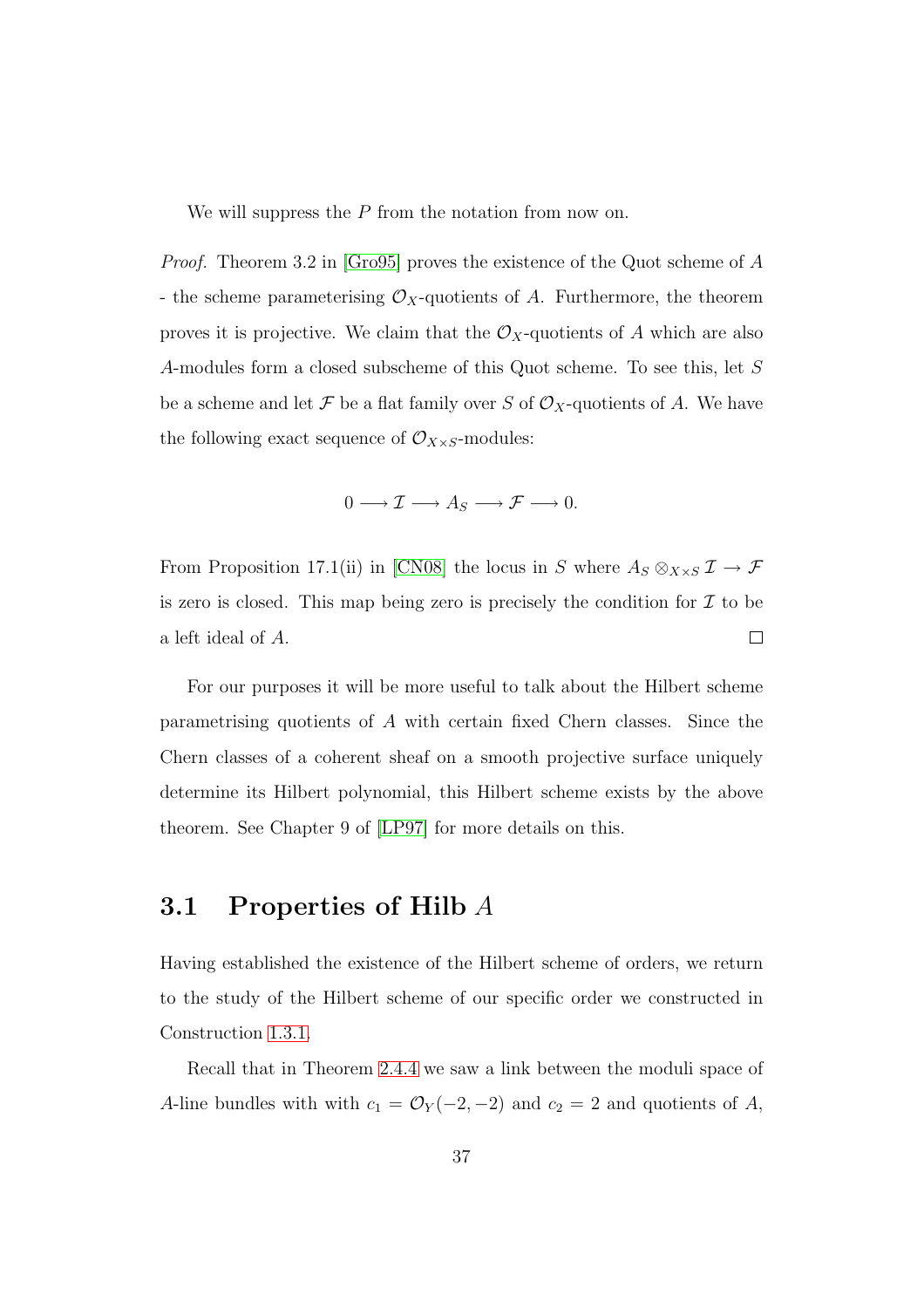<span id="page-44-0"></span>or noncommutative curves on A, with  $c_1 = \mathcal{O}_Y(1, 1)$  and  $c_2 = 2$ .

Proposition 3.1.1. *Let* S *be a scheme. Let* F *be a flat family of quotients of* A on S with Chern classes  $c_1 = \mathcal{O}_Y(1, 1)$  and  $c_2 = 2$ . Let  $I := \text{ker}(A_S \to \mathcal{F})$ . *Then I is a flat family of A-line bundles on S with Chern classes*  $c_1$  =  $\mathcal{O}_Y(-2,-2)$  *and*  $c_2 = 2$ *.* 

*Proof.* We have the following exact sequence

$$
0 \longrightarrow I \longrightarrow A_S \longrightarrow \mathcal{F} \longrightarrow 0.
$$

I is flat over S because  $A<sub>S</sub>$  and F are. Restricting to the fibre above any  $p \in S$  we get a sequence

$$
0 \longrightarrow I_{k(p)} \longrightarrow A \longrightarrow \mathcal{F}_{k(p)} \longrightarrow 0
$$

of A-modules which is exact because  $\mathcal F$  is flat over S and so  $Tor_{\mathcal{O}_S}^1(\mathcal F,k(p))=$ 0. Since

$$
c_1(A) = \mathcal{O}_Y(-1, -1), \quad c_2(A) = 0, \quad c_1(\mathcal{F}_{k(p)}) = \mathcal{O}_Y(1, 1), \quad c_2(\mathcal{F}_{k(p)}) = 2
$$

we see that  $c_1(I_{k(p)}) = \mathcal{O}_Y(-2, -2)$  and  $0 = c_2(A) = c_1(I_{k(p)}) \cdot c_1(\mathcal{F}_{k(p)}) +$  $c_2(I_{k(p)}) + c_2(\mathcal{F}_{k(p)})$  which implies  $c_2(I_{k(p)}) = 2$ .  $I_{k(p)}$  is torsion free because it is a submodule of A which is torsion free and thus must also be rank 1 over A. Thus  $I_{k(p)}^{**} \in \text{Pic } A$  because it is reflexive and hence locally free over Y and hence by Proposition [2.0.2](#page-21-0) locally projective over A. By Lemma [2.2.3](#page-28-0) and Proposition [2.1.3](#page-25-0) we have  $c_2(I_{k\alpha}^{**})$  $(k(p)) = 2$  and so  $I_{k(p)}^{**} = I_{k(p)}$ .  $\Box$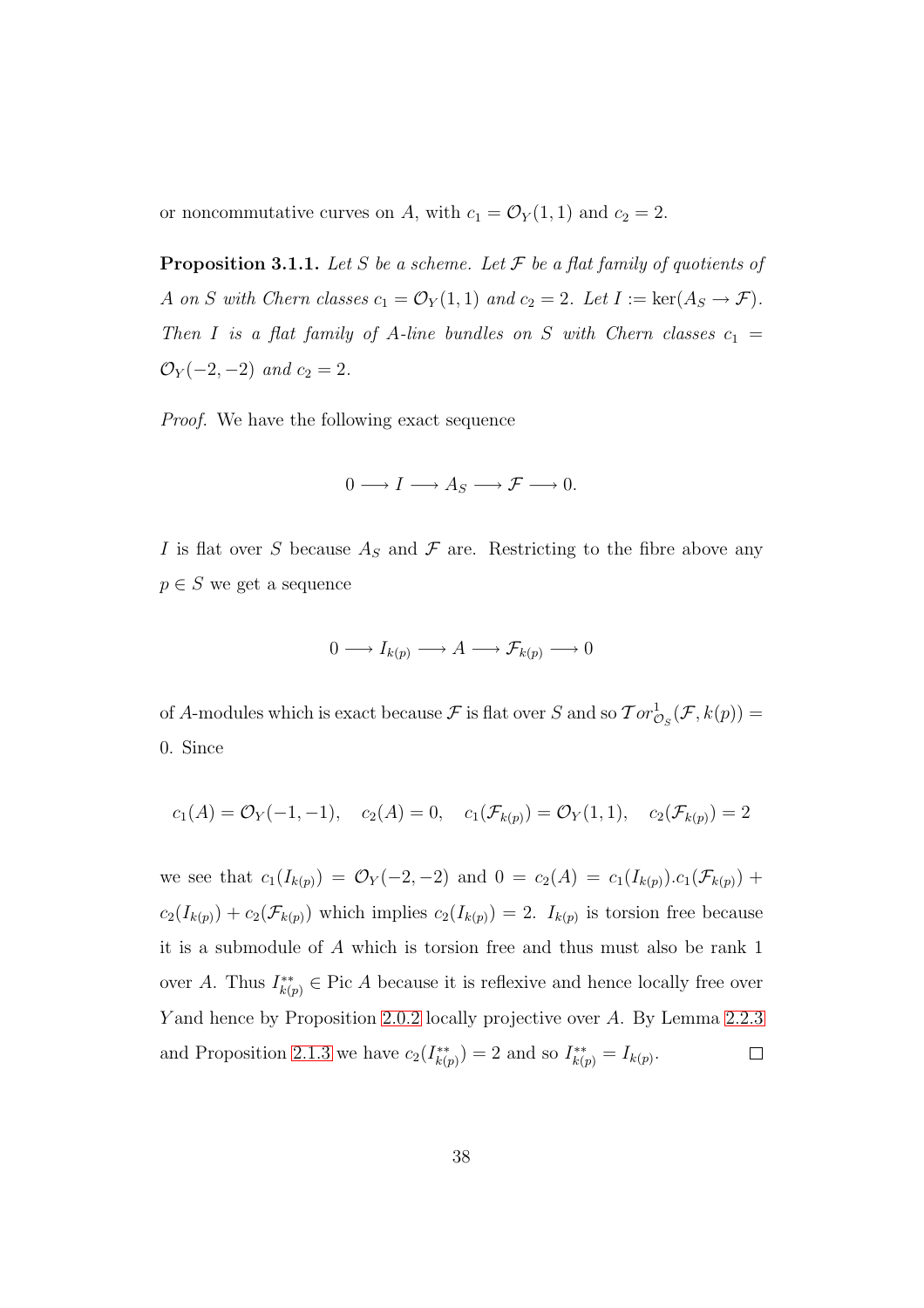Having established a relationship between flat families of A-line bundles and flat families of quotients of A, we now use Theorem [2.4.1](#page-33-0) to classify all the possible  $\mathcal{O}_Y$ -module structures that quotients of A may possess. As we shall see some (and, as we shall later see, most) must all also be quotients of  $\mathcal{O}_Y$ .

<span id="page-45-0"></span>**Corollary 3.1.2.** Let Q be a quotient of A with  $c_1 = \mathcal{O}_Y(1,1)$  and  $c_2 = 2$ . *Then either:*

- $Q \simeq A \otimes_F \mathcal{O}_F$  *(as an A-module) where F is either a* (1,0) *or* (0,1)*divisor; or*
- $Q \simeq \mathcal{O}_C$  (as an  $\mathcal{O}_Y$ *-module) for some*  $\sigma$ *-invariant* (1, 1)*-divisor*  $C \subset Y$ *.*

*Proof.* The above proposition asserts that the kernel of  $A \rightarrow Q$  is an A-line bundle with  $c_1 = \mathcal{O}_Y(-2, -2)$  and  $c_2 = 2$ . We have already classified all such line bundles and their respective cokernels in Proposition [2.4.1](#page-33-0) and Theorem [2.4.4.](#page-36-0) The fact that C must be  $\sigma$ -invariant follows from the fact that in order to be an A-module there must be a non-zero map  $L_{\sigma} \otimes_{Y} \mathcal{O}_{C} \to \mathcal{O}_{C}$  which is only possible if  $\sigma^*C = C$ .  $\Box$ 

<span id="page-45-1"></span>**Corollary 3.1.3.** Let Q be a quotient of A with  $c_1 = \mathcal{O}_Y(1, 1)$  and  $c_2 = 2$ . *If the support* Q *is smooth (i.e. its the support is* P 1 *) then* Q *is also quotient of*  $\mathcal{O}_Y$ *.* 

*Proof.* Obvious from the previous Corollary because the support of  $A \otimes_Y \mathcal{O}_F$ is not smooth.  $\Box$ 

From now on **Hilb** A will denote the Hilbert scheme of A corresponding to quotients of A with  $c_1 = \mathcal{O}_Y(1, 1)$  and  $c_2 = 2$ . We now proceed to study its properties.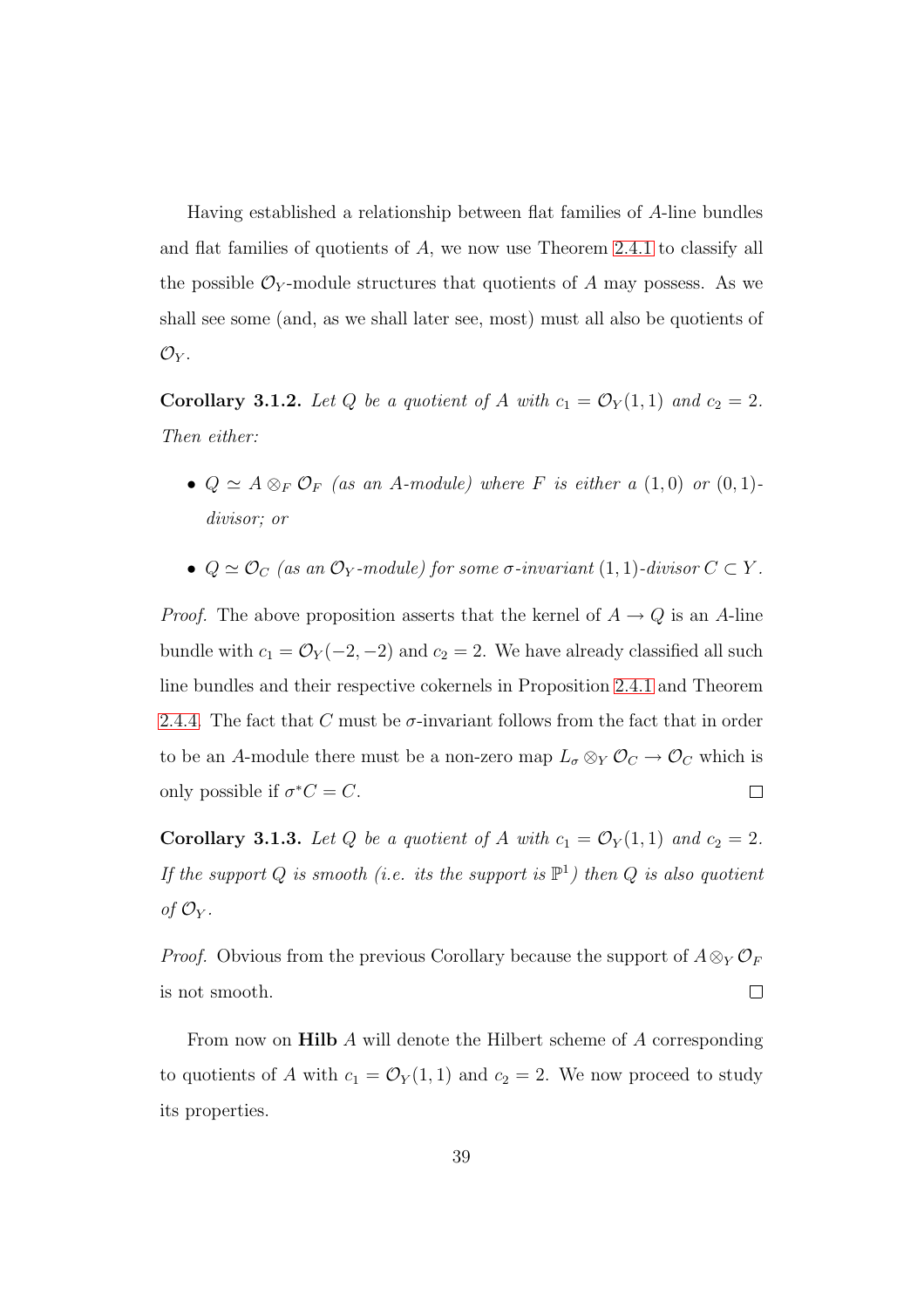Proposition 3.1.4. *The dimension of* Hilb A *at the point corresponding to*  $A \otimes_Y \mathcal{O}_F$ *, where F is a* (1,0) *or* (0,1)*-divisor, is* 2*.* 

*Proof.* We have

$$
0 \longrightarrow A \otimes_Y \mathcal{O}_Y(-F) \longrightarrow A \longrightarrow A \otimes_Y \mathcal{O}_F \longrightarrow 0.
$$

Let  $F' = \sigma^* F$ . The dimension of the tangent space is given by:

$$
\begin{aligned} \text{hom}_A \left( A \otimes_Y \mathcal{O}_Y(-F), A \otimes_Y \mathcal{O}_F \right) &= \text{hom}_Y \left( \mathcal{O}_Y(-F), A \otimes_Y \mathcal{O}_F \right) \\ &= \text{hom}_Y \left( \mathcal{O}_Y(-F), \mathcal{O}_F \oplus \mathcal{O}_{F'}(-1) \right) \\ &= h^0(Y, \mathcal{O}_F \oplus \mathcal{O}_{F'}) \\ &= 2. \end{aligned}
$$

Unfortunately, we were unable to compute the dimension of the tangent space at any other points as directly as in the above proposition. We thus proceed by first showing that Hilb A is smooth and later, after a considerable amount of work, that it is connected. This will of course prove that Hilb A is a smooth projective surface.

#### Theorem 3.1.5. Hilb A *is smooth.*

*Proof.* Let Q be a quotient of A corresponding to some point  $p \in Hilb$  A. Let  $M$  the kernel of  $A \to Q.$  We have an exact sequence

$$
0 \longrightarrow M \longrightarrow A \longrightarrow Q \longrightarrow 0 \tag{*}
$$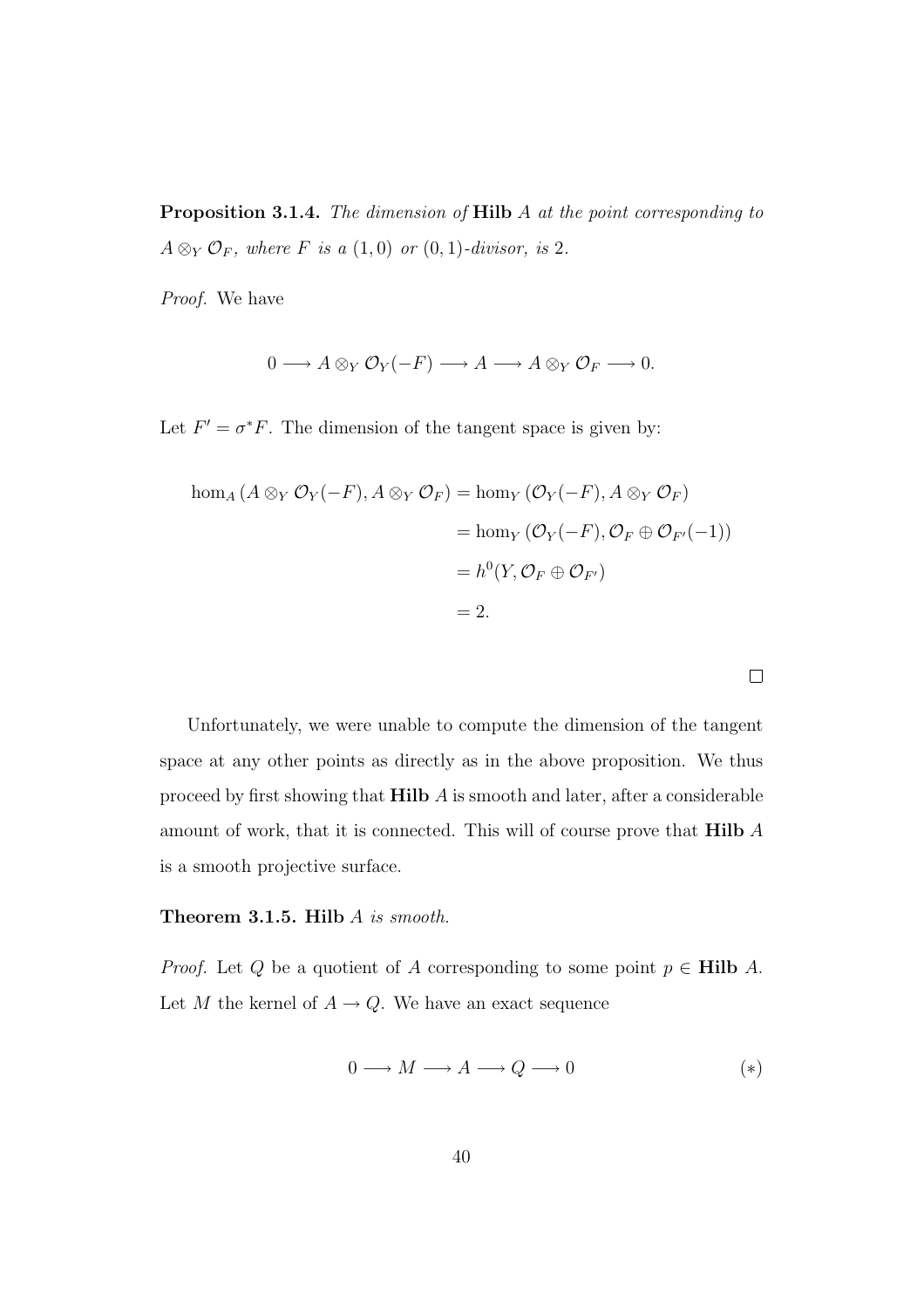where by Proposition [3.1.1](#page-44-0)  $M \in \text{Pic } A$ . Obstruction to smoothness at p is in  $\text{Ext}_{A}^{1}(M, Q)$  which we now compute. From Corollary [3.1.2](#page-45-0) there are only three cases to consider:

•  $M \simeq A \otimes_Y \mathcal{O}_Y(-1,0)$  and  $Q \simeq A \otimes_Y \mathcal{O}_F$  where F is a  $(1,0)$  divisor. Let  $F' = \sigma^* F$  which is a  $(0, 1)$ -divisor.

$$
\operatorname{ext}^1_A(A \otimes_Y \mathcal{O}_Y(-1,0), A \otimes_Y \mathcal{O}_F) = \operatorname{ext}^1_Y(\mathcal{O}_Y(-1,0), \mathcal{O}_F \oplus \mathcal{O}_{F'}(-1))
$$
  
=  $h^1(Y, \mathcal{O}_F \oplus \mathcal{O}_{F'}) = 0.$ 

- $M \simeq A \otimes_Y \mathcal{O}_Y(0, -1)$  and  $Q \simeq A \otimes_Y \mathcal{O}_F$  where F is a  $(0, 1)$  divisor. The proof is the same as in the case above.
- $M \simeq \mathcal{O}_Y(-1,-1) \oplus \mathcal{O}_Y(-1,-1)$  as an  $\mathcal{O}_Y$ -module and  $Q \simeq \mathcal{O}_C$  as an  $\mathcal{O}_Y$ -module for some  $(1, 1)$ -divisor C. Using Serre duality, we have:

$$
\operatorname{ext}^1_A(M,\mathcal{O}_C)=\operatorname{ext}^1_A(\mathcal{O}_C,\mathcal{O}_Y(-H)\otimes_Y M).
$$

Using the local-global spectral sequence we have

$$
0 \to H^1(Y, \mathcal{H}om_A(\mathcal{O}_C, \mathcal{O}_Y(-H) \otimes_Y M)) \to \text{Ext}^1_A(\mathcal{O}_C, \mathcal{O}_Y(-H) \otimes_Y M)
$$
  

$$
\to H^0(Y, \mathcal{E}xt^1_A(\mathcal{O}_C, \mathcal{O}_Y(-H) \otimes_Y M)).
$$

 $\mathcal{H}om_A(\mathcal{O}_C, \mathcal{O}_Y(-H) \otimes_Y M) = 0$  since  $\mathcal{O}_C$  is a torsion sheaf. Furthermore,  $(*)$  is a locally projective A-module resolution of  $\mathcal{O}_C$  and so we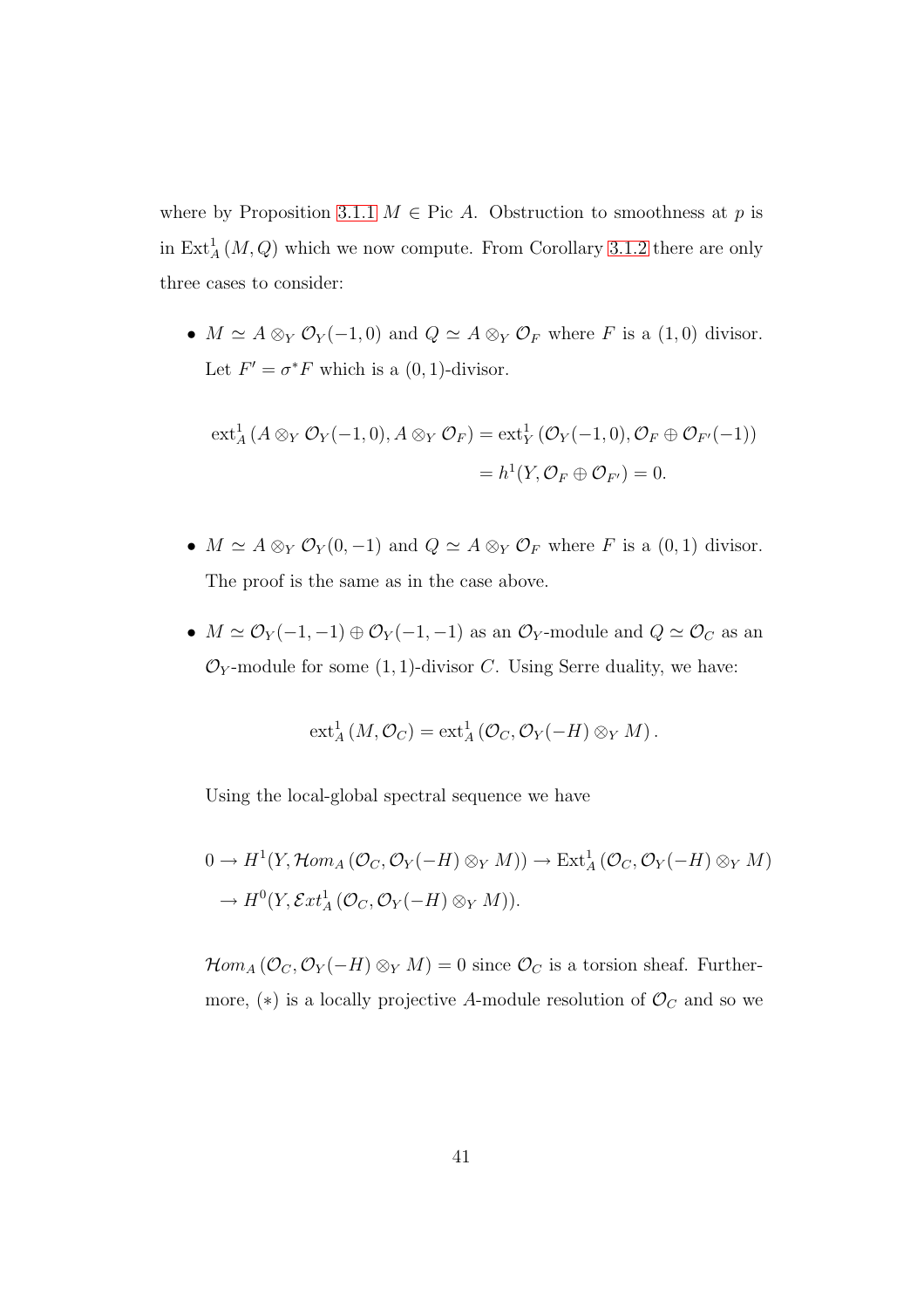$$
0 \to \mathcal{H}om_A(A, \mathcal{O}_Y(-H) \otimes_Y M) \to \mathcal{H}om_A(M, \mathcal{O}_Y(-H) \otimes_Y M)
$$
  

$$
\to \mathcal{E}xt_A^1(\mathcal{O}_C, \mathcal{O}_Y(-H) \otimes_Y M) \to 0.
$$

Finally, since

$$
H^0(\mathcal{H}om_A(M,\mathcal{O}_Y(-H)\otimes_Y M))=0
$$

and

$$
H^1(\mathcal{H}om_A(A,\mathcal{O}_Y(-H)\otimes_Y M))=H^1(Y,\mathcal{O}_Y(-H)\otimes_Y M)=0
$$

we see that

$$
H^0(Y, \mathcal{E}xt^1_A(\mathcal{O}_C, \mathcal{O}_Y(-H) \otimes_Y M)) = 0
$$

and so the result follows.

Thus, so far we know that at least one connected component of **Hilb** A is a smooth projective surface. As mentioned earlier, in the next chapter we will see that in fact  $Hilb A$  is connected, which will prove that this must be its only component.

Corollary [3.1.2](#page-45-0) says that some quotients of  $A$  are in fact also quotients of  $\mathcal{O}_Y$ . In particular, they are isomorphic to  $\mathcal{O}_C$  where C is a  $\sigma$ -invariant (1, 1)-divisor. Furthermore, the support of  $A \otimes_Y \mathcal{O}_F$  is  $F \cup \sigma^* F$  which is also a  $\sigma$ -invariant  $(1, 1)$ -divisor.

Furthermore, all  $\sigma$ -invariant (1, 1)-divisors are equal to  $\pi^*l$  where l is a

get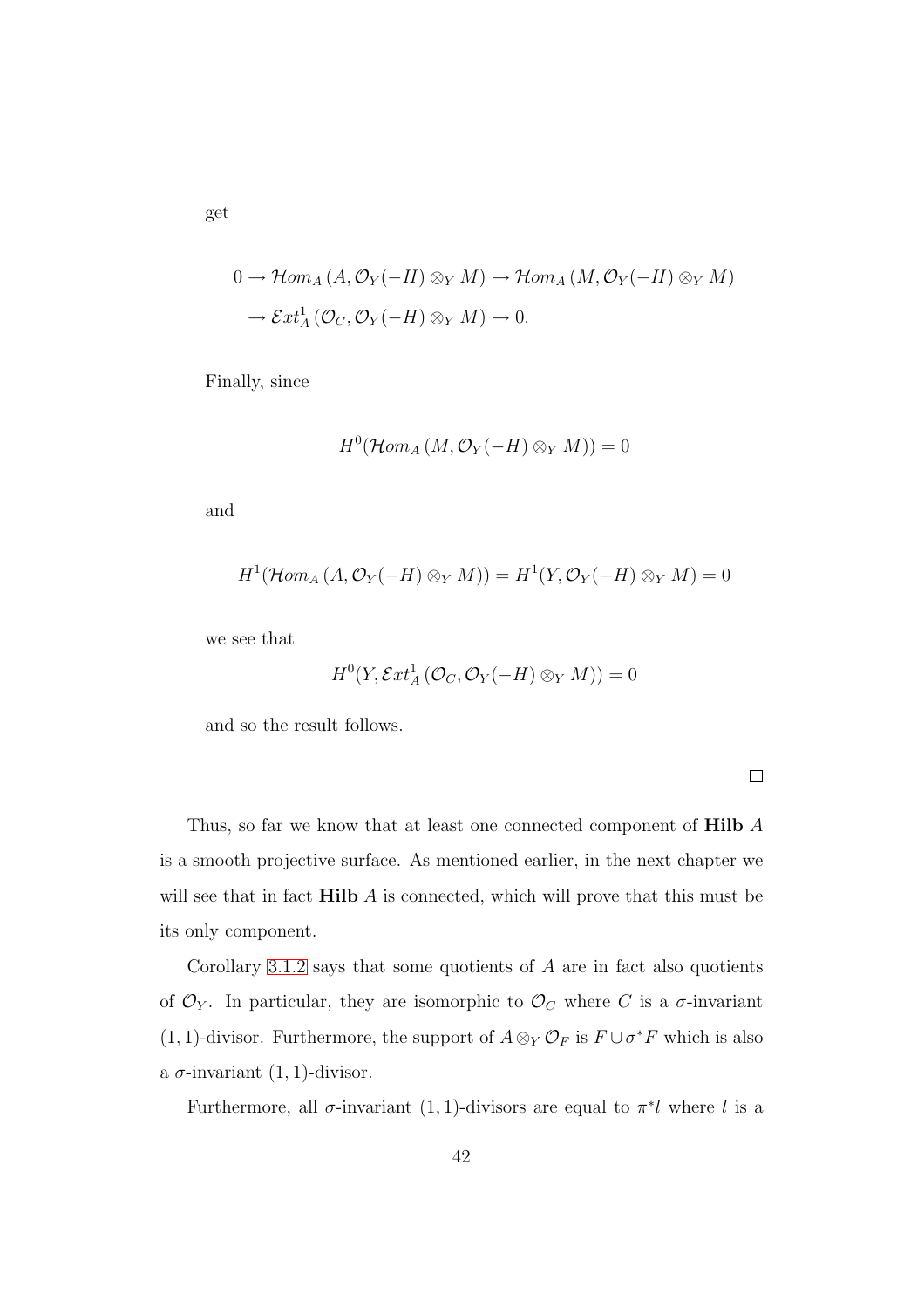<span id="page-49-0"></span>line on Z. Since lines on Z are parameterised by  $(\mathbb{P}^2)^{\vee} \simeq \mathbb{P}^2$ , can view  $(\mathbb{P}^2)^{\vee}$ as the parameter space of  $\sigma$ -invariant (1, 1)-divisors. Thus we have:

Theorem 3.1.6. *Let* F *be the universal family of quotients of* A *on*  $Y \times_k$  **Hilb** A. There exists a regular map

$$
\Psi: \mathbf{Hilb} \; A \longrightarrow (\mathbb{P}^2)^{\vee}
$$

$$
p \longmapsto \mathrm{supp} \; \mathcal{F}_{k(p)}
$$

*Proof.* The sheaf  $\mathcal{O}_{\text{supp }\mathcal{F}}$  is a family of  $\mathcal{O}_Y$ -quotients on **Hilb** A for as we saw, the support of every quotient of A is a  $\sigma$ -invariant (1, 1)-divisor. Furthermore, it is flat over  $\textbf{Hilb} A$  since every fibre above  $\textbf{Hilb} A$  has the same Chern class and hence the same Hilbert polynomial. This gives us the map Hilb  $A \rightarrow$ **Hilb** Y with the image being the subscheme of **Hilb** Y parameterising  $\sigma$ invariant  $(1, 1)$ -divisors. As discussed, this subscheme is just  $(\mathbb{P}^2)^{\vee}$  and so  $\Box$ the result follows.

In summary, the map  $\Psi$  does the following: every closed point on **Hilb** A corresponds to some quotient of A. There are two possibilities: either

- (i) it is also a quotient of  $\mathcal{O}_Y$ , in which case as an  $\mathcal{O}_Y$ -module it is isomorphic to  $\mathcal{O}_C$ , where C is a  $\sigma$ -invariant  $(1, 1)$ -divisor, or
- (ii) it is not a quotient of  $\mathcal{O}_Y$ , then it is isomorphic, as an A-module, to  $A \otimes_Y \mathcal{O}_F$  where F is either a  $(0, 1)$  or  $(1, 0)$ -divisor.

The crucial point is that the support of  $A \otimes_Y \mathcal{O}_F$  is also a  $\sigma$ -invariant  $(1, 1)$ divisor. Thus to every closed point on **Hilb** A one can associate a  $\sigma$ -invariant (1, 1)-divisor. Since  $\sigma$ -invariant (1, 1)-divisors are parameterised by  $(\mathbb{P}^2)^{\vee}$ ,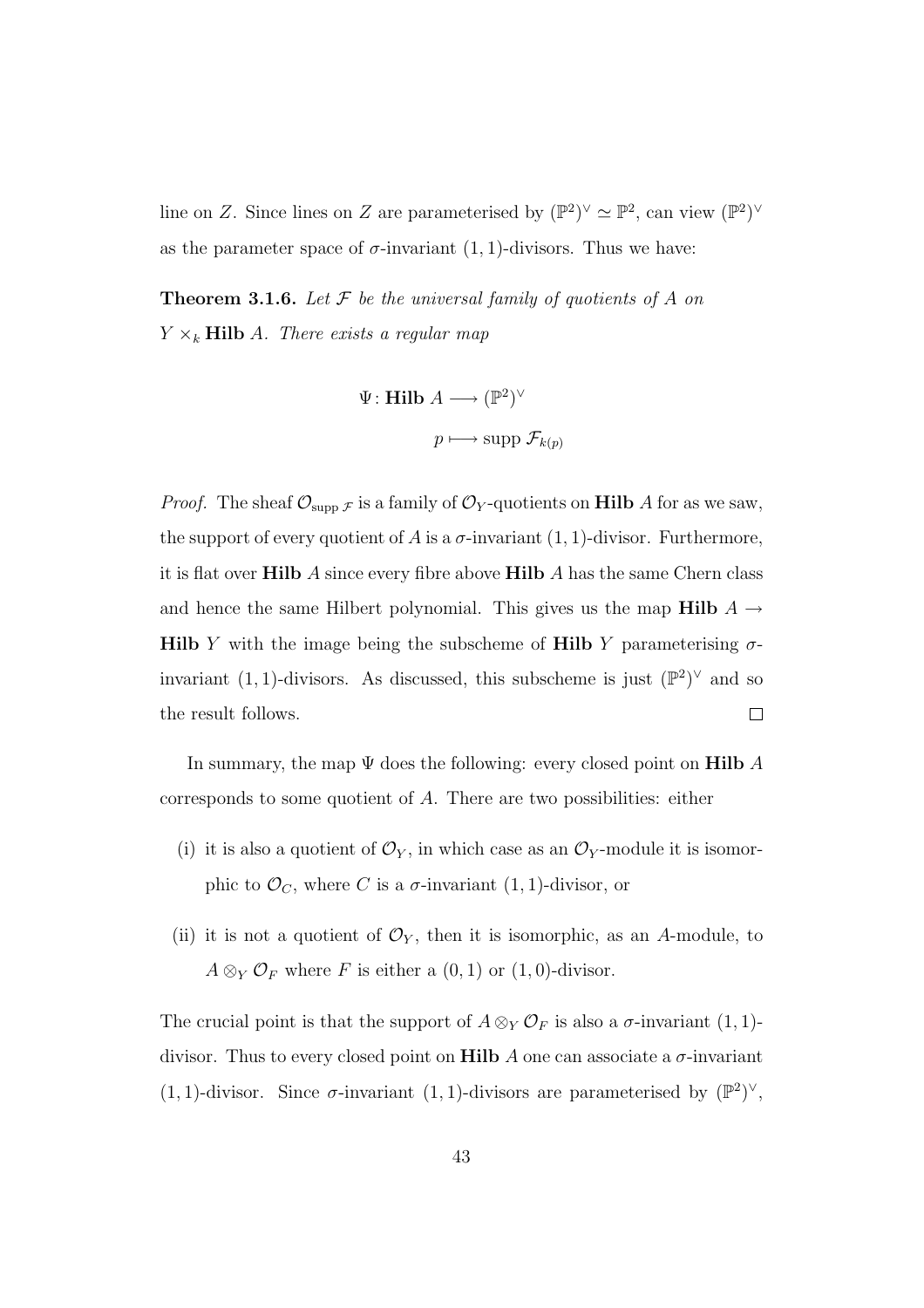we get a natural set-theoretic map from (closed points of **Hilb**  $A$ )  $\rightarrow$  (closed points of  $(\mathbb{P}^2)^{\vee}$ ). The above theorem proves that this map is in fact a morphism of schemes.

### $\textbf{3.2} \quad \textbf{The ramification of} \,\, \Psi \colon \textbf{Hilb} \,\, A \to (\mathbb{P}^2)^\vee$

We want to study the map  $\Psi$ , in particular we want to understand its ramification for then we will be able to compute  $(K_{\text{Hilb }A})^2$  in the next chapter. This amounts to computing the number of quotients of A which have support a  $\sigma$ -invariant (1, 1)-divisor and  $c_2 = 2$ . Corollary [3.1.2](#page-45-0) implies that this question will be answered provided we can understand the number of A-module structures that  $\mathcal{O}_C$  can be given, where C is a  $\sigma$ -invariant  $(1, 1)$ -divisor.

To give a coherent sheaf  $\mathcal G$  on Y an A-module structure amounts to giving a left  $\mathcal{O}_Y$ -module morphism  $\varphi: A \otimes_Y \mathcal{G} \to \mathcal{G}$  satisfying the necessary associativity condition. Two such morphisms  $\varphi, \varphi'$  give rise to isomorphic A-modules provided there exists  $\psi \in \text{Aut}_Y \mathcal{G}$  such that

$$
A \otimes_Y \mathcal{G} \xrightarrow{\varphi} \mathcal{G}
$$
  
id $\otimes \psi$   $\downarrow$   $\downarrow$   $\downarrow \psi$   

$$
A \otimes_Y \mathcal{G} \xrightarrow{\varphi'} \mathcal{G}
$$

commutes. In general it may be rather difficult to determine whether such a  $\psi$  exists, and consequently, whether two seemingly different A-module structures are actually isomorphic. The problem becomes increasingly difficult as the size of  $\text{Aut}_{Y} \mathcal{G}$  increases. Luckily, in our case, this issue is easily manageable.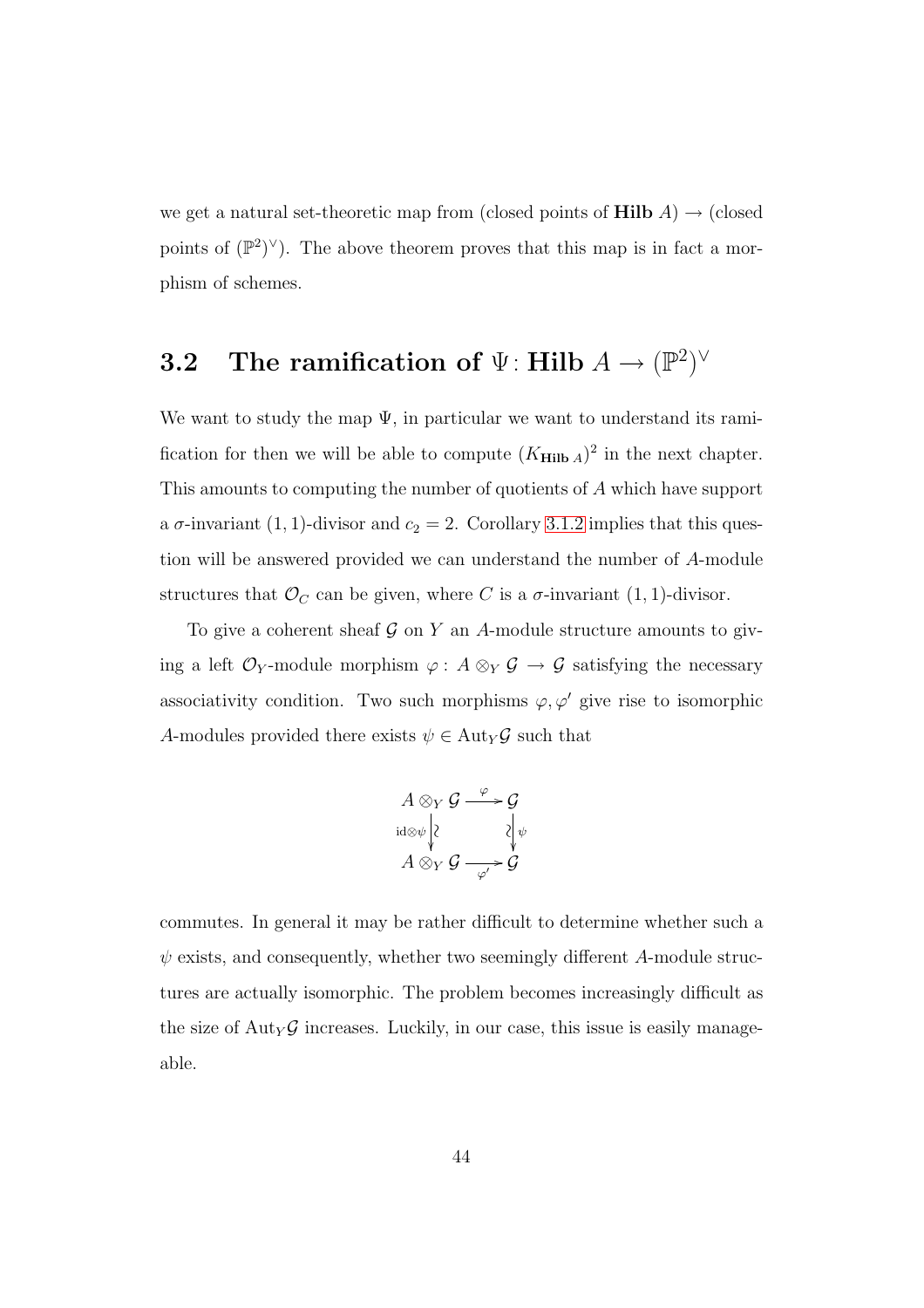Example 3.2.1. We can illustrate of the above phenomenon with two (related) examples. Recall from Theorem [2.4.1](#page-33-0) that an A-line bundle had two possible  $\mathcal{O}_Y$ -module structures: either it was  $\mathcal{O}_Y(-1,-1) \oplus \mathcal{O}_Y(-1-1)$  or  $A \otimes_Y \mathcal{O}_Y(-1,0) \stackrel{Y}{\simeq} \mathcal{O}_Y(-1,0) \oplus \mathcal{O}_Y(-1,-2)$ . The former, as we later saw, had infinitely many non-isomorphic A-module structures whilst the latter, only had one. The fact that that  $\mathcal{O}_Y(-1,0) \oplus \mathcal{O}_Y(-1,-2)$  has only one A-module structure is only clear, when it is written as  $A \otimes_Y \mathcal{O}_Y(-1,0)$  and from the fact that:

<span id="page-51-0"></span>Lemma 3.2.2. *Let* G *be a coherent sheaf on* Y *and let* F *be an* A*-module such that*  $A \otimes_Y \mathcal{G} \simeq \mathcal{F}$  *as*  $\mathcal{O}_Y$ *-modules. If the natural* A*-module map*  $A \otimes_Y \mathcal{G} \to \mathcal{F}$ *is injective, then they are isomorphic as* A*-modules.*

*Proof.* This is well known and follows from the fact that the assumption implies  $A \otimes_Y \mathcal{G}$  and  $\mathcal{F}$  have the same Hilbert polynomial and so each graded piece of their associated graded modules have the same dimension. Since an injective map of vector spaces of the same dimension must be an isomorphism, the result follows.  $\Box$ 

Hence, if one does not realise that  $\mathcal{O}_Y(-1,0) \oplus \mathcal{O}_Y(-1,-2) \stackrel{Y}{\simeq} A \otimes_Y$  $\mathcal{O}_Y(-1,0)$  then determining the fact that all possible A-module structures are isomorphic may be very hard indeed.

A similar phenomenon occurs for quotients of A. Let  $Q := A \otimes_Y \mathcal{O}_F$  and forget the natural A-module structure, and ask: how many (non-isomorphic) A-module structures can Q have? If one does not realise that at least as an  $\mathcal{O}_Y$ -module  $Q \simeq A \otimes_Y \mathcal{O}_F$  it will be difficult to prove that all the potentially different A-module structures are in fact isomorphic. Furthermore, as we are about to see, for most  $\sigma$ -invariant  $(1, 1)$ -divisors C,  $\mathcal{O}_C$  will have several, but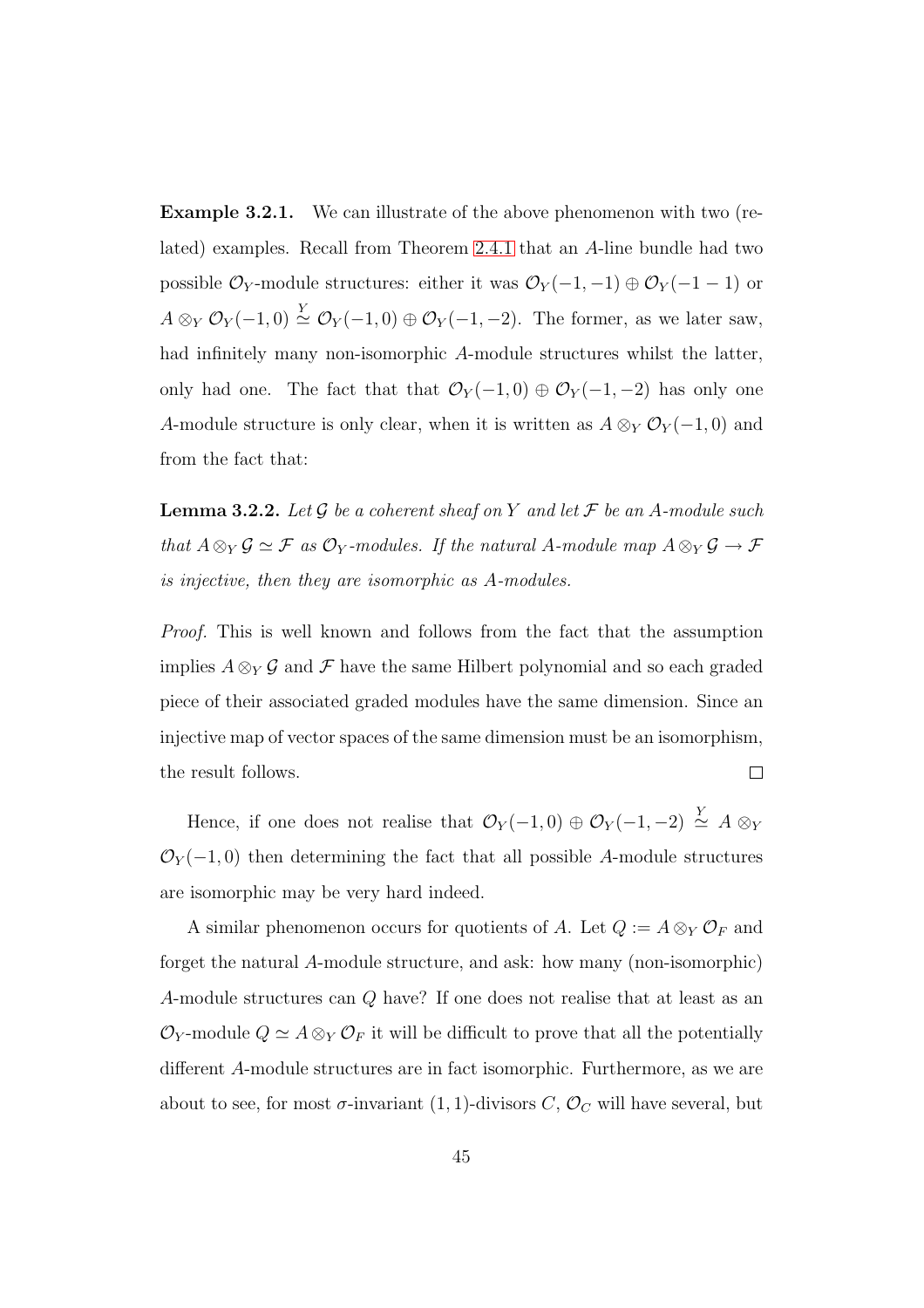finitely many, A-module structures.

The reason for the difference in the number of A-module structures is partly due to the size of the endomorphism ring of the modules. In the first example,  $\dim_k \text{End}_Y(\mathcal{O}_Y(-1,-1)) \oplus \mathcal{O}_Y(-1,-1)) = 4$  whilst  $\dim_k \text{End}_Y(A \otimes_Y Y)$  $\mathcal{O}_Y(-1,0)$  = 5. A larger automorphism group means it is "easier" for two A-modules structures to be isomorphic.

We now study the number of A-module structures that  $\mathcal{O}_C$  may possess. For any  $p \in (\mathbb{P}^2)^{\vee}$  we will denote by  $l_p$  the corresponding line in  $\mathbb{P}^2$  and we let  $C_p := \pi^* l_p$  which is a  $\sigma$ -invariant  $(1, 1)$ -divisor.

As we saw, for every  $p \in (\mathbb{P}^2)^{\vee}$ , giving  $\mathcal{O}_{C_p}$  an A-module structure amounts to giving a left  $\mathcal{O}_Y$ -module map  $A \otimes_Y \mathcal{O}_{C_p} \to \mathcal{O}_{C_p}$  satisfying the necessary associativity condition. In order to better understand this we first introduce some notation: we let  $\overline{L} := L \otimes_Y \mathcal{O}_{C_p} = L|_{C_p}$  and  $\overline{D} := D \cap C_p$ . Then, since  $A \otimes_Y \mathcal{O}_{C_p} = A/\mathcal{I}_{C_p}A = A|_{C_p}$  and because  $L^{\otimes 2}_{\sigma} \simeq \mathcal{O}_Y(-D)$  this condition is equivalent to giving a map  $m: \bar{L} \to \mathcal{O}_{C_p}$  such that

$$
\mathcal{O}_{C_p}(-\bar D)\simeq \bar L_\sigma\otimes_{C_p}\bar L_\sigma \stackrel{1\otimes m}{\longrightarrow} \bar L_\sigma \stackrel{m}{\longrightarrow} \mathcal{O}_{C_p}(-\bar D)
$$

<span id="page-52-0"></span>is the identity. Note that given such a map  $m$ , the map  $-m$  gives a different, non isomorphic A-module structure to  $\mathcal{O}_{C_p}$ . This observation gives us the following:

**Proposition 3.2.3.** *There exist an involution*  $\tau$ : **Hilb**  $A \rightarrow$  **Hilb**  $A$  *sending an* A*-module structure given by* m *to the one given by* −m *. The fixed points* are those which correspond to quotients of A that are not quotients of  $\mathcal{O}_Y$ .

*Proof.* If  $\tau$  sends the A-module structure given by m to the one given by  $-m$ then if the module is also a quotient of  $\mathcal{O}_Y$  then as we just saw, these two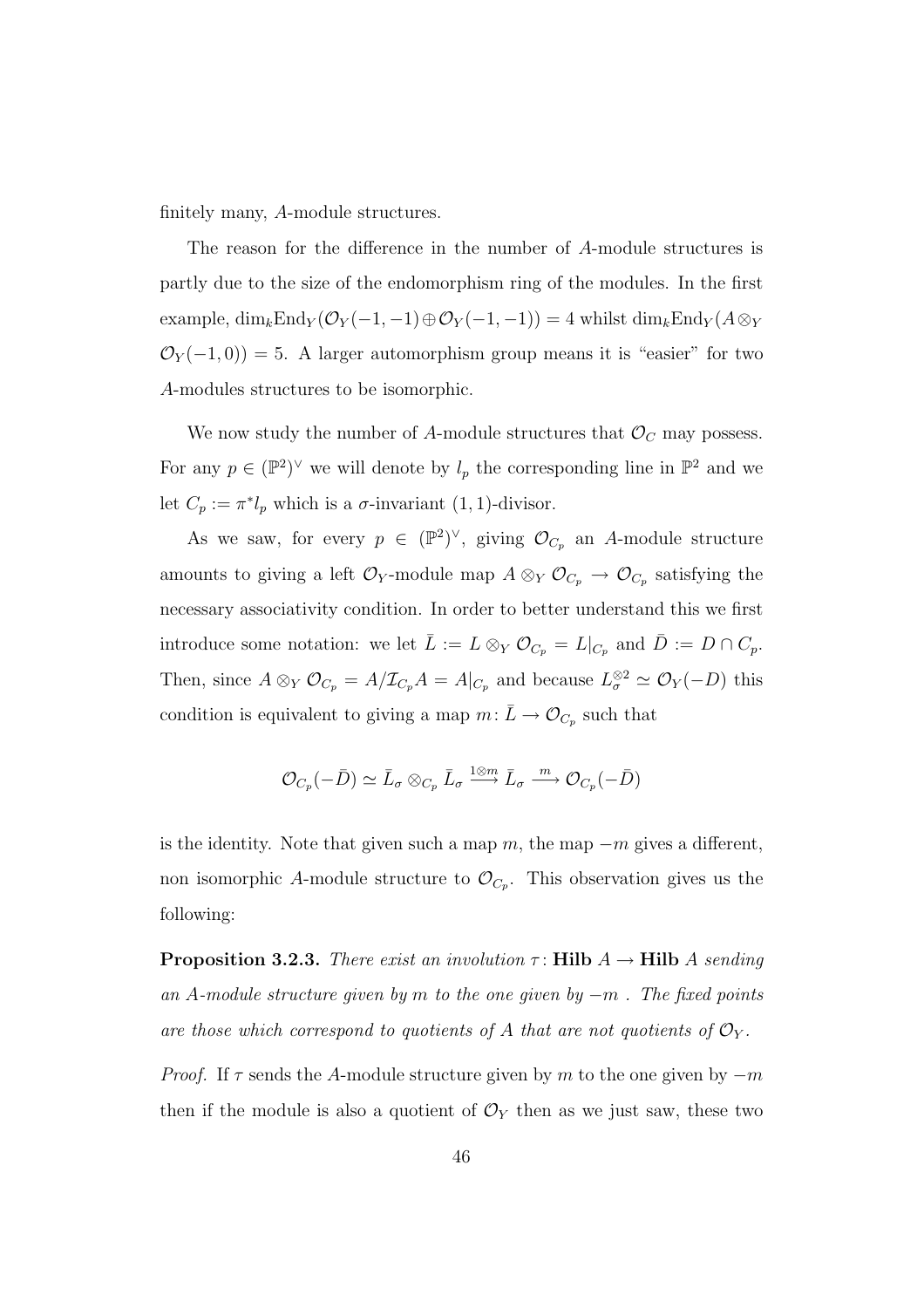A-module structures are not isomorphic. If the module is not a quotient of  $\mathcal{O}_Y$  then by Corollary [3.1.2](#page-45-0) it must be of the form  $A \otimes_Y \mathcal{O}_F$  and so it may only possess one A-module structure as we saw in Lemma [3.2.2.](#page-51-0)  $\Box$ 

<span id="page-53-1"></span>Corollary 3.2.4. *The map*  $\Psi$ : Hilb  $A \to (\mathbb{P}^2)^{\vee}$  *factors through* Hilb  $A/\langle \tau \rangle$ . *I.e. we have the following commutative diagram*



*Proof.* Clear from the above proposition and Theorem [3.1.6.](#page-49-0)

 $\Box$ 

We can view m as an element of  $H^0(C_p, \bar{L}^{-1})$  and, up to multiplication by  $\pm 1$ , the associativity condition then simply says that we need div  $m +$ div  $\sigma^* m = \bar{D}$ , where each such m gives rise to two A-module structures. Since  $\bar{D}$  is a finite number of points we have proved the following lemma, which also finishes off the proof of the Theorem [3.1.6:](#page-49-0)

<span id="page-53-0"></span>**Lemma 3.2.5.** *The map*  $\Psi$  *is finite.* 

*Proof.* For each closed point  $p \in (\mathbb{P}^2)^{\vee}$ ,  $\Psi^{-1}(p)$  consists of points corresponding to:

(i) All the possible (non-isomorphic) A-modules with underlying  $\mathcal{O}_Y$ -module structure  $\mathcal{O}_{C_p}$ . As we mentioned,  $\bar{D}$  is finite and so there are only a finite number of choices for div  $m$  each giving rise to precisely two A-module structures on  $\mathcal{O}_{C_p}$ .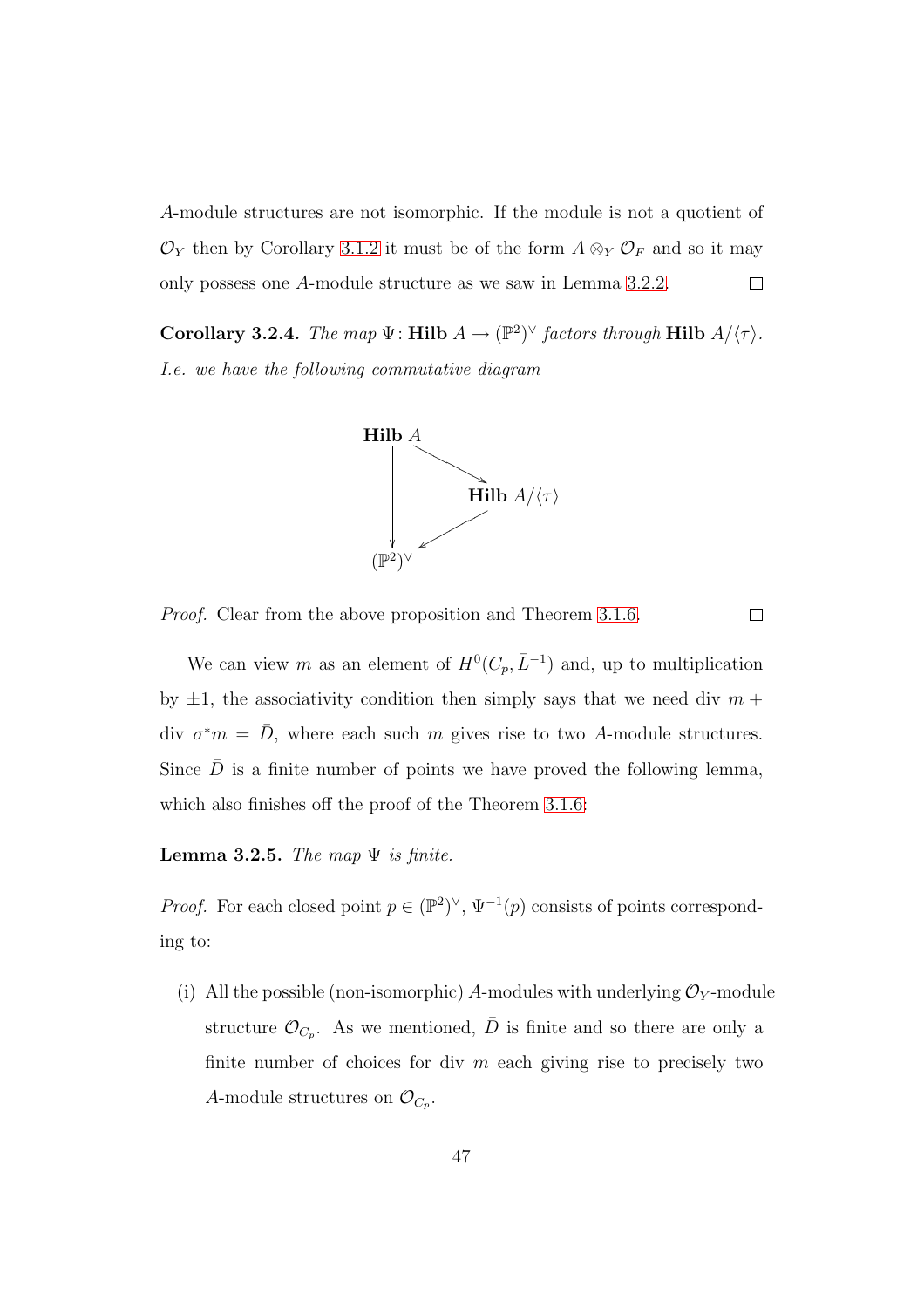(ii) If  $C_p = F_p + F'_p$ <sup>*p*</sup>, where *F* is (1,0)-divisor and  $F' = \sigma^* F$ , we get two more points in the fibre, corresponding to  $A \otimes_Y \mathcal{O}_F$  and  $A \otimes_Y \mathcal{O}_{F'}$ .

 $\Box$ 

This way of thinking allows us to view the problem of giving  $\mathcal{O}_{C_p}$  and A-module structure geometrically. As we are about to see, the number of A-module structures that  $\mathcal{O}_{C_p}$  can be given depends primarily how many points  $l_p$  intersects with E and E'.

Note also that the dual of a smooth conic in  $\mathbb{P}^2$  is another smooth conic in  $(\mathbb{P}^2)^{\vee}$ . We denote the duals of E and E' by  $E^{\vee}$  and  $E^{\prime\vee}$  respectively. The picture one should keep in mind is this:

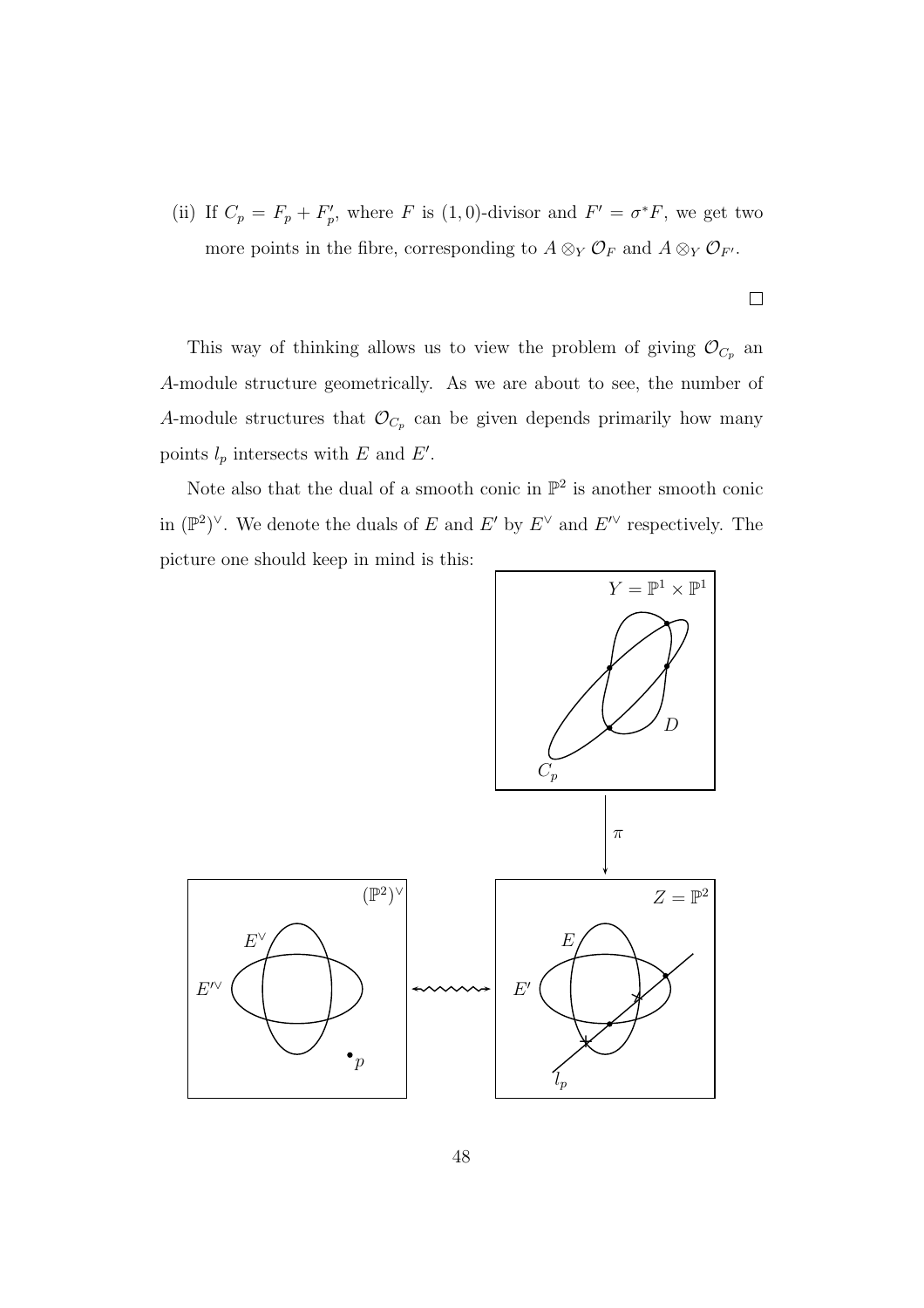We mark where  $l_p$  intersects E with a " $\times$ " and where  $l_p$  intersects E' with a " $\bullet$ ". The problem of giving  $\mathcal{O}_{C_p}$  an A-module structure breaks up into two cases:

- 1.  $l_p$  is not tangential to E. In this case we get  $C_p \to l_p$  is a 2 : 1 cover ramified at two points and hence  $C_p \simeq \mathbb{P}^1$ , in particular it is smooth. We analyse this case first, in Chapter [3.2.1.](#page-55-0)
- 2.  $l_p$  is tangential to E. In this case  $C_p \to l_p$  is ramified at only one point and hence  $C_p$  is the union of two  $\mathbb{P}^1$ 's, in particular it is singular. We analyse this case second, in Chapter [3.2.2.](#page-62-0)

From now on, in all subsequent diagrams, any conic on Z whose major axis is vertical will be  $E$ , any conic whose major axis is horizontal will be  $E'$ and similarly with  $E^{\vee}$  and  $E^{\prime\prime}$  on  $(\mathbb{P}^2)^{\vee}$  and hence will not longer be labelled.

#### <span id="page-55-0"></span>3.2.1 If  $C$  is smooth

As mentioned earlier, we begin by studying the first of the two cases mentioned above. Recall that  $C_p$  is smooth, in fact  $C_p \simeq \mathbb{P}^1$ , precisely when  $l_p$  is not tangential to E or, equivalently, when p doesn't lie on  $E^{\vee}$ . In this case, from Corollary [3.1.3](#page-45-1) we know that all quotients of A with this support have their underlying  $\mathcal{O}_Y$ -module structure isomorphic to  $\mathcal{O}_C$ .

In this case, since Pic  $C_p \simeq \mathbb{Z}$  we have  $H^0(C_p, \bar{L}^{-1}) = H^0(C_p, \mathcal{O}_{C_p}(2))$  and so to give  $\mathcal{O}_{C_n}$  an A-module structure corresponds to choosing two points  $\bar{D}' \subseteq \bar{D} := C_p \cap D$  such that  $\bar{D}' + \sigma^* \bar{D}' = \bar{D}$ . As mentioned earlier, any such choice gives rise to precisely two A-module structures. There are several cases that need to be considered which are best summarised by the configuration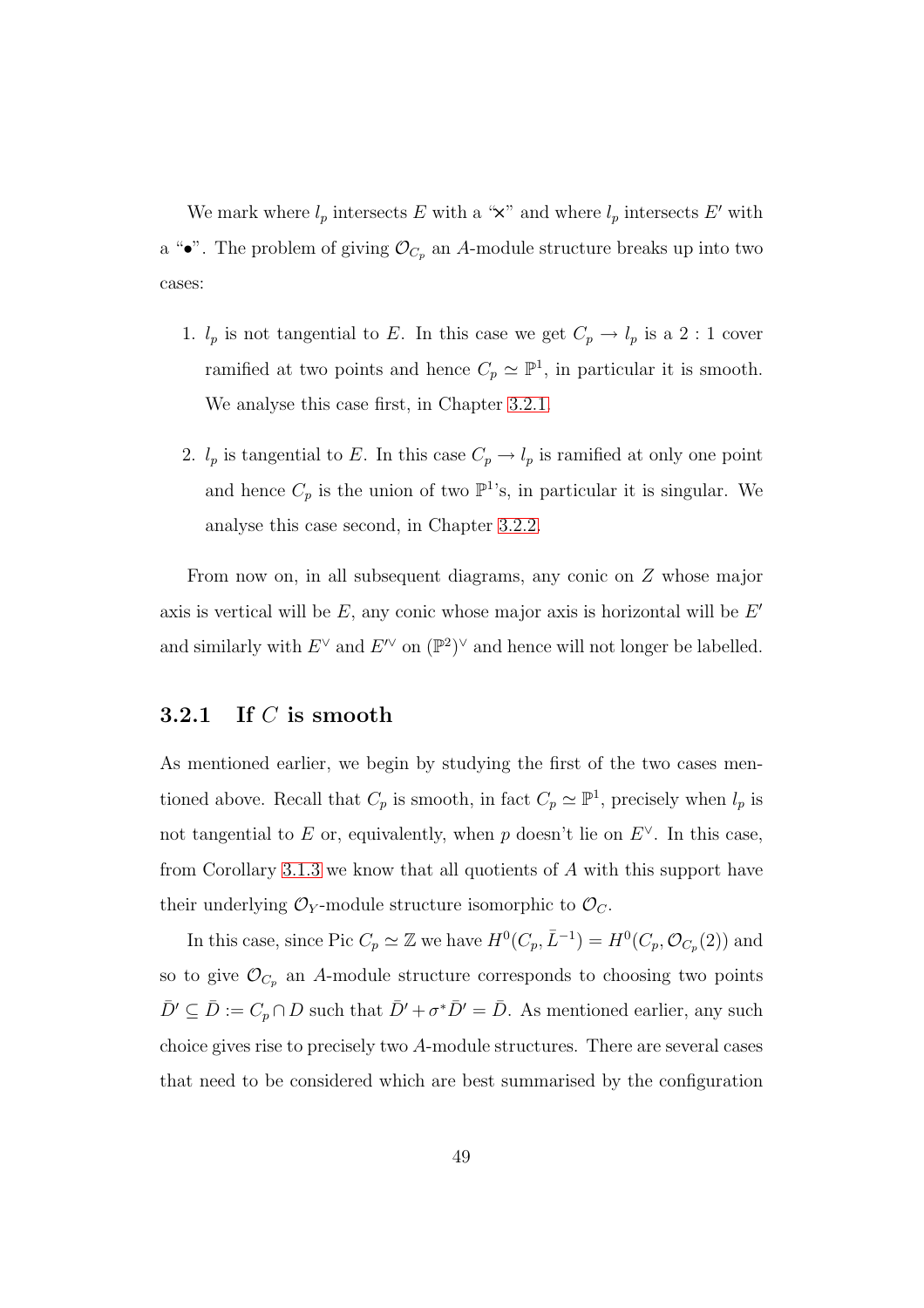of the " $\times$ " and " $\bullet$ " on  $l_p$ . Note that we are only concerned with which  $\times$  and •'s overlap, and not their actual relative position on  $l_p$ .

Case 1: The first case we consider is when there is no overlap between the  $\times$ and •'s. The configuration of " $\times$ " and "•" on  $l_p$  is as follows:



This will occur precisely when  $l_p$  is not tangent to either E or E' and does not pass through  $E \cap E'$  or, equivalently, when p does not lie on either  $E^{\vee}$  or  $E^{\prime\vee}$  nor on any of the four bitangents to them and so we see that this is the generic case. In summary we have:



Thus there are 4 choices for  $\bar{D}'$  which results in 8 different A-module structures on  $\mathcal{O}_{C_p}$ . In order for us to later study the ramification of  $\Psi$ we also include the column which shows which branch corresponds to which module structure.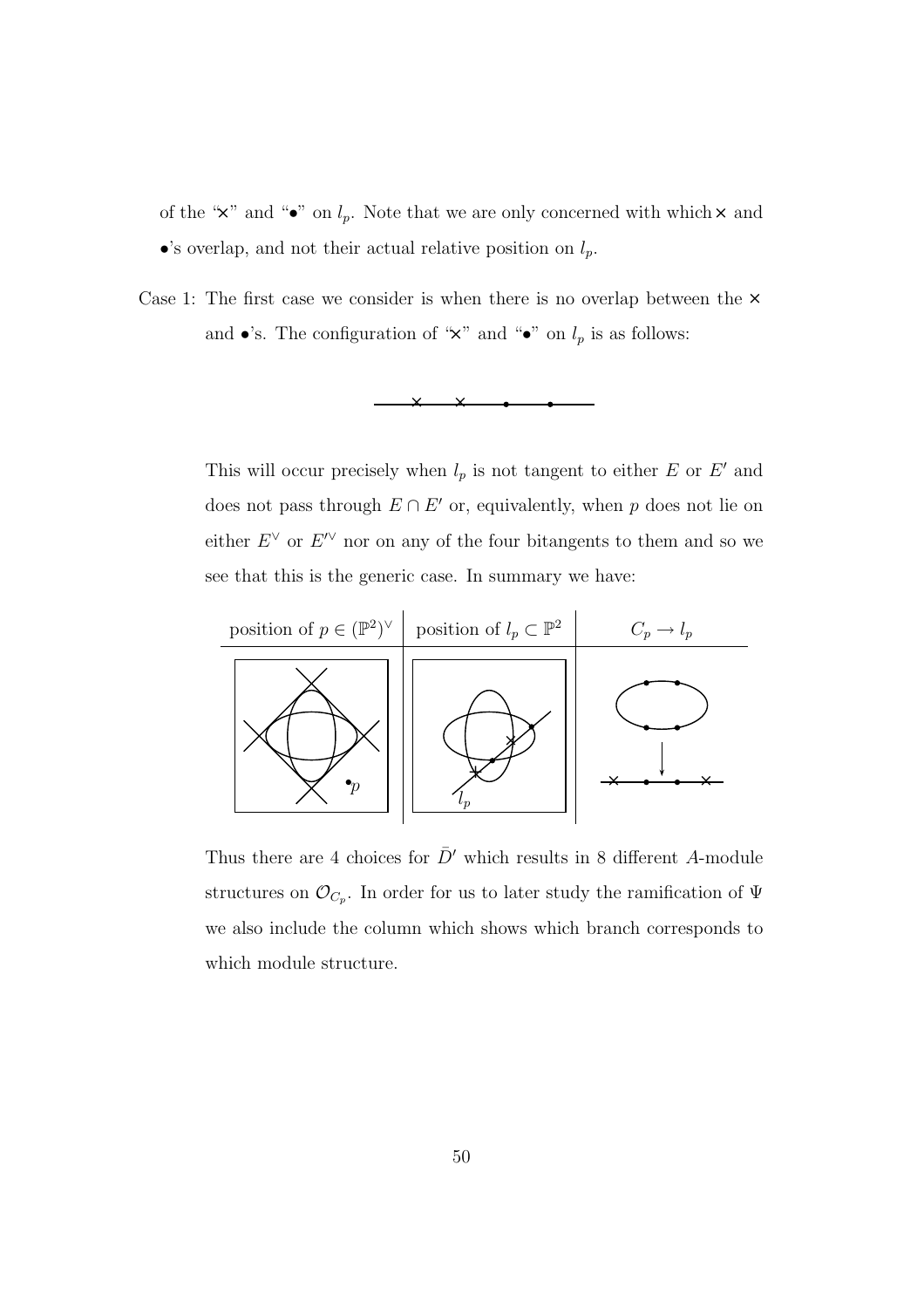

We may thus conclude that  $\Psi$  is an  $8:1$  cover of  $(\mathbb{P}^2)^{\vee}$ . The other cases are used to study the ramification of this map.

Case 2: The configuration of " $\times$ " and " $\bullet$ " on  $l_p$  is as follows:



This will occur precisely when  $l_p$  is tangent to E' and intersects E at two other points or, equivalently, when p lies on  $E^{\prime\vee}$  but not on  $E^{\vee}$  nor on any of the four bitangents.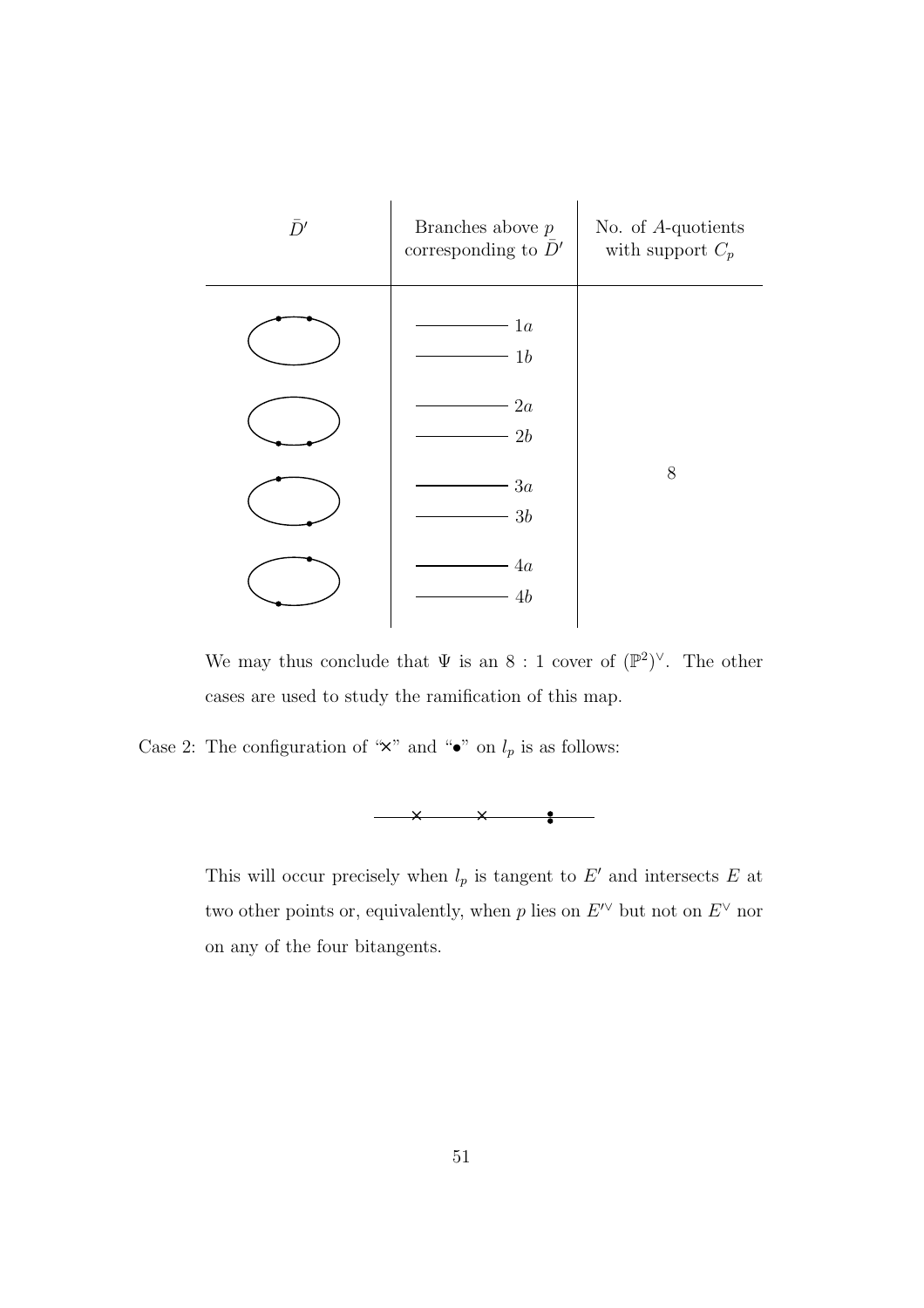

There are now only 3 choices for  $\bar{D}'$  as we see in the table below.



Case 3: The configuration of " $\times$ " and " $\bullet$ " on  $l_p$  is as follows:

This will occur precisely when  $l_p$  passes through exactly one of the point of intersection of  $E$  and  $E'$  but is not tangent to either conic or,

 $\times$   $\times$   $\times$  $\star$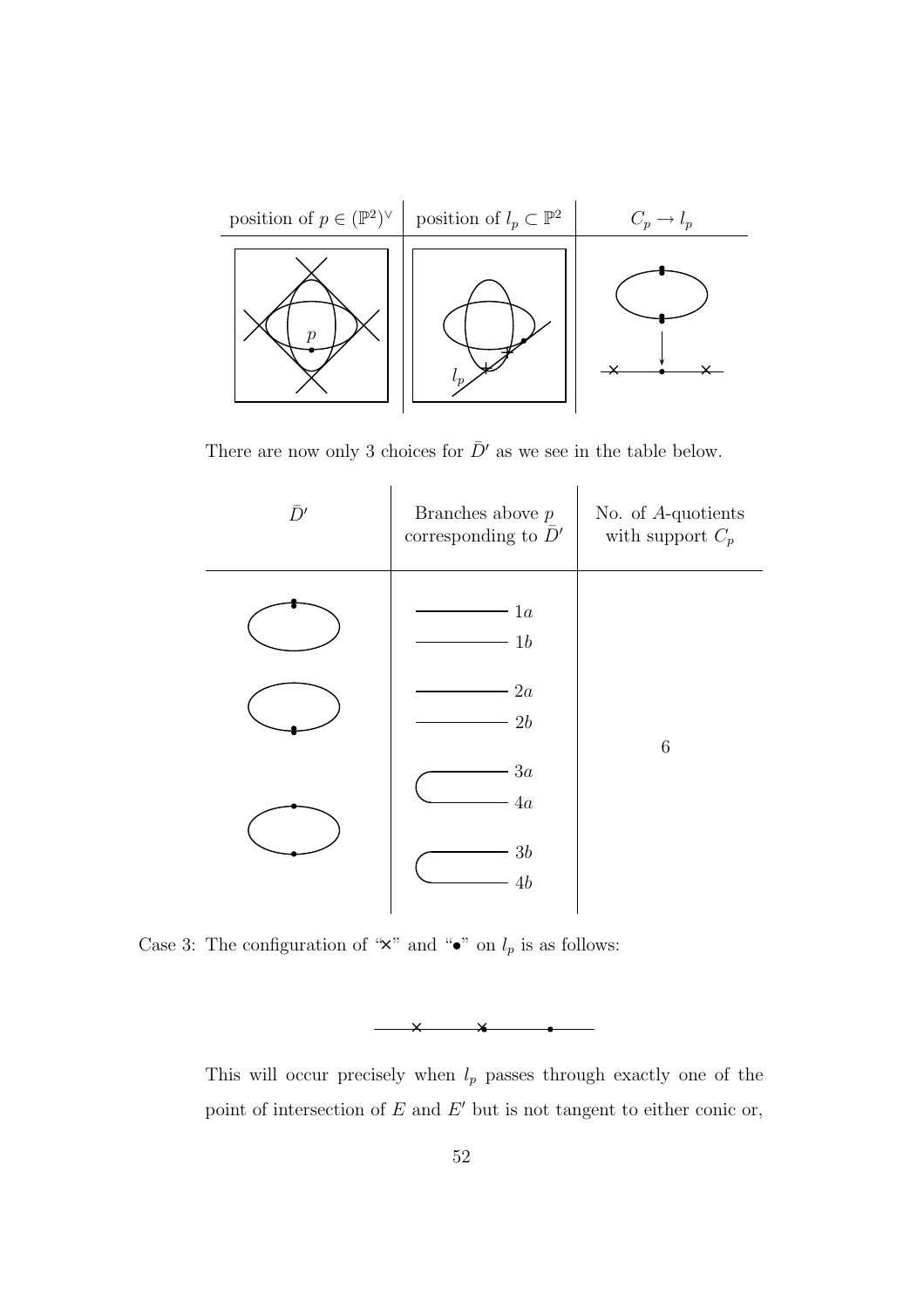equivalently, when  $p$  lies on one exactly one of the four bitangents but not where they meet the conics.



There are now only 2 choices for  $\bar{D}'$  as we explain in the table below.

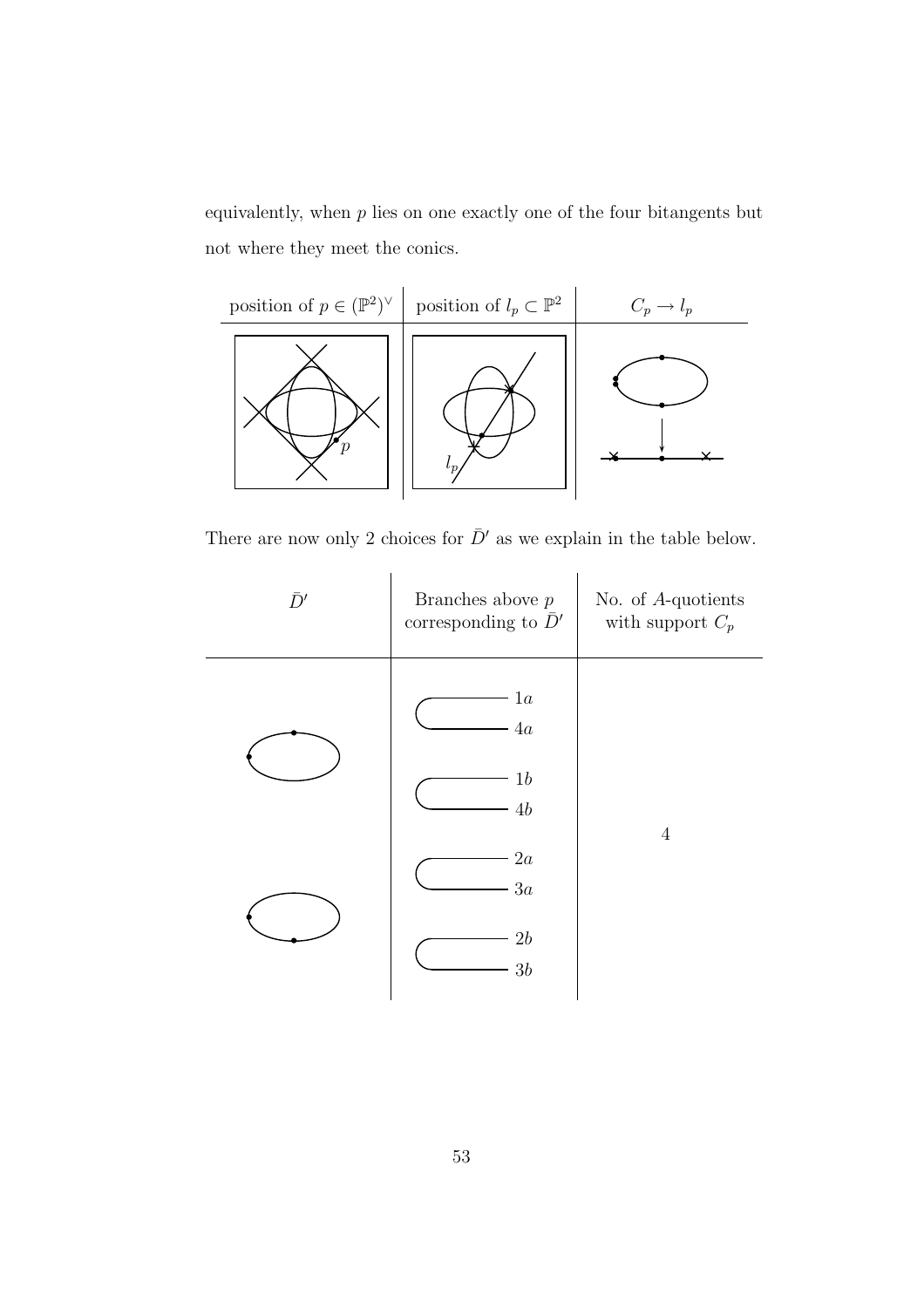Case 4: The configuration of " $\times$ " and " $\bullet$ " on  $l_p$  is as follows:



This will occur precisely when  $l_p$  passes through two of the four points intersection of  $E$  and  $E'$  or, equivalently, when  $p$  is chosen to be the point of intersection of two bitangents to  $E^{\vee}$  and  $E^{\prime\vee}$ .



There is now only 1 choice for  $\bar{D}'$  as we explain in the table below.

| D' | Branches above $p$<br>corresponding to $\bar{D}'$ | No. of $A$ -quotients<br>with support $C_p$ |
|----|---------------------------------------------------|---------------------------------------------|
|    | 1a<br>2a<br>$3\overline{a}$<br>4a<br>1b           | $\mathcal{D}$                               |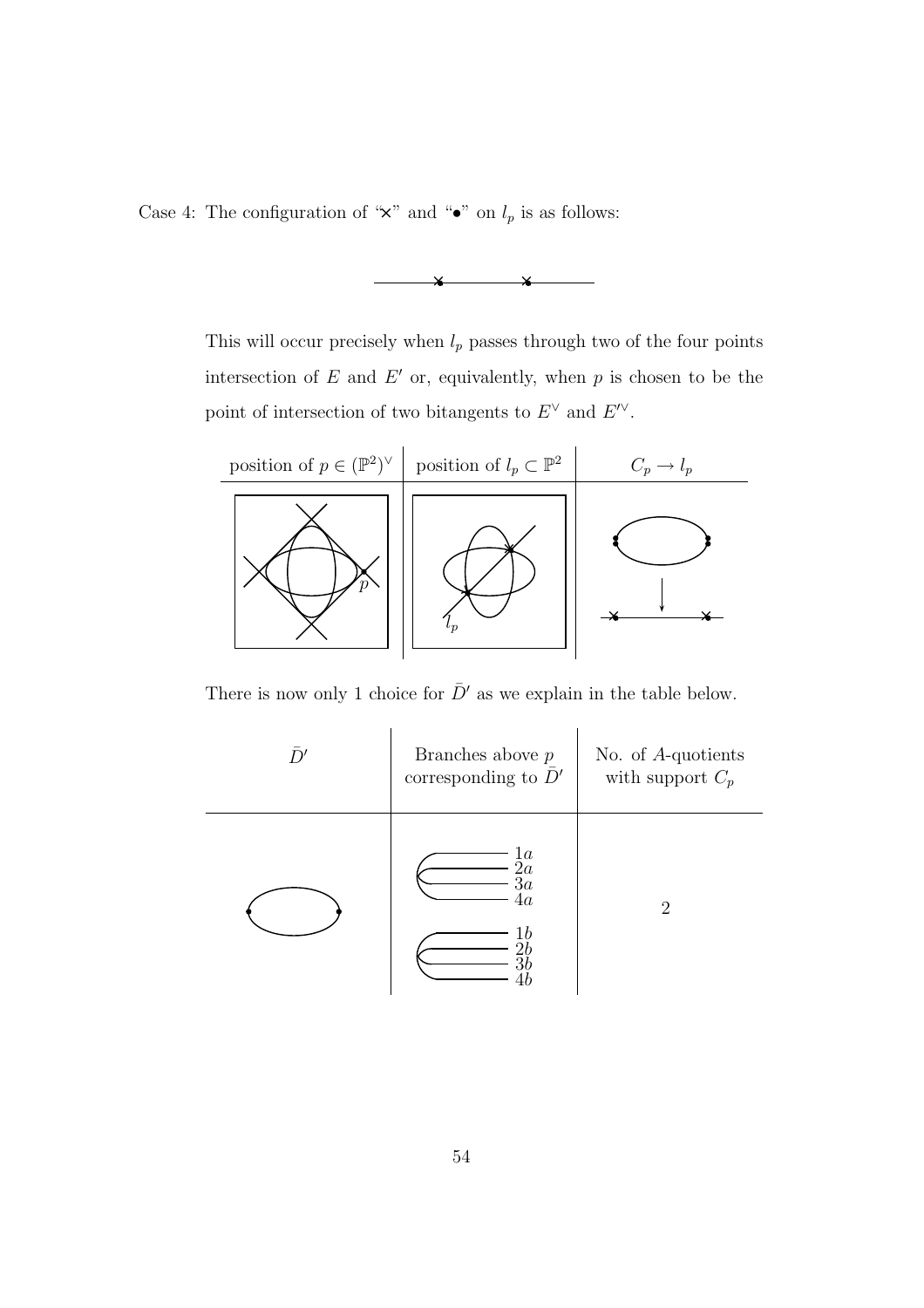Case 5: The configuration of " $\times$ " and " $\bullet$ " on  $l_p$  is as follows:



This will occur precisely when  $l_p$  is tangent to E' at the point where E and  $E'$  intersect or, equivalently, when  $p$  lies on the intersection of one of the bitangents and  $E^{\prime\vee}$ .



There is now only 1 choice for  $\bar{D}'$  as we explain in the table below.

| D' | Branches above $p$<br>corresponding to $\bar{D}'$ | No. of $A$ -quotients<br>with support $C_p$ |
|----|---------------------------------------------------|---------------------------------------------|
|    | $^{1a}_{2a}$<br>3a<br>$^{4a}$<br>1 b<br>2 b<br>ЗŁ | $\mathcal{D}_{\mathcal{L}}$                 |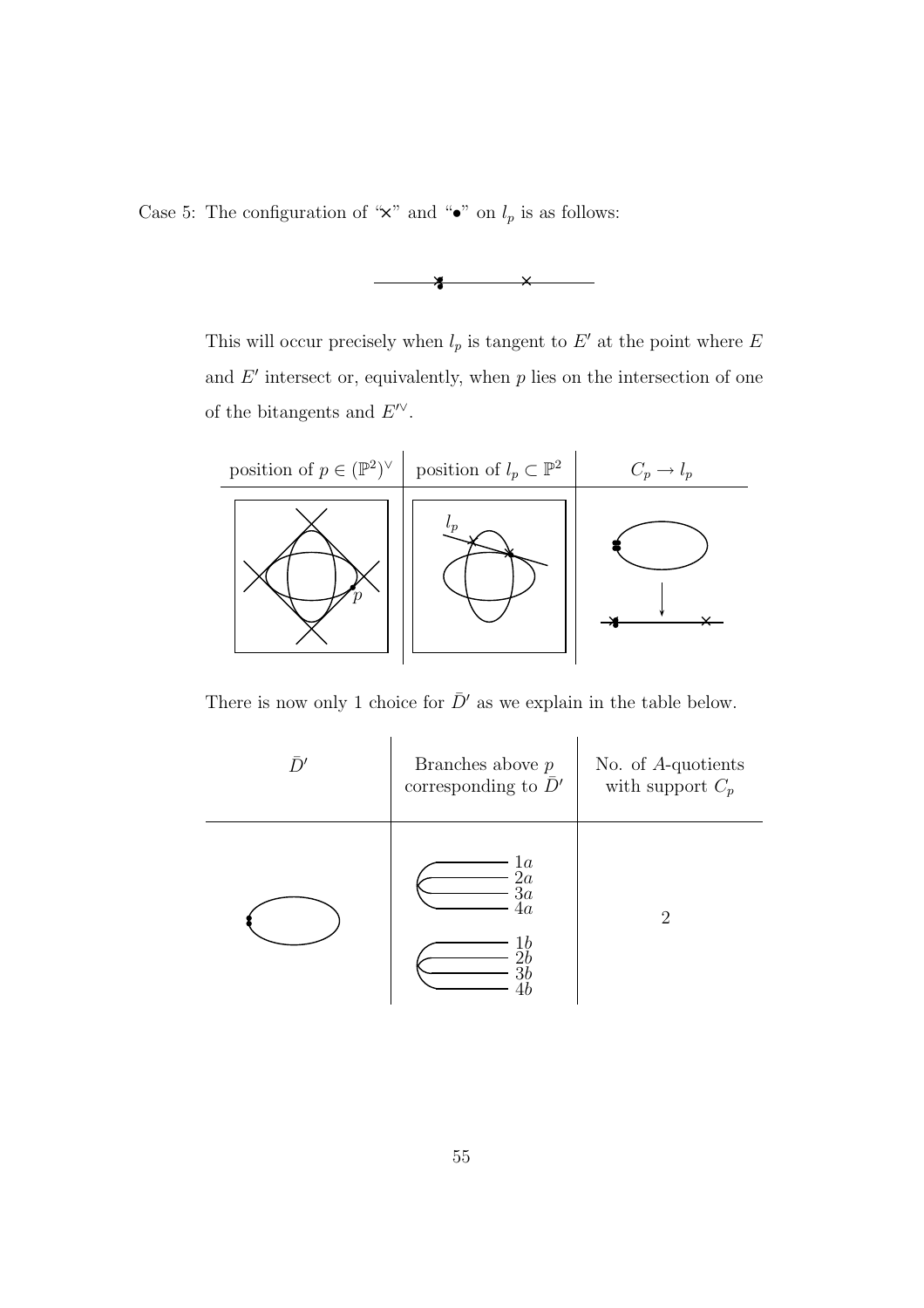#### <span id="page-62-0"></span>3.2.2 If C is singular.

We now analyse the second case mentioned on page [49.](#page-53-0) Here  $C_p$  is singular, in fact it is the union of two  $\mathbb{P}^1$ 's crossing at one point. This occurs precisely when  $l_p$  is tangential to E or, equivalently, when p lies on  $E^{\vee}$ . Let  $C_p =$  $F_p + F'_p$  where  $F_p$  is a (1,0)-divisor and  $F'_p = \sigma^* F_p$  which is a (0,1)-divisor.

**Lemma 3.2.6.** Let C be the union of two  $\mathbb{P}^1$ 's crossing at one point. Then Pic  $C \simeq \mathbb{Z} \oplus \mathbb{Z}$ .

*Proof.* Let  $\Gamma \subset \mathbb{P}^2$  be the divisor consisting of two  $\mathbb{P}^1$ 's crossing at a sin-gle point. From Proposition 4.14 of [\[Rei97\]](#page-78-1), Pic  $C \simeq \mathbb{Z} \oplus \mathbb{Z}$  provided  $H^1(\mathbb{P}^2, \mathcal{O}_\Gamma) = 0$ . To check this note that we have an exact sequence

$$
\cdots \to H^1(\mathbb{P}^2, \mathcal{O}_{\mathbb{P}^2}) \longrightarrow H^1(\mathbb{P}^2, \mathcal{O}_{\Gamma}) \longrightarrow H^2(\mathbb{P}^2, \mathcal{O}_{\mathbb{P}^2}(-\Gamma)) \to \cdots
$$

 $\Box$ 

from which it is clear that  $H^1(\mathbb{P}^2, \mathcal{O}_\Gamma) = 0$ .

Thus  $H^0(C_p, \bar{L}^{-1}) = H^0(C_p, \mathcal{O}_{C_p}(1, 1))$  and so to give  $\mathcal{O}_{C_p}$  an A-module structure corresponds to choosing two points  $\bar{D}' \subseteq \bar{D} := C_p \cap D$  one lying on  $F_p$  the other on  $F'_p$ <sup>*p*</sup> such that  $\bar{D}'+\sigma^*\bar{D}'=\bar{D}$ . As before, any such choice gives rise to precisely two A-module structures. Since we must choose one point from  $F_p$  and the other from  $F'_p$  $p'_{p}$  (and can not choose both points to lie on  $F_{p}$ ) nor on  $F'_p$  $_p^{\prime\prime}$ ) implies that we have "lost" some quotients of A corresponding to

p. From a geometric view point, this means that  $\bar{D}' = \sum_{n=1}^{\infty}$  and  $\bar{D}' = \sum_{n=1}^{\infty}$ do not correspond to A-module structures on  $\mathcal{O}_{C_p}$ .

However we are now in the case where Corollary [3.1.3](#page-45-1) no longer applies, and so not all quotients of A have their underlying  $\mathcal{O}_Y$ -module structure equal to  $\mathcal{O}_C$  for some (1, 1)-divisor C. In fact from Corollary [3.1.2](#page-45-0) we know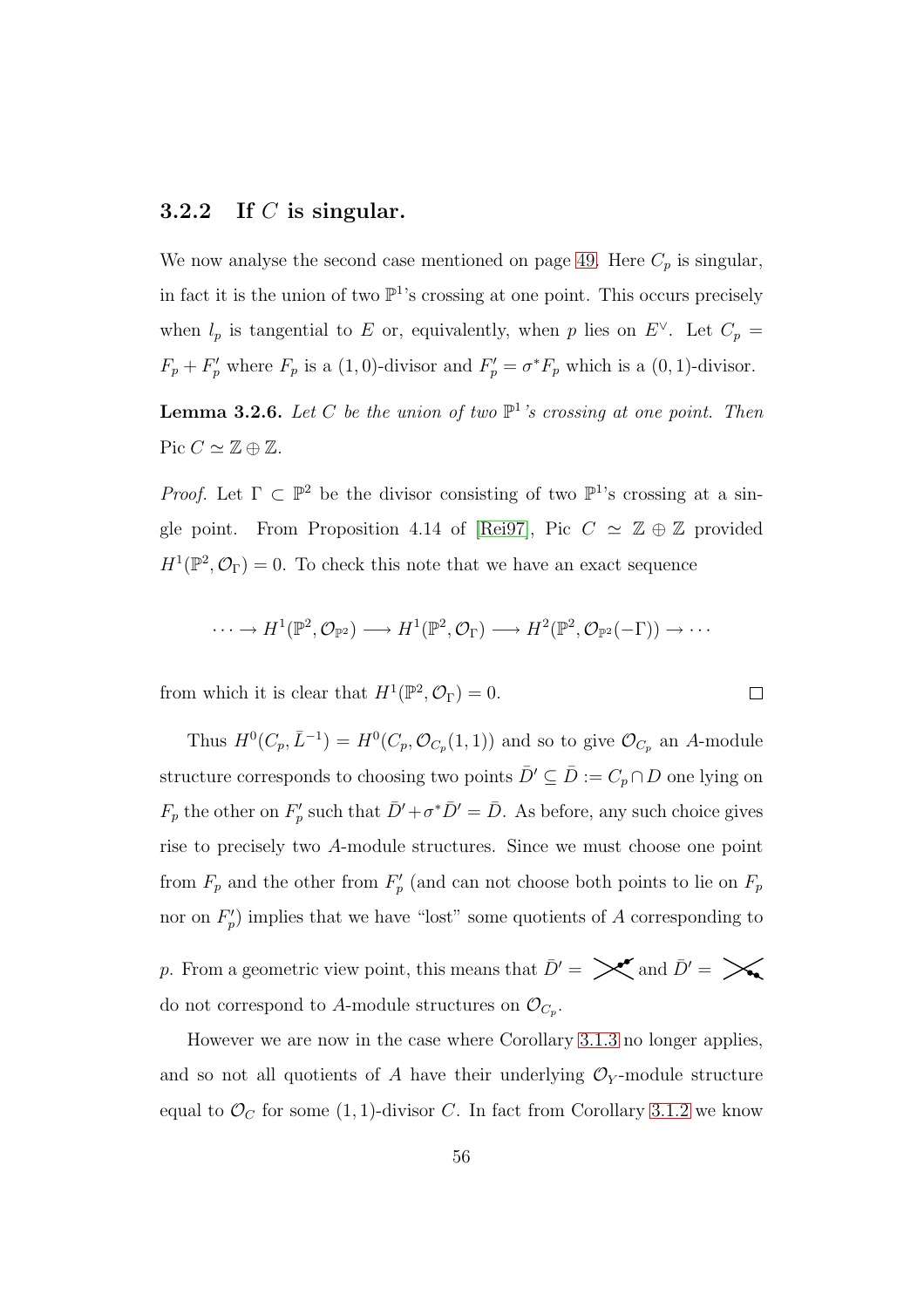that for every p lying on  $E^{\prime\vee}$  there are two additional quotients of A (in the sense that they have no analogue in Cases 1-5 because they are not quotients of  $\mathcal{O}_Y$ ) with support  $C_p$  and they are  $A \otimes_Y \mathcal{O}_{F_p}$  and  $A \otimes_Y \mathcal{O}_{F'_p}$ . It is thus natural to think of the above two choices of  $\bar{D}'$  as giving rise to these two quotients of A and so we make this association in our future analysis of  $\Psi$ .

Case 6: The configuration of " $\times$ " and " $\bullet$ " on  $l_p$  is as follows:



This will occur precisely when  $l_p$  is tangent to E but is not tangent to  $E'$  nor does it pass through any of the points of intersection of  $E$  and E' or, equivalently, when p lies on  $E^{\vee}$  but not on  $E^{\vee}$  nor on any of the four bitangents.



There are now the full 4 choices for  $\bar{D}'$ , however they only gives rise to six quotients of A as we explain below.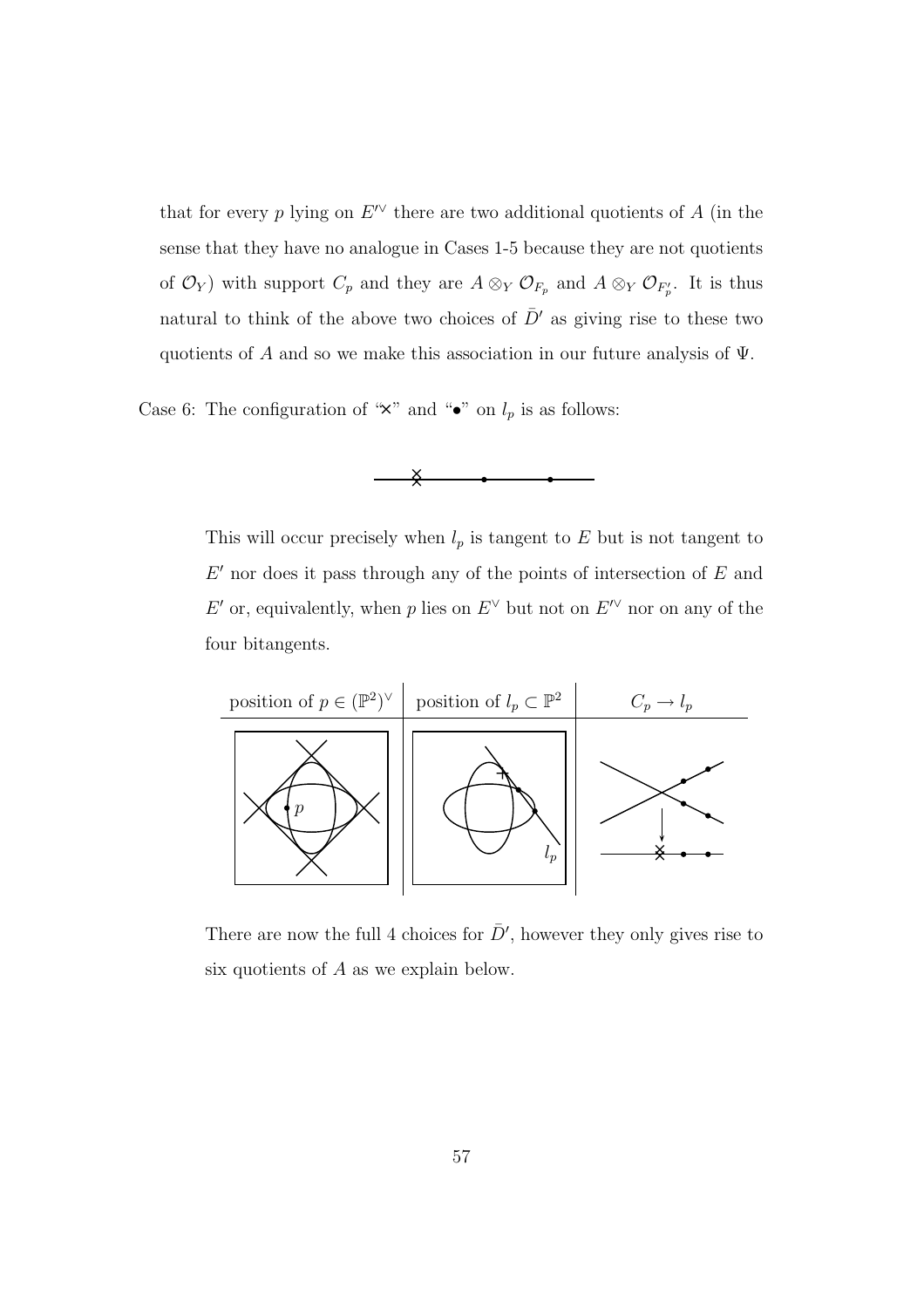

Let us explain further why branches  $1a$  and  $1b$  come together here and why this case is different to Case 1. Recall that to picking  $\bar{D}' = \sum_{n=1}^{\infty}$ and  $\mathcal{L}_{\bullet}$  we associate not a total of four A-module structure on  $\mathcal{O}_{C_p}$ but the two quotients of  $A$  that are not quotients of  $\mathcal{O}_Y$  with support  $C_p$ , namely  $A \otimes_Y \mathcal{O}_F$  and  $A \otimes_Y \mathcal{O}_{F'}$ . We also saw that the involution  $\tau$ from Proposition [3.2.3](#page-52-0) fixes points of Hilb A corresponding to  $A \otimes_Y \mathcal{O}_F$ and that by Corollary [3.2.4](#page-53-1) the map  $\Psi$  factors through  $\tau$ . Hence the branches 1a and 1b must intersect at precisely points corresponding to  $A \otimes_Y \mathcal{O}_F$ . The same argument applies to explain why the branches  $2a$ and 2b also merge.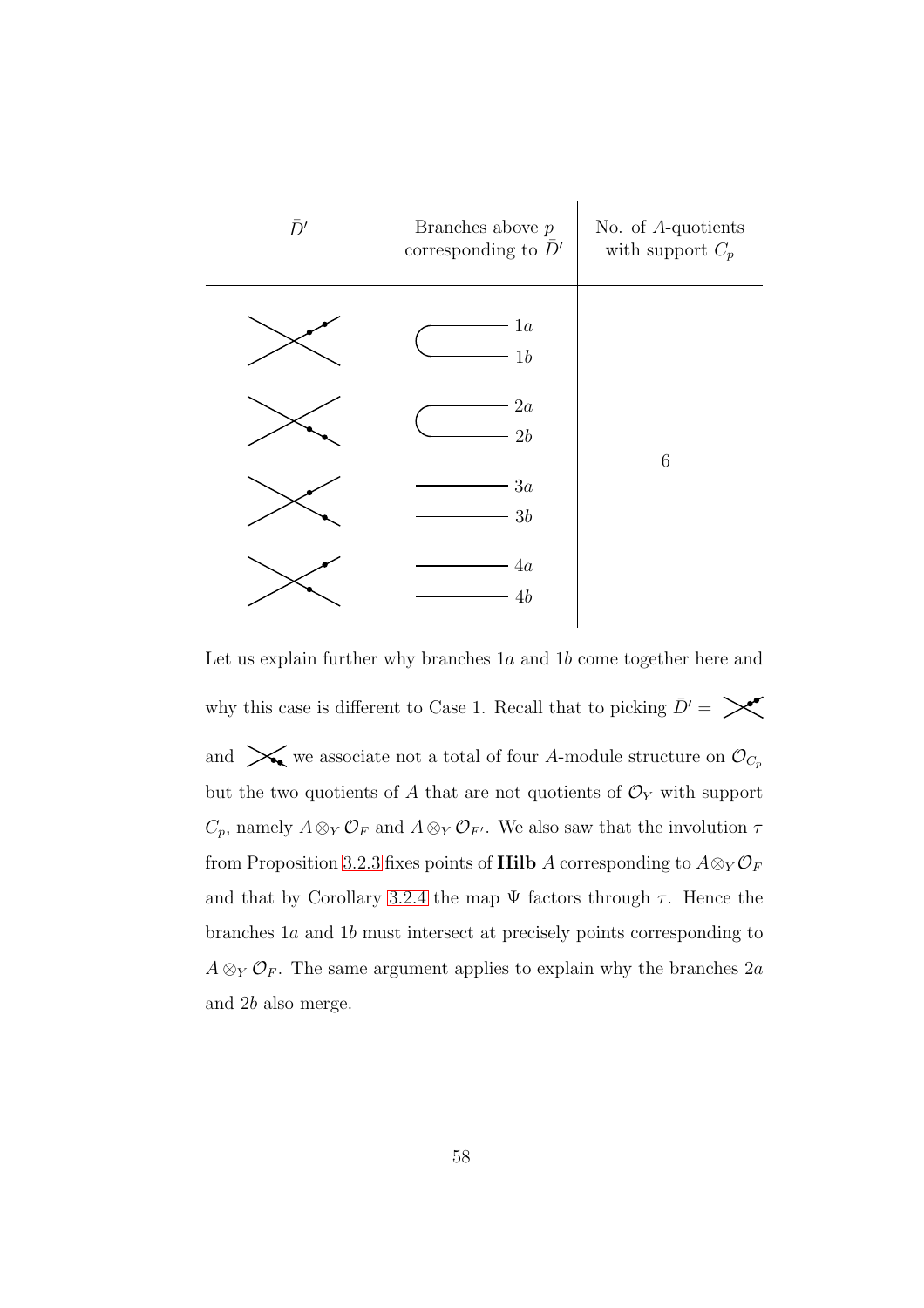Case 7: The configuration of " $\times$ " and " $\bullet$ " on  $l_p$  is as follows:



This occurs precisely when  $l_p$  is a bitangent to E and E' or, equivalently, when p lies on the intersection of  $E^{\vee}$  and  $E^{\prime\vee}$ .



There are now only 4 choices for  $\bar{D}'$  as we explain in the table below.

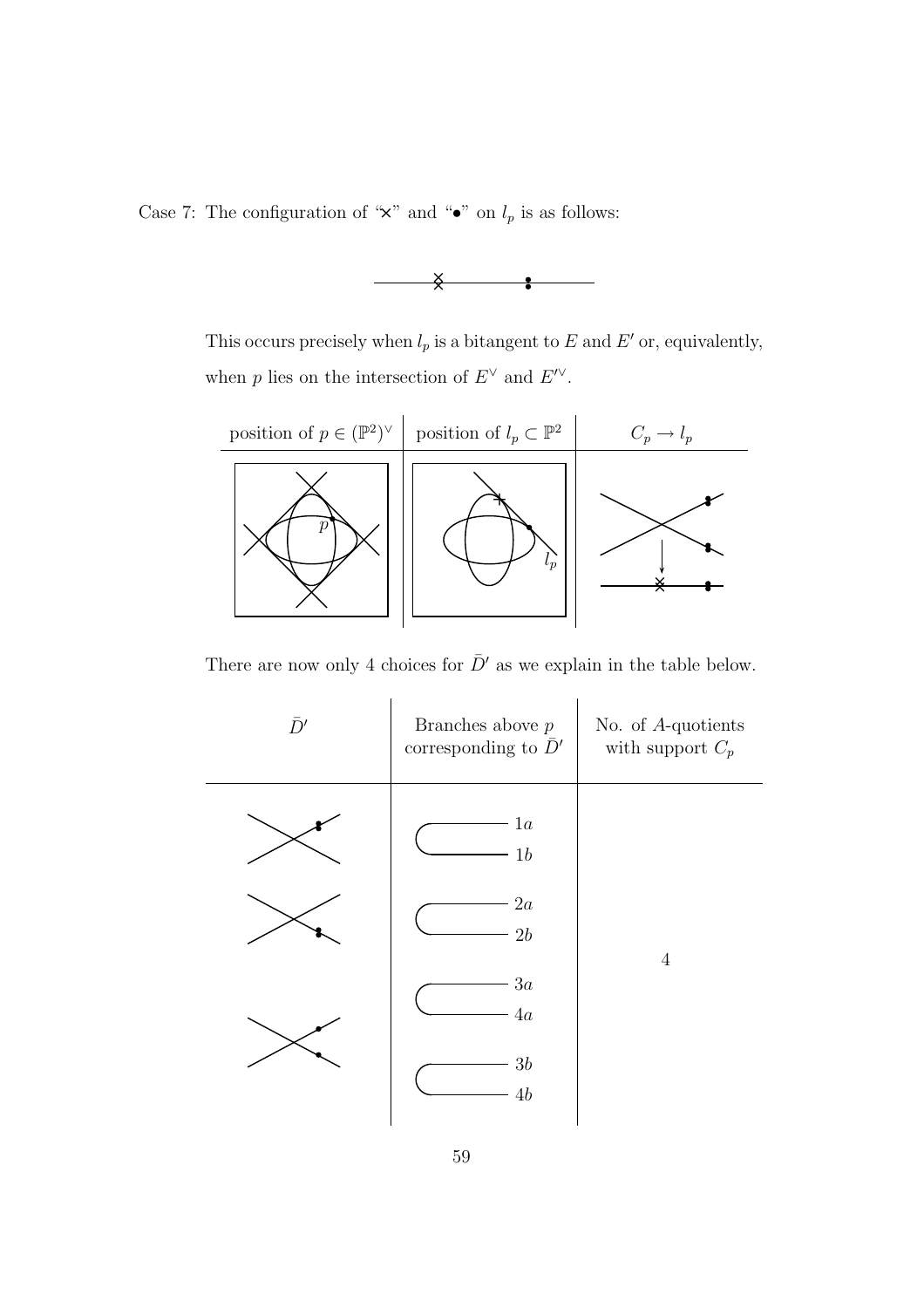Case 8: The configuration of " $\times$ " and " $\bullet$ " on  $l_p$  is as follows:



This occurs precisely when  $l_p$  is a tangent to E at a point where E and  $E'$  intersect or, equivalently, when  $p$  is one of the points of intersection of the bitangents with  $E^{\vee}$ .



There are now only 2 choices for  $\bar{D}'$  as we explain in the table below.



Note that the two A-module structures with support  $C_p = F + F'$  are  $A \otimes_Y \mathcal{O}_F$  and  $A \otimes_Y \mathcal{O}_{F'}$ .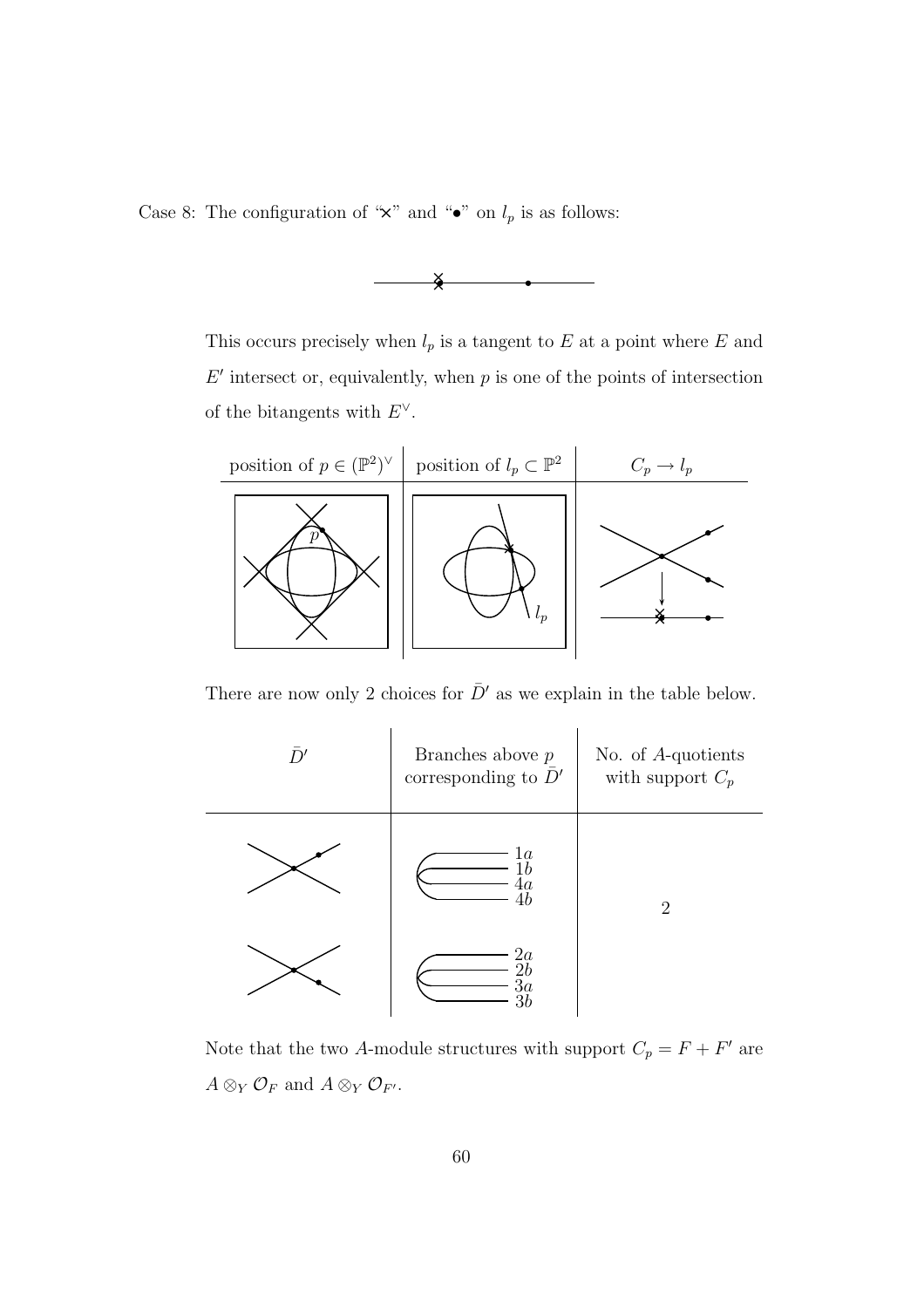By carefully following which branch connects to which branch we can see that Hilb  $\tilde{A}$  is in fact connected and thus we may conclude that Hilb  $\tilde{A}$  is in fact a smooth projective surface.

#### 3.2.3 Possible second Chern classes of A-line bundles

In this chapter we tie up one loose end that we have left from Chapter [2.1](#page-22-0) and prove the existence of lines bundles with all possible combinations of Chern classes, provided they satisfy our Bogomolov-type inequality. We continue with the same notation as before.

**Theorem 3.2.7.** *Let*  $c_1 \in \text{Pic } Y$  *and*  $c_2 \in \mathbb{Z}$  *such that*  $4c_2 - c_1^2 \geq -2$ *. Then there exists an*  $M \in \text{Pic } A$  *with these Chern classes.* 

Before we begin the proof, we need the following lemma:

<span id="page-67-0"></span>**Lemma 3.2.8.** *Let* C *be a smooth,*  $\sigma$ *-invariant* (1, 1)*-divisor on* Y *and*  $N \in$ Pic  $C$ . Endow  $\mathcal{O}_C$  with an A-module structure, which we saw is always *possible from Cases 1-5 previously. Then* N *inherits an* A*-module structure from*  $\mathcal{O}_C$ .

*Proof.* We need give an  $\mathcal{O}_Y$ -module morphism  $A \otimes_C N \to N$  satisfying the required associativity condition. Suppose  $\psi: A \otimes_C \mathcal{O}_C \to \mathcal{O}_C$  is the morphism which gives  $\mathcal{O}_C$  its A-module structure. Then  $A \otimes_C N \to A \otimes_Y \mathcal{O}_C \otimes_C N \xrightarrow{\psi \otimes 1}$  $\mathcal{O}_C \otimes_C N \to N$  is the required morphism.  $\Box$ 

*Proof of theorem.* The discriminant of any rank two vector bundle M, defined to be the integer  $4c_2(M) - c_1(M)^2$ , is unchanged by tensoring with a line bundle (see Chapter 12.1 of [\[LP97\]](#page-78-0)) and so as we saw before we can thus assume  $c_1 = \mathcal{O}_Y(-1, -1)$  or  $c_1 = \mathcal{O}_Y$ . We deal with these two cases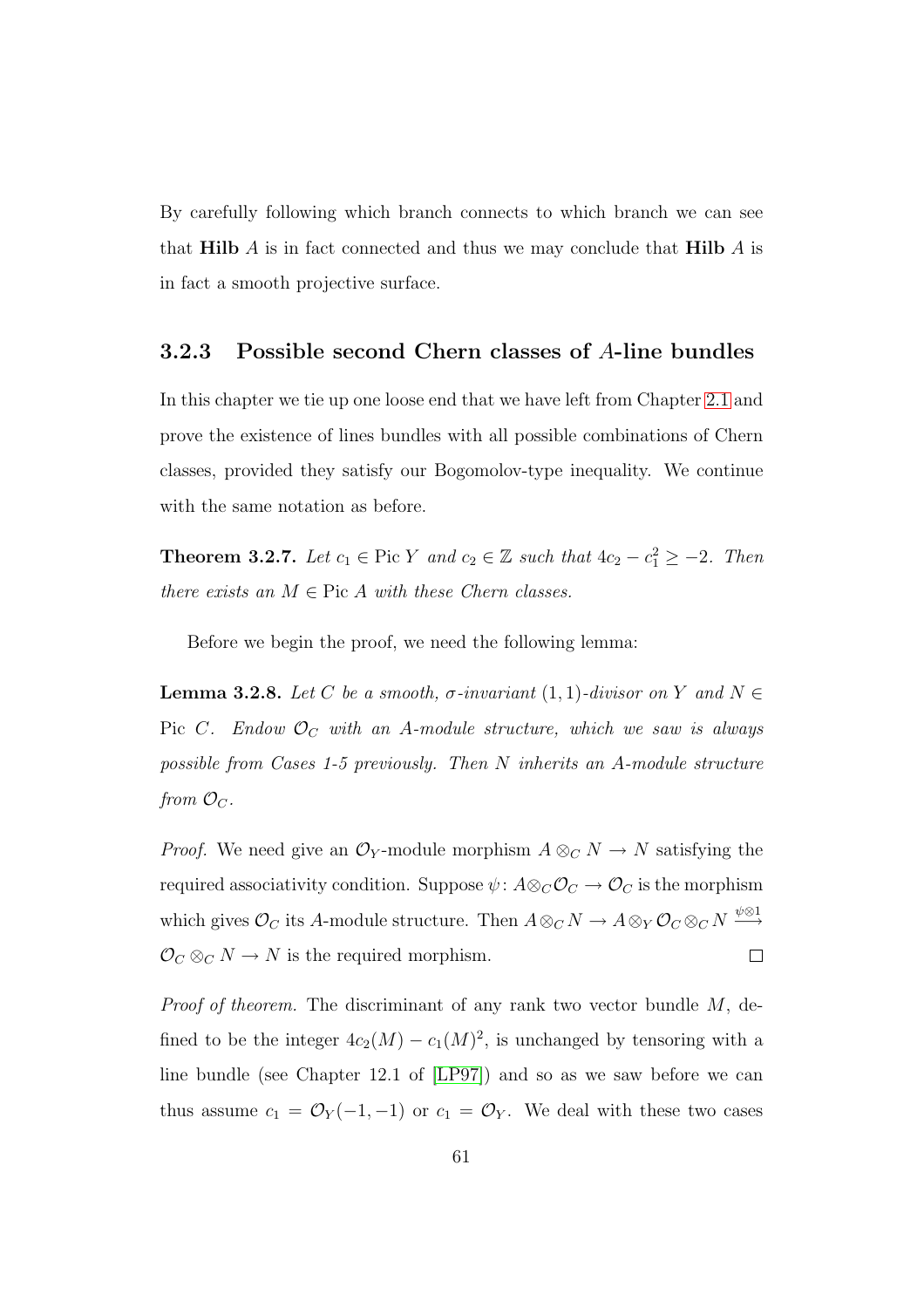separately although the proofs will be very similar. Fix for the remainder of the proof a smooth  $\sigma$ -invariant (1, 1)-divisor C and an A-module structure on  $\mathcal{O}_C$ .

We will now construct an A-line bundle with  $c_1 = \mathcal{O}_Y$  and  $c_2 = n$  for an arbitrary  $n \geq 0$ . Using Lemma [3.2.8](#page-67-0) endow  $\mathcal{O}_C(n+2)$  with an A-module structure. Note that

$$
\begin{aligned} \text{Hom}_A \left( A \otimes_Y \mathcal{O}_Y(1,1), \mathcal{O}_C(n+2) \right) &= \text{Hom}_Y \left( \mathcal{O}_Y(1,1), \mathcal{O}_C(n+2) \right) \\ &= \text{Hom}_C \left( \mathcal{O}_C, \mathcal{O}_C(n) \right) \\ &= H^0(\mathbb{P}^1, \mathcal{O}_{\mathbb{P}^1}(n)) \neq 0. \end{aligned}
$$

We claim that there is at least one morphism  $\varphi: A \otimes_Y \mathcal{O}_Y(1,1) \to \mathcal{O}_C(n+2)$ which is surjective. From the above computation, we see that any A-module morphism  $A \otimes_Y \mathcal{O}_Y(1,1) \to \mathcal{O}_C(n+2)$  arises from an  $\mathcal{O}_Y$ -module morphism  $\phi: \mathcal{O}_C \to \mathcal{O}_C(n)$ . Choose  $\phi$  in such a way that coker  $\phi = \bigoplus k_{p_i}$ , where  $k_{p_i}$  is the skyscraper sheaf at  $p_i$ , with the  $p_i$  lying in the Azumaya locus of A. Then, since  $A|_p = M_2(k)$ , when we extend  $\phi$  to a morphism  $\varphi: A \otimes_Y \mathcal{O}_Y(1,1) \to$  $\mathcal{O}_C(n+2)$  we must have coker  $\varphi = 0$  for the simple representations of  $M_2(k)$ are all two dimensional. Letting  $M := \text{ker } \varphi$  we have

$$
0 \longrightarrow M \longrightarrow A \otimes_Y \mathcal{O}_Y(1,1) \longrightarrow \mathcal{O}_C(n+2) \longrightarrow 0. \tag{*}
$$

It is easy to check that  $c_1(M) = \mathcal{O}_Y$  and  $c_2(M) = n$ . Furthermore, M is clearly torsion free. To see that it is reflexive note that upon taking reflexive hulls of (\*) we get  $M^{**} \to A \otimes_Y \mathcal{O}_Y(1,1)$  which is injective because the kernel must be torsion. Thus  $M^{**}/M$  which is supported only on points must be a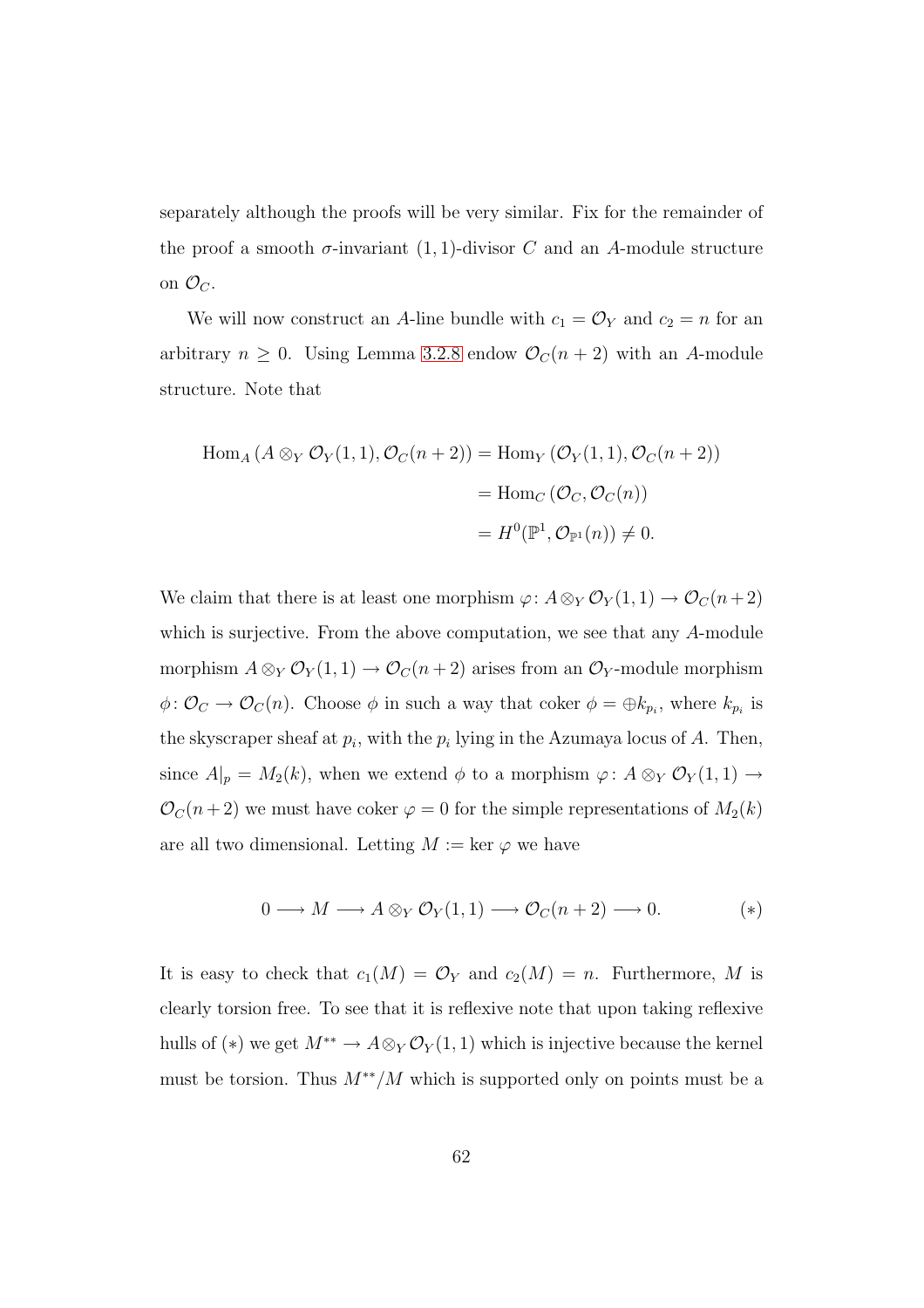subsheaf of  $\mathcal{O}_C(n+2)$  and hence must be zero. Thus  $M = M^{**}$  and so M is reflexive and hence locally free over  $Y$ . Thus by Proposition [2.0.2](#page-21-0) we have  $M \in \text{Pic } A$ .

Constructing an A-line bundle with  $c_1 = \mathcal{O}_Y(-1, -1)$  and  $c_2 = n$  for an arbitrary  $n \geq 0$  is an almost identical process where one finds a surjective morphism  $\varphi: A \to \mathcal{O}_C(n)$  in the same manner as before and then proves that the kernel must be a line bundle. A simple computation shows that this kernel has the desired Chern classes.  $\Box$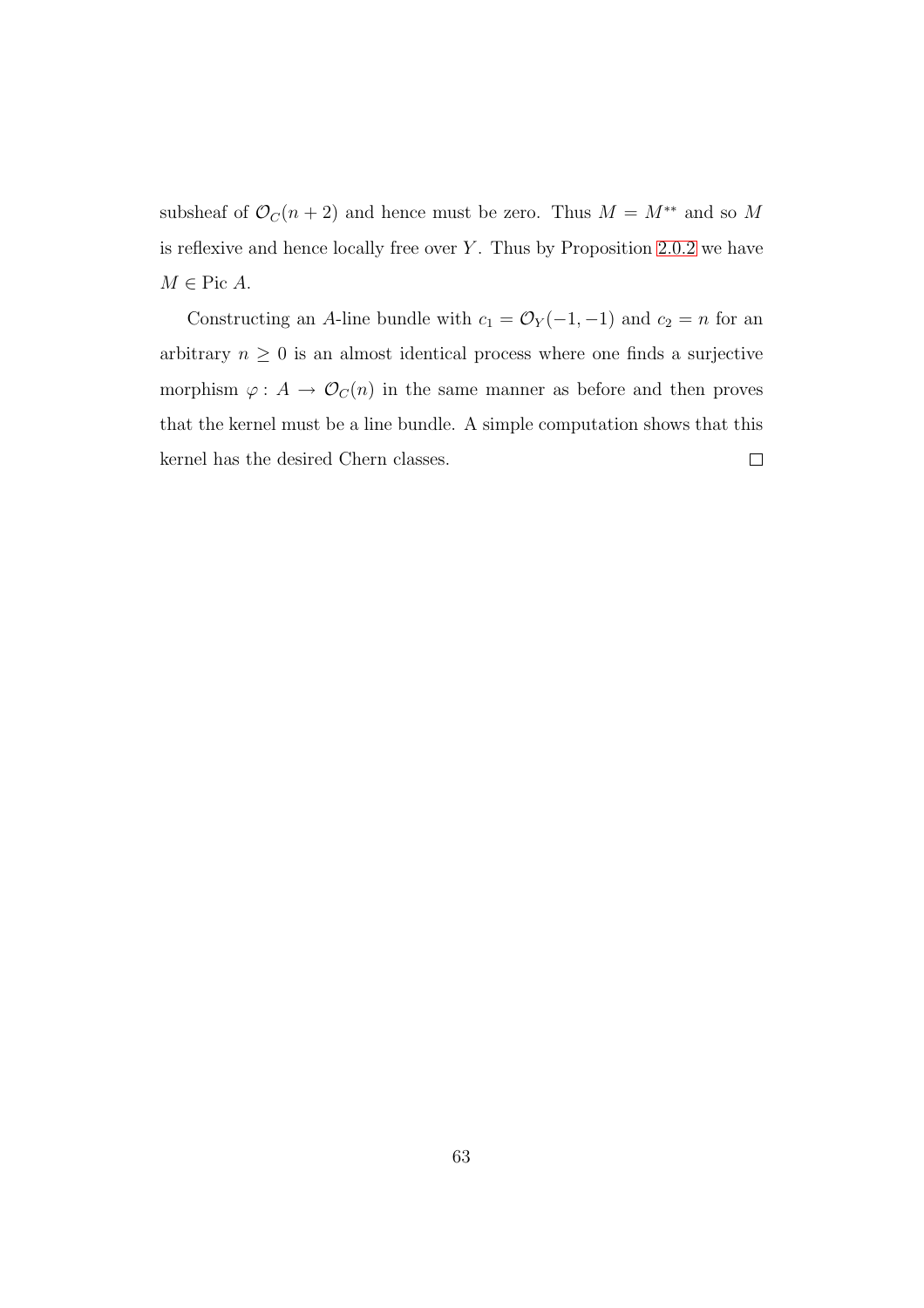## Chapter 4

# The Link

In this chapter we establish a link between the moduli space of A-line bundles with  $c_1 = \mathcal{O}_Y(-2, -2)$  and  $c_2 = 2$ , which as before we denote by **Pic** A, and the Hilbert scheme of A, which parameterises quotients of A with  $c_1 =$  $\mathcal{O}_Y(1,1)$  and  $c_2 = 2$ , which as before is denoted by **Hilb** A. In particular we will show that **Hilb**  $\vec{A}$  is a ruled surface over **Pic**  $\vec{A}$ . Thus by using the map  $\Psi$  from the previous chapter, we will calculate  $(K_{\text{Hilb }A})^2$ , which will allow us to determine the genus of  $Pic A$ .

We have already seen this link between line bundles on  $A$  and quotients of A. It is summarised with the following exact sequence

$$
0 \longrightarrow M \longrightarrow A \longrightarrow Q \longrightarrow 0
$$

where:

- $Q \simeq \mathcal{O}_C$  as an  $\mathcal{O}_Y$ -module, which occurs precisely when  $M \in \text{Pic } A$ with  $M \simeq \mathcal{O}_Y(-1,-1) \oplus \mathcal{O}_Y(-1,-1)$  as an  $\mathcal{O}_Y$ -module, or
- $Q \simeq A \otimes_Y \mathcal{O}_F$ , where F is a  $(1,0)$  (respectively  $(0,1)$ ) divisor, which oc-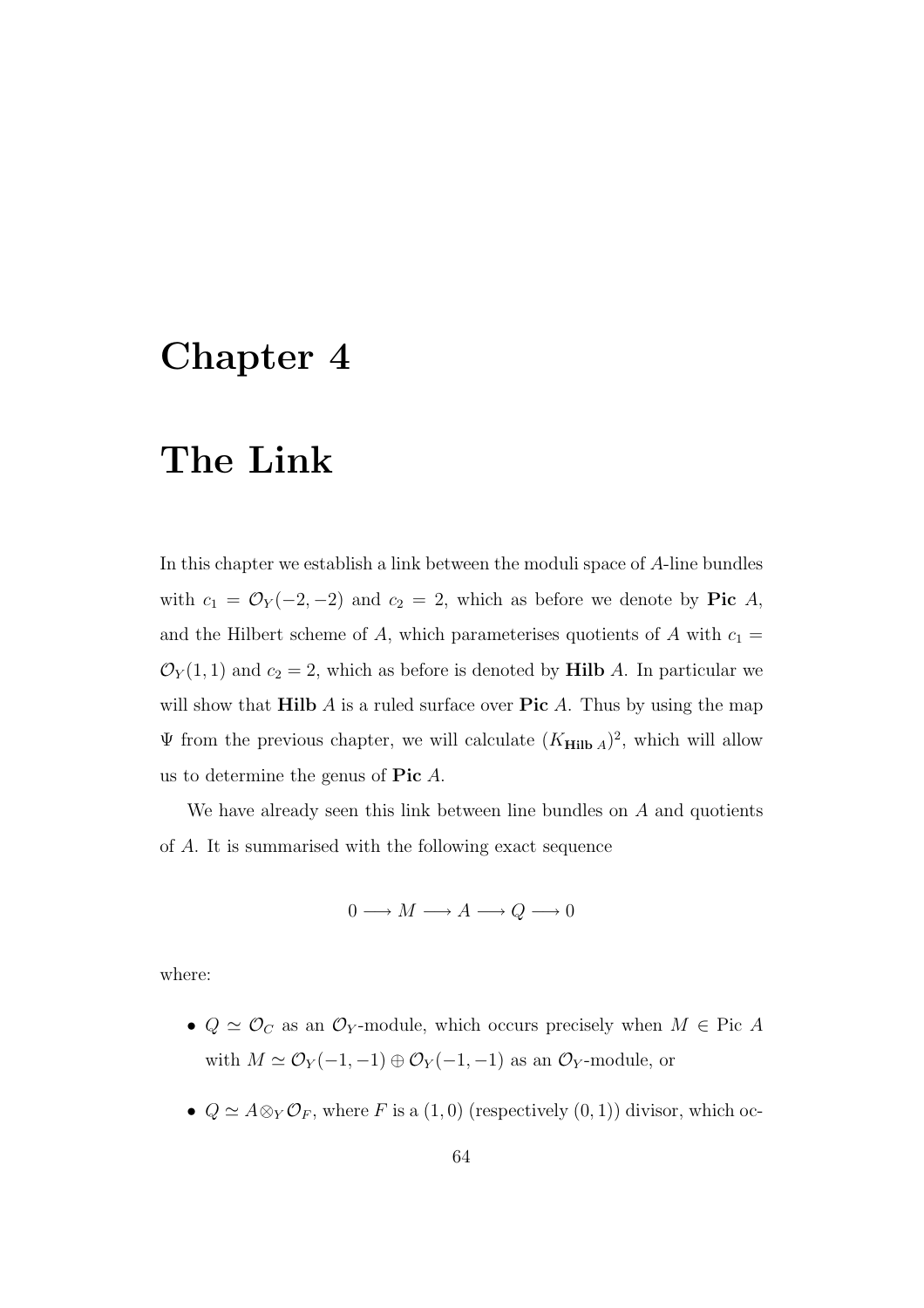curs precisely when  $M \simeq A \otimes_Y {\mathcal O}_Y(-1,0)$  (respectively  $A \otimes_Y {\mathcal O}_Y(0,-1)$ ).

Furthermore, we saw in Proposition [2.4.3](#page-35-0) that in both cases hom<sub>A</sub>  $(M, A) = 2$ which suggests there is a map **Hilb**  $A \to \textbf{Pic } A$  with  $\mathbb{P}^1$  fibres. We prove this now.

#### Theorem 4.0.9. Hilb A *is a ruled surface over* Pic A*.*

*Proof.* Let  $\mathcal F$  be the universal family on **Hilb** A. From Proposition [3.1.1](#page-44-0) ker  $(A_{\text{Hilb }A} \rightarrow \mathcal{F})$  is a flat family of A-line bundles on Hilb A and so we get a map  $\Phi$ : **Hilb**  $A \to \textbf{Pic } A$ . From Theorem [2.2.4](#page-29-0) we know Pic A is smooth and from Proposition [2.4.2](#page-34-0) we know at least one of its components is a curve. However, from the previous chapter we know that  $\textbf{Hilb}$  A is a smooth projective surface and thus **Pic** A must in fact be connected and hence must be a smooth projective curve. It thus suffice to show that every fibre of  $\Phi$  is isomorphic to  $\mathbb{P}^1$ .

We do so by constructing, for every closed point in  $Pic A$ , a flat family of quotients of A on  $\mathbb{A}^2 - \{0\}$  which will subsequently give us a map

$$
\text{Hilb } A \stackrel{\Phi}{\longrightarrow} \text{Pic } A
$$
\n
$$
\uparrow
$$
\n
$$
\mathbb{P}^1
$$

with the  $\mathbb{P}^1$  contracting down to the chosen point.

Let  $M \in \text{Pic } A$  correspond to some point in Pic A. Let  $V := \text{Hom}_A(M, A)$ which as we showed previously is a 2-dimensional vector space over  $k$ . We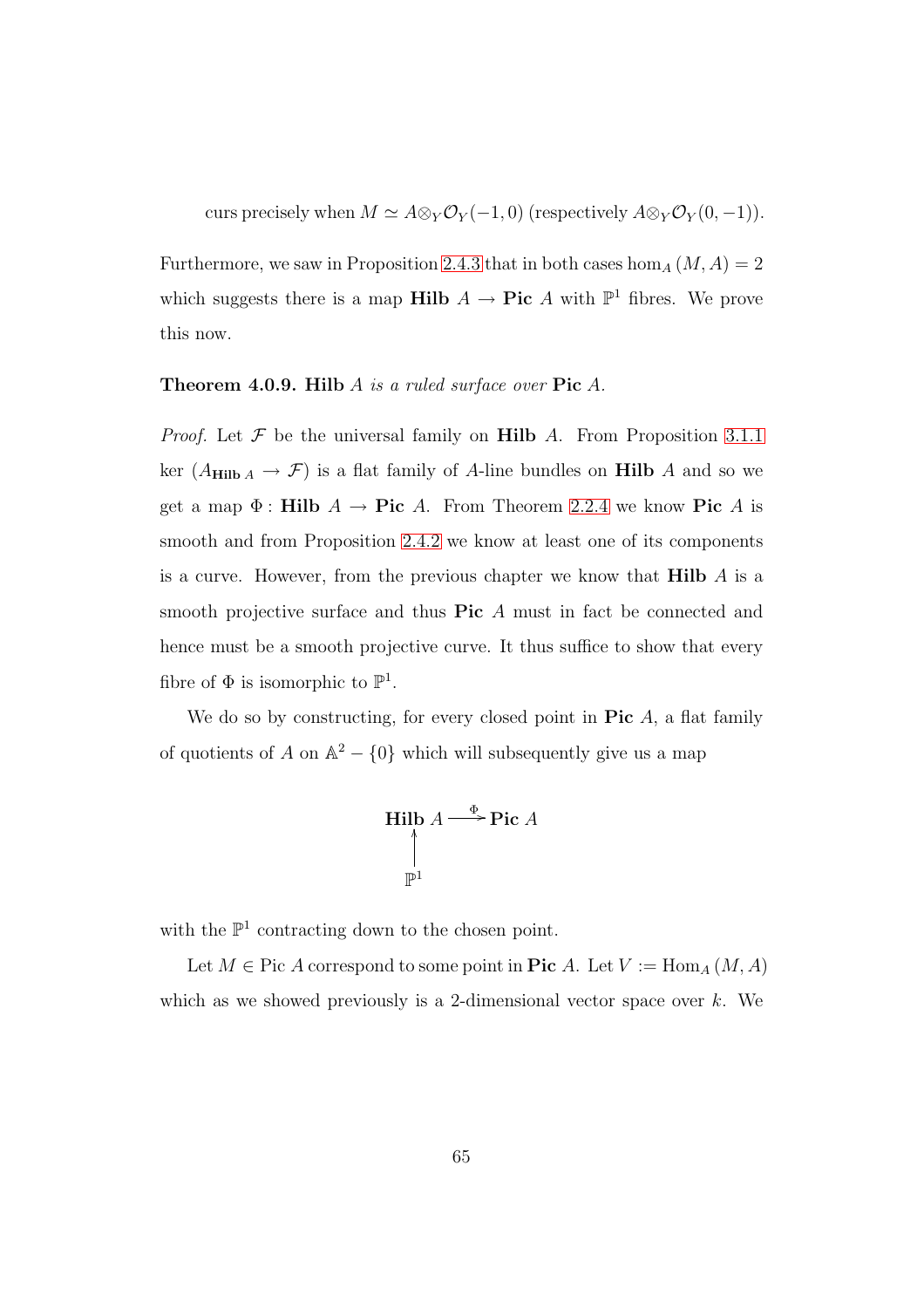have the following morphism

$$
M \otimes_k V \longrightarrow A
$$

$$
m \otimes v \longmapsto v(m)
$$

which, via the tensor-hom adjunction, gives a morphism  $M \to A \otimes_k V^*$ . This extends to a map  $M \to A\otimes_k S(V^*)$  where  $S(V^*)$  is the symmetric algebra of V<sup>\*</sup>. This further extends to a map  $M \otimes_k S(V^*) \to A \otimes_k S(V^*)$  and we let G denote the cokernel. We thus have an exact sequence of  $A_{\text{Spec }S(V^*)}$ -modules on  $Y \times \mathcal{O}_{\text{Spec } S(V^*)}$ 

$$
0 \longrightarrow M \otimes_k S(V^*) \longrightarrow A \otimes_k S(V^*) \longrightarrow \mathcal{G} \longrightarrow 0.
$$

Since any non-zero A-module morphism  $M \to A$  is injective we see that  $\mathcal G$ is a flat family of A-quotients on  $\mathbb{A}^2 - \{0\} = \text{Spec } S(V^*) - \{0\}.$  Note that we have a canonical isomorphism  $V \simeq$  Spec  $S(V^*)$  sending any closed point  $v \in V$  to  $\langle f \in V^* | f(v) = 0 \rangle$  and so if  $v \neq 0$  we have the exact sequence

$$
0 \longrightarrow M \xrightarrow{v} A \longrightarrow \mathcal{G}_{k(v)} \longrightarrow 0.
$$

Since as quotients of A,  $\mathcal{G}_{k(v)} \simeq \mathcal{G}_{k(\lambda v)}$  for all  $\lambda \in k^*$  the corresponding map  $(\mathbb{A}^2 - \{0\}) \to \textbf{Hilb}$  A factors through Proj  $S(V^*) \simeq \mathbb{P}^1$ . Furthermore, since  $\text{End}_A(A \otimes_Y \mathcal{O}_F) = \text{End}_A \mathcal{O}_C = k$  we see that  $\mathbb{P}^1$  in fact embeds into **Hilb** A.

 $\Box$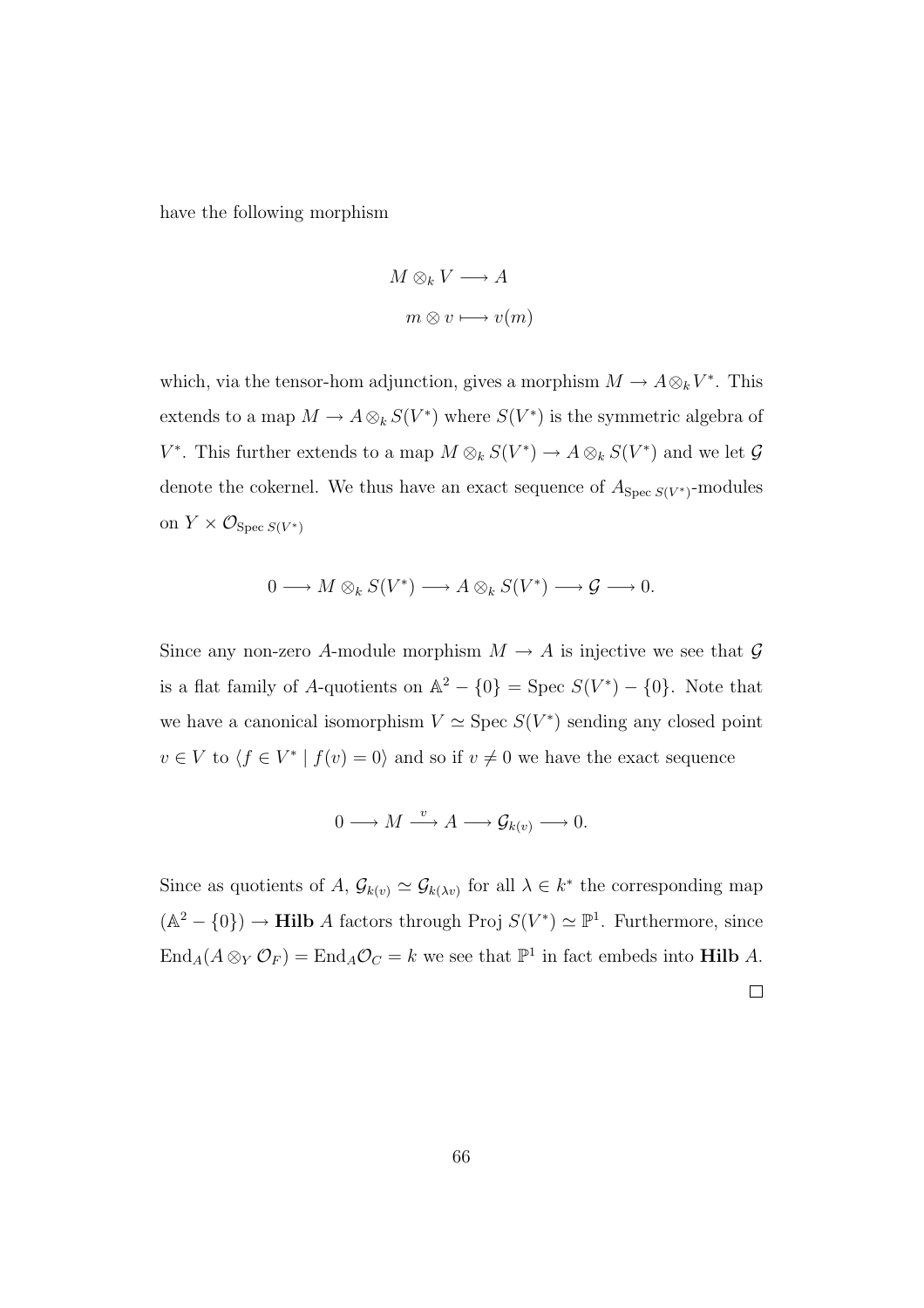Since Hilb  $\tilde{A}$  is a ruled surface over Pic  $\tilde{A}$  we can determine the genus of Pic A using Corollary 2.11 in Chapter 5 of [\[Har77\]](#page-77-0) which states that

$$
(K_{\text{Hilb }A})^2 = 8(1 - g(\text{Pic }A)).
$$

Furthermore, we can determine  $(K_{\text{Hilb }A})^2$  using the map  $\Psi$ .

**Theorem 4.0.10.** *The moduli space parameterising* A-line bundles with  $c_1 =$  $\mathcal{O}_Y(-2, -2)$  *and*  $c_2 = 2$  *is a smooth projective curve of genus* 2*.* 

*Proof.* As discussed above, all that we need to do is compute  $(K_{\text{Hilb }A})^2$ . Recall from the previous chapter we have an  $8:1$  map  $\Psi$ : **Hilb**  $A \to (\mathbb{P}^2)^{\vee}$ . Thus using Formula 19 of Section 16 in Chapter 1 of [\[BPVdV84\]](#page-76-0) we have:

$$
K_{\mathbf{Hilb}\,A} = \Psi^* K_{(\mathbb{P}^2)^\vee} + R
$$

where  $R$  is the ramification divisor on **Hilb**  $A$ .

Let us describe  $R$ . Looking at Case 2 of Chapter [3.2.1](#page-55-0) we define  $R_1$  and  $U_1$  to be the divisors such that  $\Psi^* E^{\prime \vee} = 2R_1 + U_1$ . Similarly looking at Case 6 in Chapter [3.2.2](#page-62-0) we define  $R_2$  and  $U_2$  to be such that  $\Psi^* E^{\vee} = 2R_2 + U_2$ . Denote by  $L_3, \cdots, L_6$  the four bitangents to  $E^{\vee} \cup E'^{\vee}$ . Looking at Case 3 of Chapter [3.2.1](#page-55-0) we see that  $\Psi^*L_i$  is two divisible and we let  $R_i$  be such that  $\Psi^*L_i = 2R_i$ . Thus  $R = R_1 + R_2 + \cdots + R_6$ .

We now compute  $(K_{\text{Hilb }A})^2 = (\Psi^*(K_{(\mathbb{P}^2)^\vee}) + R_1 + \cdots + R_6)^2$ . Throughout this calculation K denotes  $K_{(\mathbb{P}^2)^{\vee}}$ .

- $(\Psi^* K)^2 = 8 \cdot (-3)^2 = 72$
- $(\Psi^* K) \cdot R_1 = K \cdot (\Psi_* R_1) = 2K \cdot E' = 2 \cdot (-6) = -12$ . Similarly,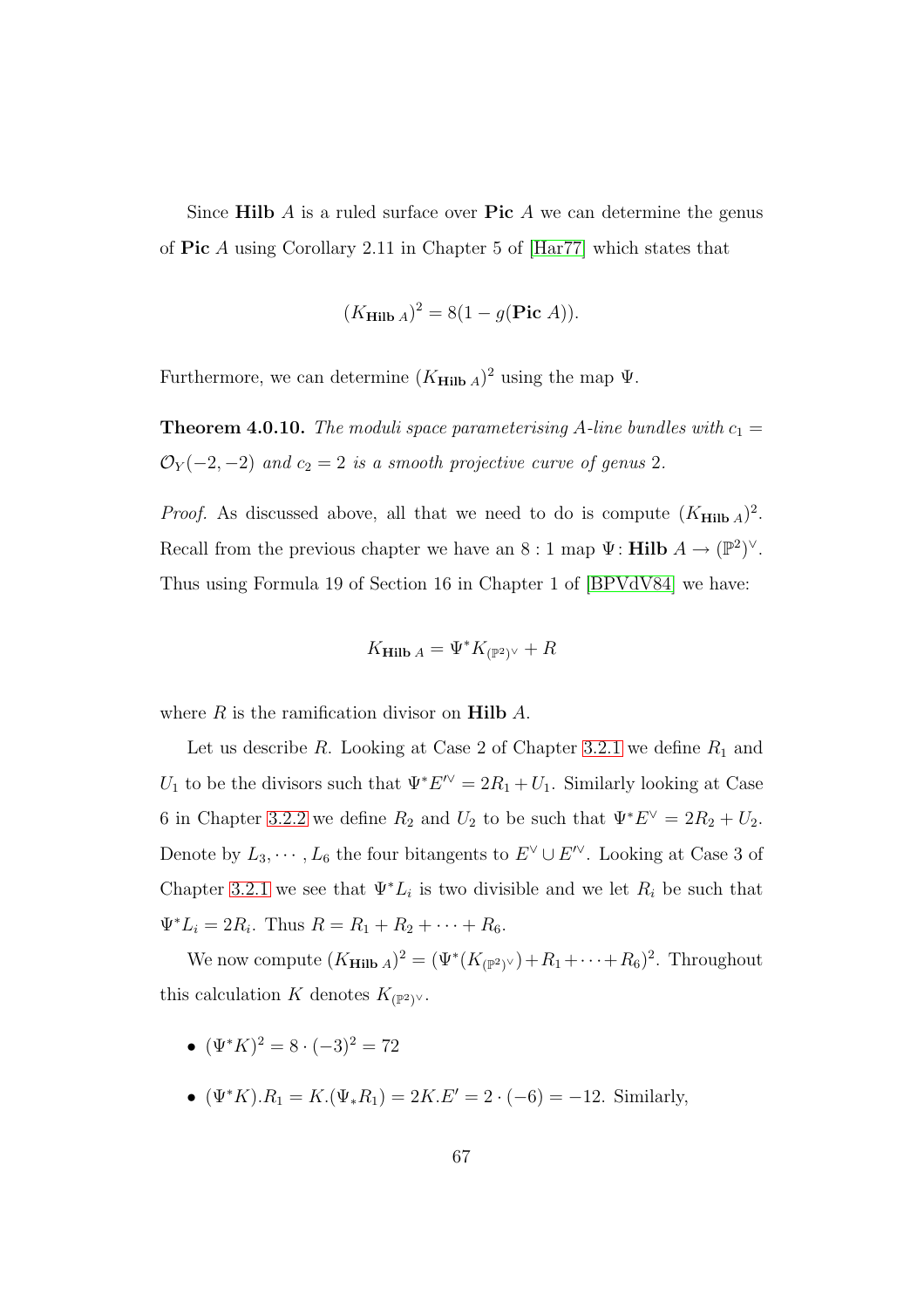- $(\Psi^* K) R_2 = -12.$
- $(\Psi^* K) R_i = K \cdot (\Psi_* R_i) = 4K \cdot L_i = 4 \cdot (-3) = -12$  for  $i = 3, \dots, 6$ .
- $R_1.R_2 = 0$  from Case 7 on page [59.](#page-62-1)
- $R_1.R_i = \frac{1}{2}R_1.(\Psi^*L_i) = \frac{1}{2}(\Psi_*R_1).L_i = \frac{1}{2}$  $\frac{1}{2}2E' L_i = 2$  for  $i = 3, \cdots, 6$ . Similarly,
- $R_2.R_i = 2$  for  $i = 3, \dots, 6$ .
- $R_i.R_j = \frac{1}{2}$  $\frac{1}{2}(\Psi^* L_i) . R_j = \frac{1}{2}$  $\frac{1}{2}L_i \cdot (\Psi_* R_j) = \frac{1}{2}L_i \cdot 4L_j = 2L_i \cdot L_j = 2$  for  $i, j =$  $3, \cdots, 6$ .

What remains is to compute  $R_1^2$  and  $R_2^2$ .

We can see from Case 2, 5 and 7 that  $\Psi|_{R_1}: R_1 \to E'$  is an étale double cover of E'. Thus  $R_1 = R_1' + R_1''$  where both  $R_1'$  and  $R_1''$  have genus zero. We now use the adjunction formula (Proposition 1.5 in Chapter V of [\[Har77\]](#page-77-0)) to compute  $R_1^2$ . We have

$$
-2 = R'_1.(2R'_1 + \Psi^* K + R_2 + R_3 + \dots + R_6)
$$
  
=  $2R'_1{}^2 + E'.K + 0 + 4 \cdot R'_1 \cdot \frac{1}{2}(\Psi^* L_3)$   
=  $2R'_1{}^2 - 6 + 4 \cdot 1 = 2R'_1{}^2 - 2$ .

Thus  $R_1^2 = 0$  and an identical computation shows  $R_1^{\prime\prime 2} = 0$ . Thus  $R_1^2 = 0$ .

The same argument shows  $R_2^2 = 0$  since  $R_2 \to E$  is also an étale double cover.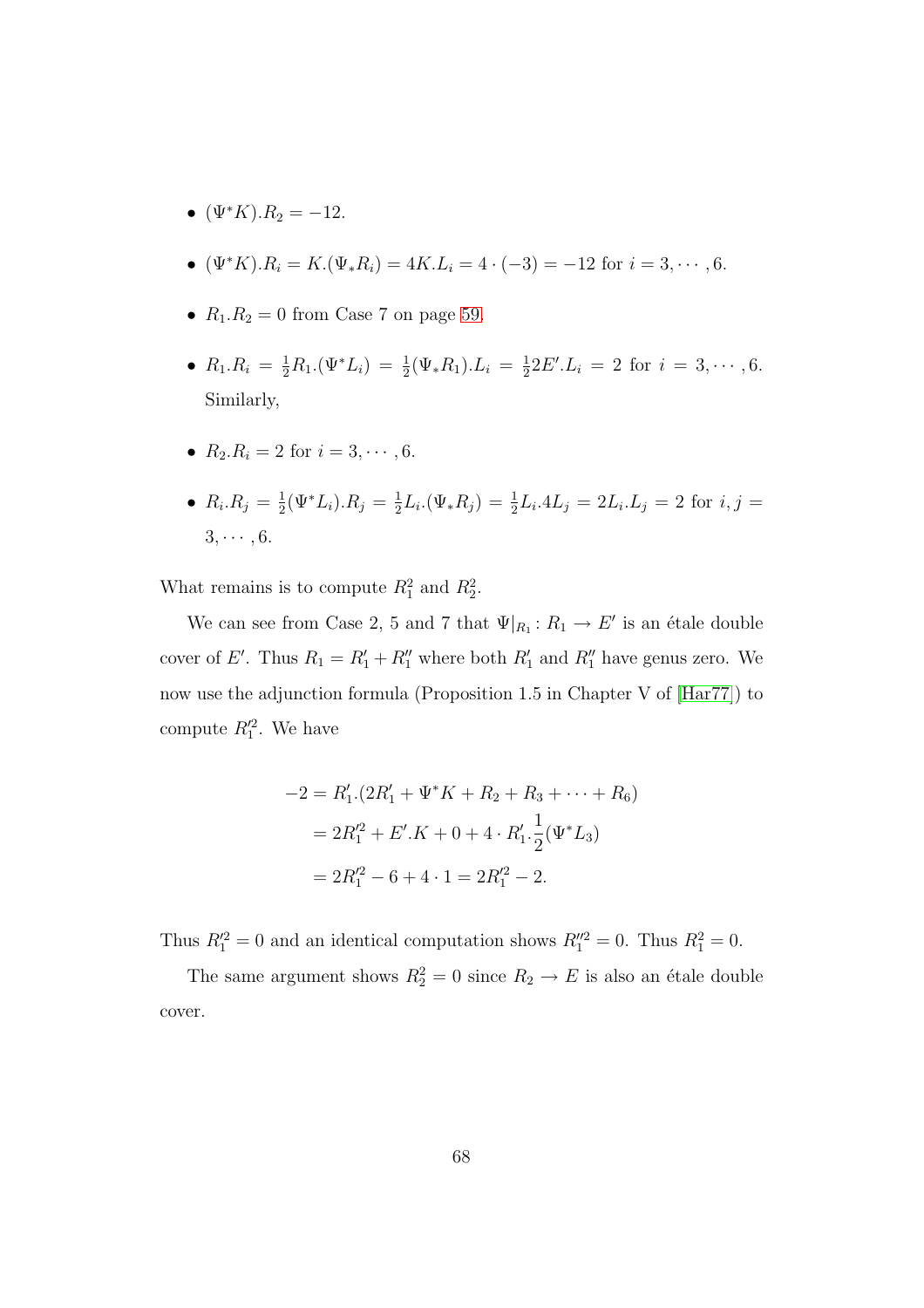Thus

$$
(K_{\mathbf{Hilb} A})^2 = (\Psi^* K)^2 + R_1^2 + \dots + R^6 +
$$
  
+ 2 ((\Psi^\* K).R\_1 + \dots + (\Psi^\* K).R\_6 + \sum R\_i.R\_j)  
= 72 + 0 + 0 + 4 \cdot 2 + 2 (6 \cdot (-12)4 \cdot 2 + 4 \cdot 2 + 6 \cdot 2)  
= -8

and so  $g(\text{Pic }A) = 2$ .

Note that at no stage did we use the fact that  $Hilb$  A is ruled in order to calculate  $(K_{\text{Hilb A}})^2$ . In particular, we didn't use the fact that we knew in advance that  $(K_{\text{Hilb A}})^2$  is a multiple of eight. We could have simplified the computation above if we had done so, but it seemed nice to spend the extra work and get an independent confirmation that fact.

As we saw in the above proof  $R_2$  is the union of two  $\mathbb{P}^1$ 's. These  $\mathbb{P}^1$ 's are fibres of  $\Phi$ : Hilb  $A \to \text{Pic } A$  above the two very special points on Pic A corresponding to the A-line bundles  $A \otimes_Y \mathcal{O}_Y(-1,0)$  and  $A \otimes_Y \mathcal{O}_Y(0,-1)$ . Since  $R_1$  is also a union of two  $\mathbb{P}^1$ 's it would have been nice to find the two A-line bundles which they are fibres of, but unfortunately, we were unable to do so.

 $\Box$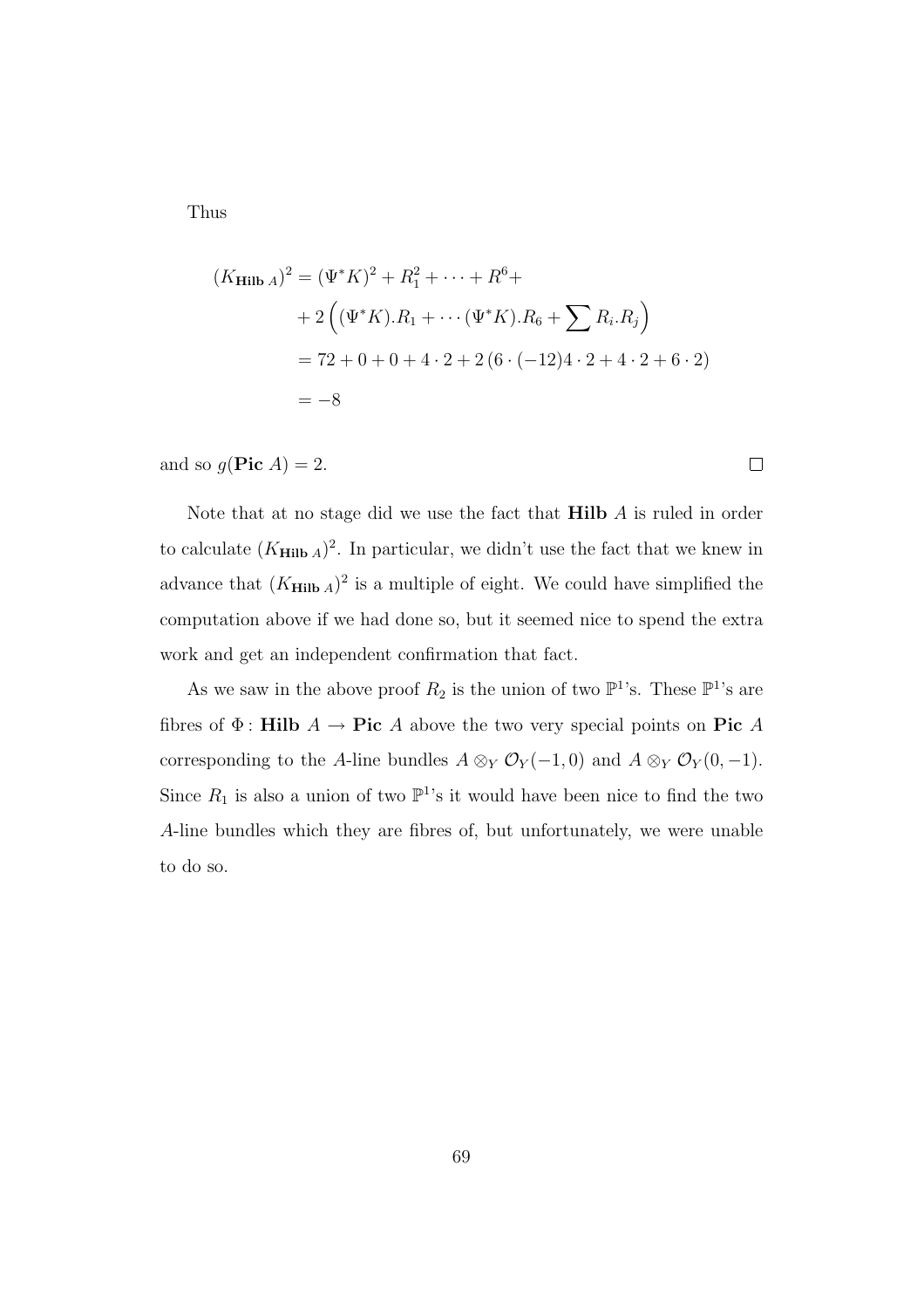## Bibliography

- [AdJ] M. Artin and A. J. de Jong. *Stable orders on surfaces.* Unpublished notes. Available from: <http://www.math.lsa.umich.edu/courses/711/ordersms-num.pdf>.
- [AG60] Maurice Auslander and Oscar Goldman. Maximal orders. *Trans. Amer. Math. Soc.*, 97:1–24, 1960.
- [AM72] M. Artin and D. Mumford. Some elementary examples of unirational varieties which are not rational. *Proc. London Math. Soc. (3)*, 25:75–95, 1972.
- [AVdB90] M. Artin and M. Van den Bergh. Twisted homogeneous coordinate rings. *J. Algebra*, 133(2):249–271, 1990.
- <span id="page-76-0"></span>[BPVdV84] W. Barth, C. Peters, and A. Van de Ven. *Compact complex surfaces*, volume 4 of *Ergebnisse der Mathematik und ihrer Grenzgebiete (3) [Results in Mathematics and Related Areas (3)]*. Springer-Verlag, Berlin, 1984.
- [Cha05] Daniel Chan. Noncommutative cyclic covers and maximal orders on surfaces. *Adv. Math.*, 198(2):654–683, 2005.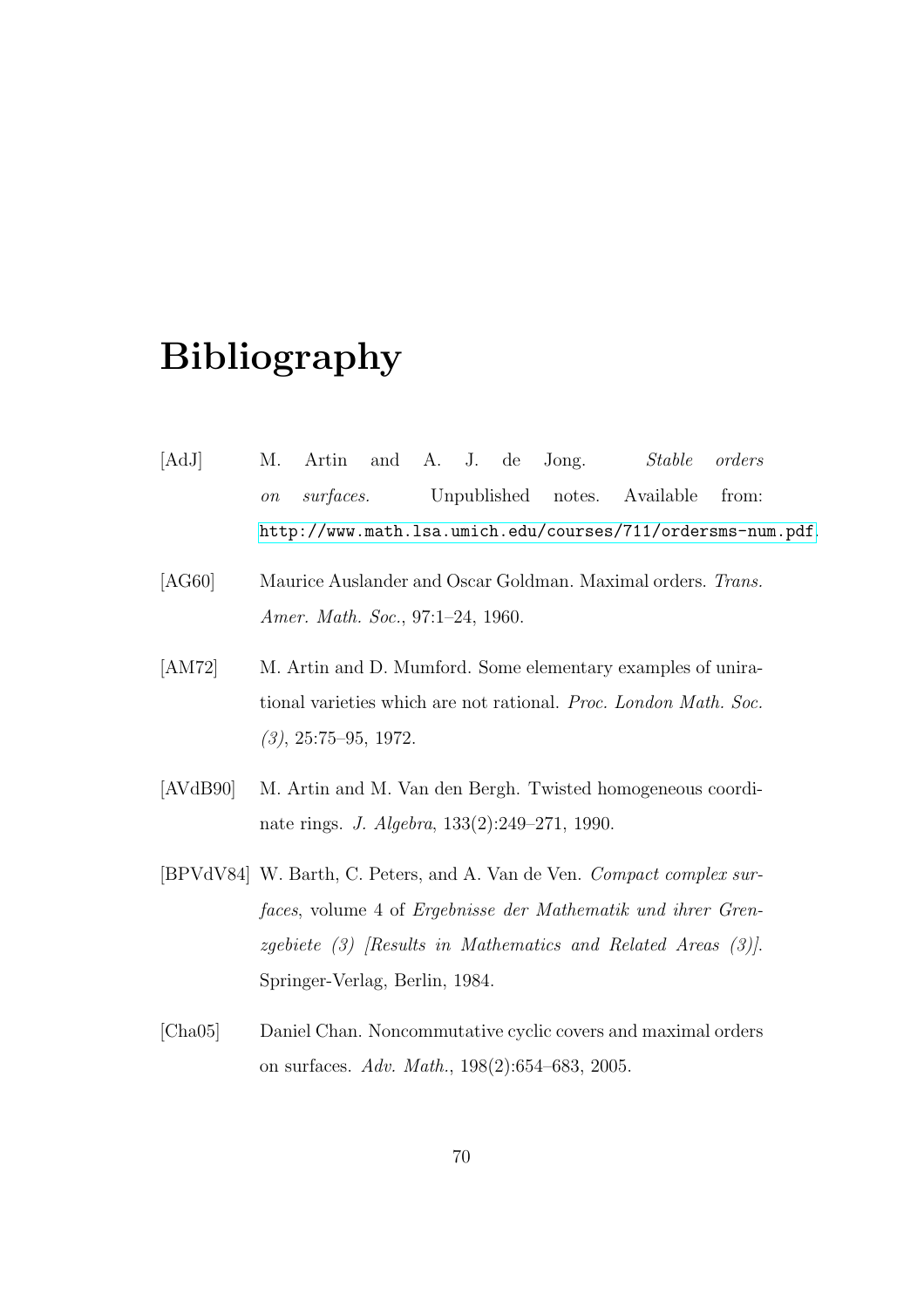- [Cha12] Daniel Chan. *Lectures on Orders*. 2012. Preprint in progress. In the mean time, these notes can be found on Dr. Daniel Chan's wesbite [http://web.maths.unsw.edu.au/dan](http://web.maths.unsw.edu.au/%CB%9Cd)ielch/Lect\_Orders.pdf.
- [CI05] Daniel Chan and Colin Ingalls. The minimal model program for orders over surfaces. *Invent. Math.*, 161(2):427–452, 2005.
- [CK03] Daniel Chan and Rajesh S. Kulkarni. del Pezzo orders on projective surfaces. *Adv. Math.*, 173(1):144–177, 2003.
- [CK11] Daniel Chan and Rajesh S. Kulkarni. Moduli of bundles on exotic del Pezzo orders. *American Journal of Math.*, 133(1):273– 293, 2011.
- [CN08] Daniel Chan and Adam Nyman. Non-commutative Mori contractions and  $\mathbb{P}^1$ -bundles. Available at: <http://arxiv.org/abs/0904.1717v1>, 2008.
- [Fri98] Robert Friedman. *Algebraic surfaces and holomorphic vector bundles*. Universitext. Springer-Verlag, New York, 1998.
- [Gro95] Alexander Grothendieck. Techniques de construction et théorèmes d'existence en géométrie algébrique. IV. Les schémas de Hilbert. In *Séminaire Bourbaki*, *Vol. 6*, pages Exp. No. 221, 249–276. Soc. Math. France, Paris, 1995.
- <span id="page-77-0"></span>[Har77] Robin Hartshorne. *Algebraic geometry*. Springer-Verlag, New York, 1977. Graduate Texts in Mathematics, No. 52.